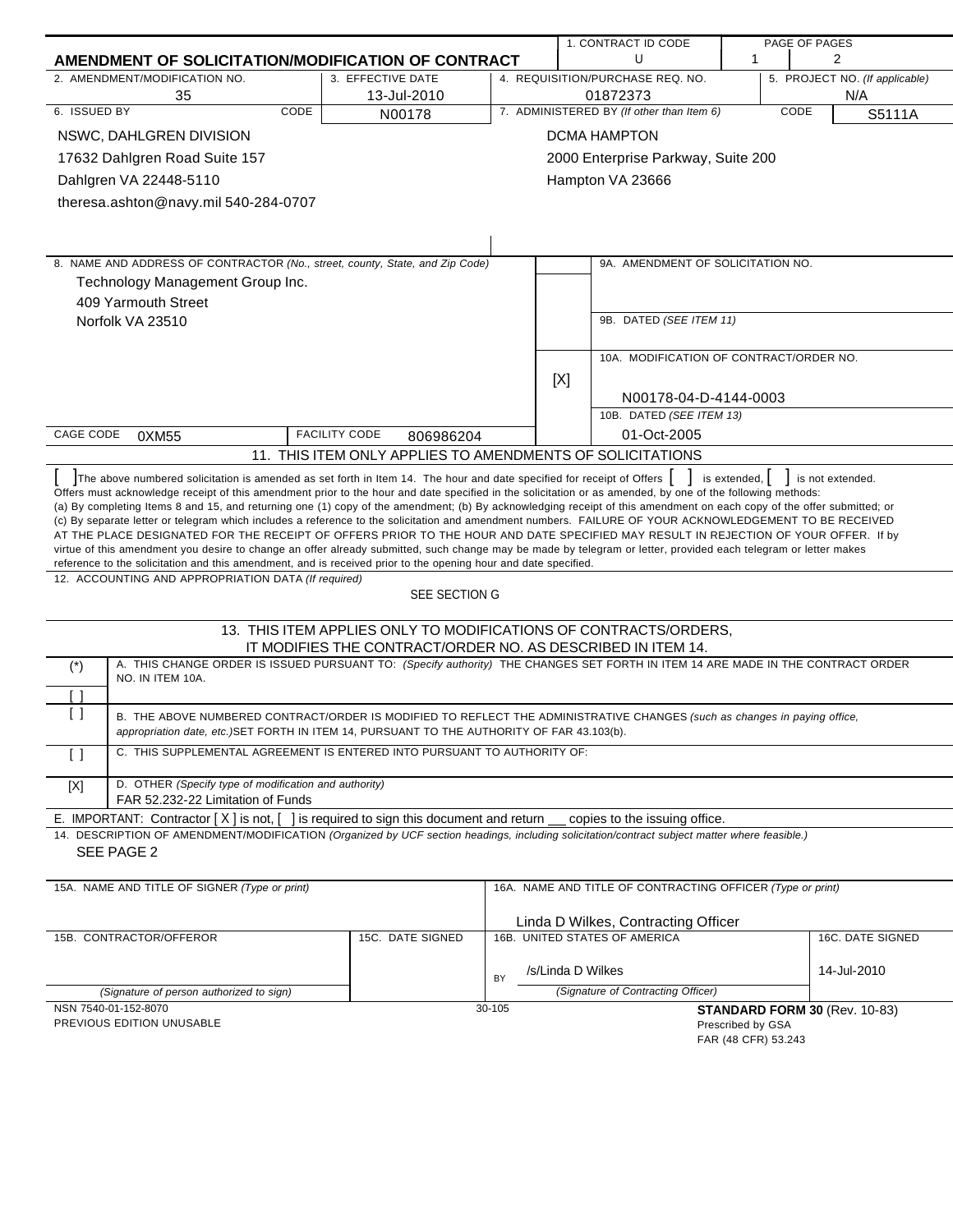| NO.<br>CON<br><b>TRAC</b>            | ORDER NO.<br><b>IVERY</b><br>⊣נ | NO.<br>T/MODIFICATION<br>AMENDMENT | <b>PAGE</b><br>______ | <b>FINAL</b> |
|--------------------------------------|---------------------------------|------------------------------------|-----------------------|--------------|
| N <sub>00</sub><br>78-04-l<br>. 4144 | 0003                            | ັ້                                 | -of 2                 |              |

# **GENERAL INFORMATION**

The purpose of this modification is to provide the following funding actions:

400104 F31000/01872373 98746.00 LLA : AU 1701319 A5XZ 253 SASWS 0 068342 2D 465510 K21780000010 Standard Number: N0002410WX10160 (ACRN: AA)

600104 F31000/01872373 17964.00 LLA : AU 1701319 A5XZ 253 SASWS 0 068342 2D 465510 K21780000010 Standard Number: N0002410WX10160 (ACRN: AA)

MOD 35 Funding 116710.00 Cumulative Funding 1367715.72

All other terms and conditions remain unchanged. A conformed copy of this Task Order is attached to this modification for informational purposes only.

#### DISTRIBUTION:

#### [mlong@techman.com](mailto:mlong@techman.com)

Marsha Ambrose, NSWCDN Rebecca Fields, NSWCDN Kathleen Ross, NSWCDN Casey Hall, NSWCDN Doug DeCristoforo, NSWCDN Larry Lambertson, NSWCDN

FSC: D307 MISC: 10-182

The Line of Accounting information is hereby changed as follows:

The total amount of funds obligated to the task is hereby increased by \$116,710.00 from \$1,251,005.72 to \$1,367,715.72.

| <b>CLIN/SLIN</b> | Type Of Fund | From $(\$)$ | By()      | $To (\$)$ |
|------------------|--------------|-------------|-----------|-----------|
| 400104           | RDT&E        | (0.00)      | 98,746.00 | 98,746.00 |
| 600104           | RDT&E        | 0.00        | 17,964.00 | 17,964.00 |

The total value of the order is hereby increased by \$0.00 from \$1,414,760.00 to \$1,414,760.00.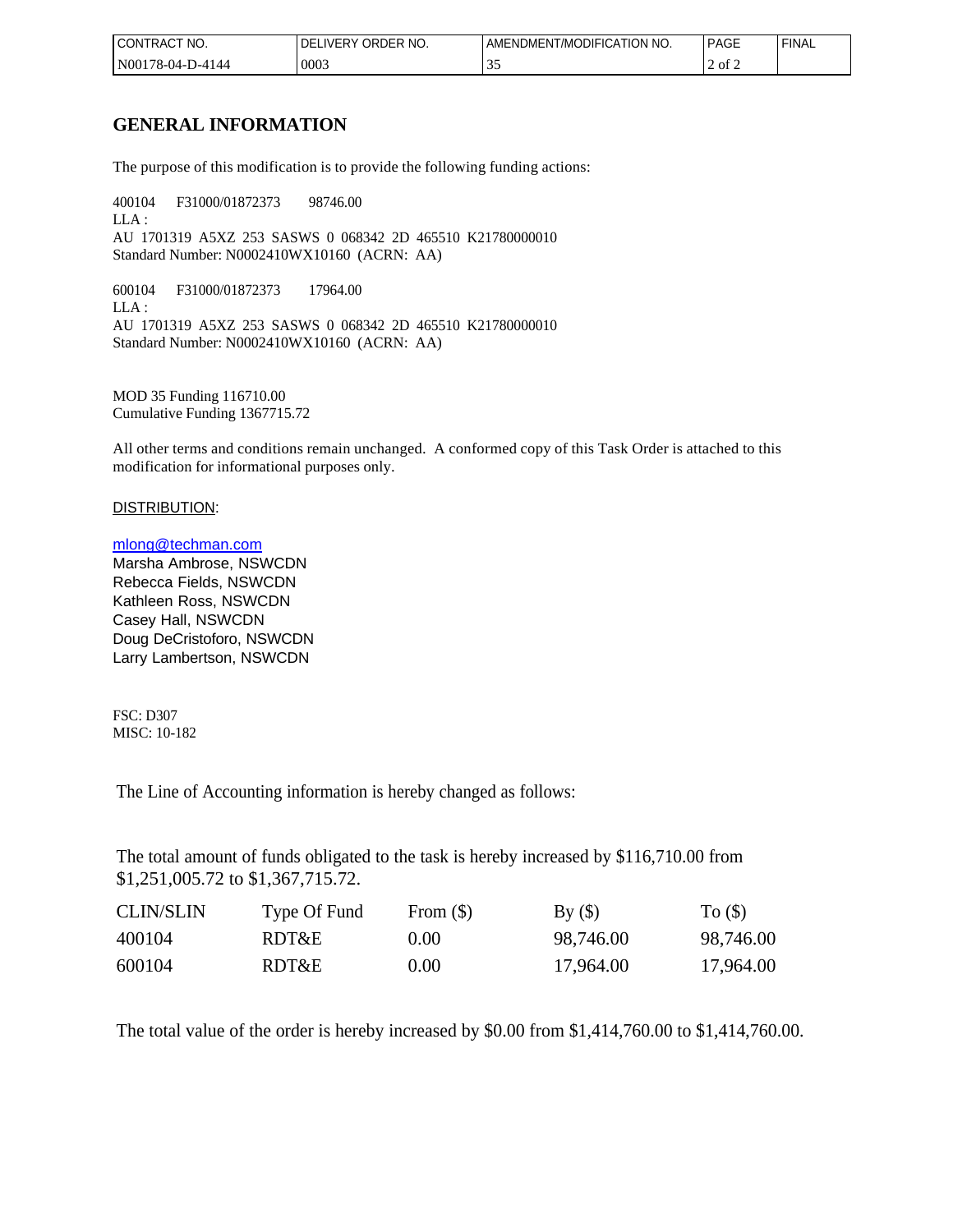| <b>I CONTRACT</b><br>NO. | ORDER NO.<br>DEL<br><b>IVERY</b> | AMENDMENT/MODIFICATION NO. | <b>PAGE</b>                | 'FINAL |
|--------------------------|----------------------------------|----------------------------|----------------------------|--------|
| N00178<br>78-04-D-4144   | 0003                             | ັ້                         | .f 3C<br>$\cdot$ of $\sim$ |        |

## **SECTION B SUPPLIES OR SERVICES AND PRICES**

CLIN - SUPPLIES OR SERVICES

For Cost Type Items:

| Item | Supplies/Services Qty                                                                                                                                                                                                                                                                                                            | Unit Est. Cost |                     | Fixed Fee    | CPFF         |
|------|----------------------------------------------------------------------------------------------------------------------------------------------------------------------------------------------------------------------------------------------------------------------------------------------------------------------------------|----------------|---------------------|--------------|--------------|
| 1000 | Engineering,<br>programmatic and<br>technical support<br>for Tactical Data<br>Link<br>(TDL)engineering<br>support for the<br>Ship Self Defense<br>System (SSDS),<br>the Advanced<br>Combat Direction<br>System (ACDS),<br>FFG 7, DD 963,<br>and FMS Platform<br>Naval surface<br>combatants, in<br>accordance with<br>Section C. |                |                     |              | \$240,884.00 |
|      | 1000AA Holding SLIN for<br>Base Period (TBD)                                                                                                                                                                                                                                                                                     | $1.0$ Lot      | \$32,246.00         | \$2,258.00   | \$34,504.00  |
|      | 1000AB Incremental Funds<br>(FMS Case #JA-P-G<br>IM)                                                                                                                                                                                                                                                                             | $1.0$ Lot      | \$14,019.00         | \$981.00     | \$15,000.00  |
|      | 1000AC Incremental Funds<br>(FMS Case #JA-P-G<br>IM)                                                                                                                                                                                                                                                                             |                | 1.0 Lot \$23,365.00 | \$1,635.00   | \$25,000.00  |
|      | 1000AD Incremental<br>Funding (O&MN, N)                                                                                                                                                                                                                                                                                          | $1.0$ Lot      | \$25,233.00         | \$1,767.00   | \$27,000.00  |
|      | 1000AE Incremental<br>Funding (O&MN, N)                                                                                                                                                                                                                                                                                          | $1.0$ Lot      | \$40,188.00         | \$2,812.00   | \$43,000.00  |
|      | 1000AF Incremental<br>Funding (O&MN, N)                                                                                                                                                                                                                                                                                          | $1.0$ Lot      | \$18,692.00         | \$1,308.00   | \$20,000.00  |
|      | 1000AG Incremental<br>Funding (O&MN, N)                                                                                                                                                                                                                                                                                          | $1.0$ Lot      | \$51,403.00         | \$3,597.00   | \$55,000.00  |
|      | 1000AH Incremental<br>Funding (O&MN, N)                                                                                                                                                                                                                                                                                          | $1.0$ Lot      | \$19,982.00         | \$1,398.00   | \$21,380.00  |
| 1001 | Engineering,<br>programmatic and<br>technical support<br>for Tactical Data<br>Link<br>(TDL)engineering<br>support for the<br>Ship Self Defense<br>System (SSDS),<br>the Advanced                                                                                                                                                 | $1.0$ Lot      | \$203,403.00        | \$14, 238.00 | \$217,641.00 |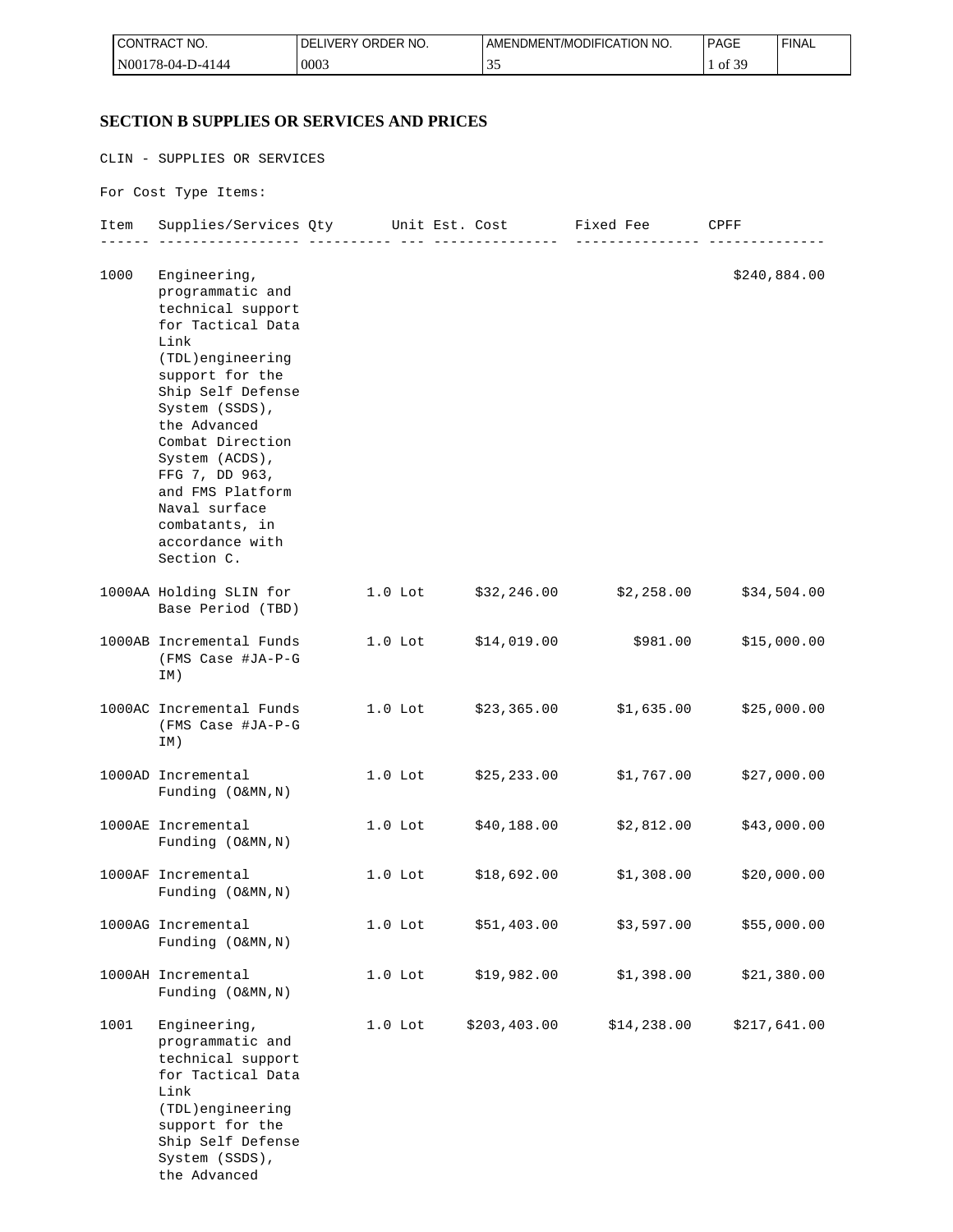| CONTRACT NO. |                                                                                                                                                                                                                                                                                                                                        | DELIVERY ORDER NO. | AMENDMENT/MODIFICATION NO.  | PAGE    | <b>FINAL</b>  |
|--------------|----------------------------------------------------------------------------------------------------------------------------------------------------------------------------------------------------------------------------------------------------------------------------------------------------------------------------------------|--------------------|-----------------------------|---------|---------------|
|              | N00178-04-D-4144                                                                                                                                                                                                                                                                                                                       | 0003               | 35                          | 2 of 39 |               |
|              | Combat Direction<br>System (ACDS),<br>FFG 7, DD 963,<br>and FMS Platform<br>Naval surface<br>combatants, in<br>accordance with<br>Section C. (SCN)                                                                                                                                                                                     |                    |                             |         |               |
|              | 100101 Incremental<br>Funding (SCN)                                                                                                                                                                                                                                                                                                    |                    |                             |         |               |
|              | 100102 Incremental<br>Funding (SCN)                                                                                                                                                                                                                                                                                                    |                    |                             |         |               |
|              | 100103 Incremental<br>Funding \$20,000<br>(SCN)                                                                                                                                                                                                                                                                                        |                    |                             |         |               |
|              | 100104 Incremental<br>Funding \$19,000<br>(SCN)                                                                                                                                                                                                                                                                                        |                    |                             |         |               |
|              | 100105 Incremental<br>Funding \$37,000<br>(SCN)                                                                                                                                                                                                                                                                                        |                    |                             |         |               |
|              | 100106 Incremental<br>Funding \$18,974<br>(SCN)                                                                                                                                                                                                                                                                                        |                    |                             |         |               |
|              | 100107 Incremental<br>Funding \$8,000<br>(SCN)                                                                                                                                                                                                                                                                                         |                    |                             |         |               |
|              | 100108 Incremental<br>Funding \$40,000<br>(SCN)                                                                                                                                                                                                                                                                                        |                    |                             |         |               |
|              | 100109 Incremental<br>Funding \$15,140<br>(SCN)                                                                                                                                                                                                                                                                                        |                    |                             |         |               |
|              | 100110 Incremental<br>Funding<br>\$11,110.53 (SCN)                                                                                                                                                                                                                                                                                     |                    |                             |         |               |
| 1002         | Engineering,<br>programmatic and<br>technical support<br>for Tactical Data<br>Link<br>(TDL)engineering<br>support for the<br>Ship Self Defense<br>System (SSDS),<br>the Advanced<br>Combat Direction<br>System (ACDS),<br>FFG 7, DD 963,<br>and FMS Platform<br>Naval surface<br>combatants, in<br>accordance with<br>Section C. (TBD) | $1.0$ Lot          | \$14,806.00<br>\$211,519.00 |         | \$226, 325.00 |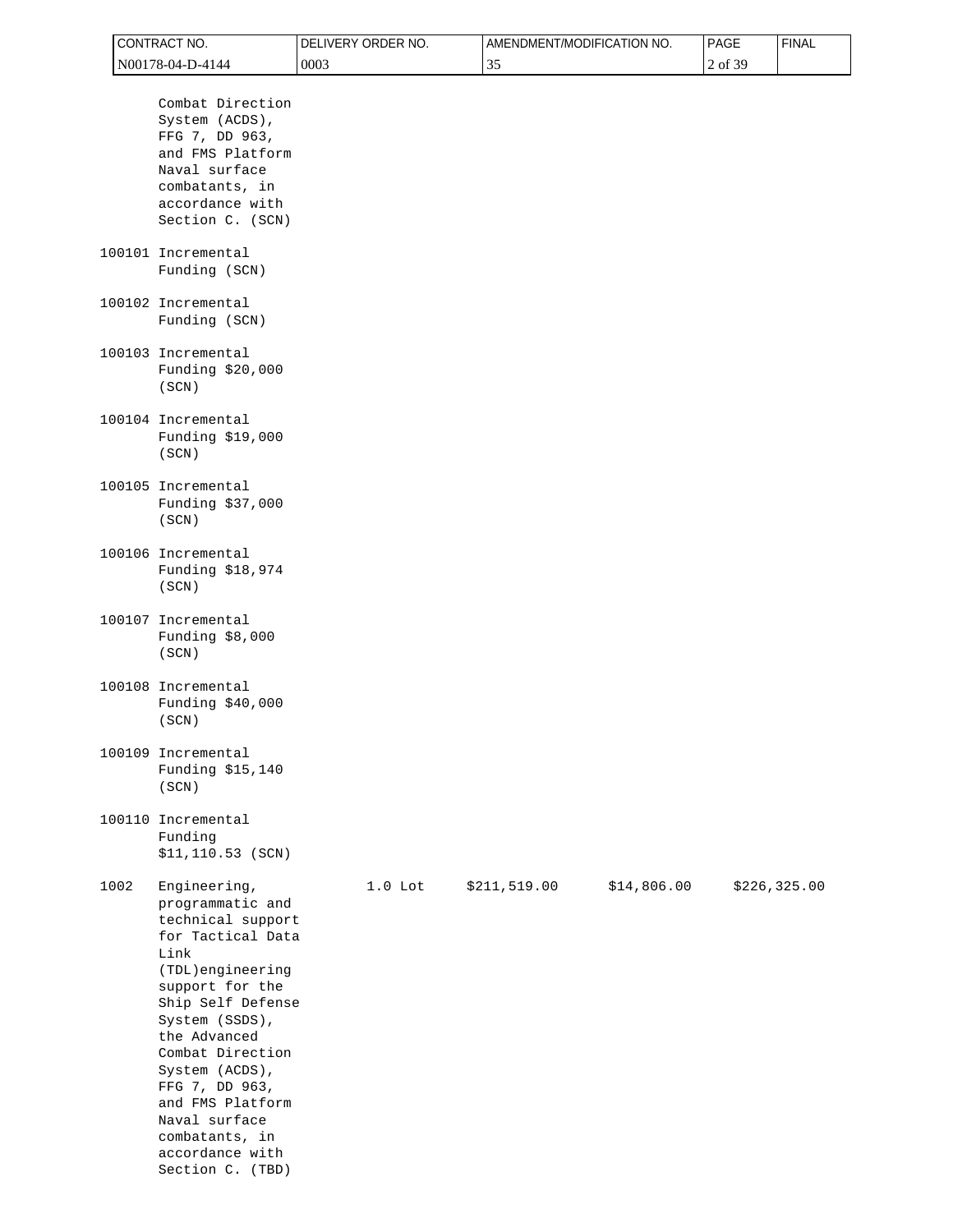| CONTRACT NO. |      | DELIVERY ORDER NO.                                                                                                                                                                                                                                                                                                                     |                    | AMENDMENT/MODIFICATION NO. |  | PAGE         | <b>FINAL</b> |         |              |
|--------------|------|----------------------------------------------------------------------------------------------------------------------------------------------------------------------------------------------------------------------------------------------------------------------------------------------------------------------------------------|--------------------|----------------------------|--|--------------|--------------|---------|--------------|
|              |      | N00178-04-D-4144                                                                                                                                                                                                                                                                                                                       | 0003               |                            |  | 35           |              | 3 of 39 |              |
|              |      | 100201 Incremental<br>Funding (TBD)<br>100202 Incremental<br>Funding (TBD)                                                                                                                                                                                                                                                             |                    |                            |  |              |              |         |              |
|              |      | 100203 Incremental<br>Funding (TBD)                                                                                                                                                                                                                                                                                                    |                    |                            |  |              |              |         |              |
|              |      | 100204 Incremental<br>Funding (TBD)                                                                                                                                                                                                                                                                                                    |                    |                            |  |              |              |         |              |
|              |      | 100205 Incremental<br>Funding (TBD)                                                                                                                                                                                                                                                                                                    |                    |                            |  |              |              |         |              |
|              |      | 100206 Incremental<br>Funding (TBD)                                                                                                                                                                                                                                                                                                    |                    |                            |  |              |              |         |              |
|              |      | 100207 Incremental<br>Funding (TBD)                                                                                                                                                                                                                                                                                                    |                    |                            |  |              |              |         |              |
| 1003         |      | Engineering,<br>programmatic and<br>technical support<br>for Tactical Data<br>Link<br>(TDL)engineering<br>support for the<br>Ship Self Defense<br>System (SSDS),<br>the Advanced<br>Combat Direction<br>System (ACDS),<br>FFG 7, DD 963,<br>and FMS Platform<br>Naval surface<br>combatants, in<br>accordance with<br>Section C. (TBD) |                    | $1.0$ Lot                  |  | \$220,193.00 | \$15,408.00  |         | \$235,601.00 |
|              |      | 100301 Incremental<br>funding (TBD)                                                                                                                                                                                                                                                                                                    |                    |                            |  |              |              |         |              |
|              |      | 100302 Incremental<br>funding (TBD)                                                                                                                                                                                                                                                                                                    |                    |                            |  |              |              |         |              |
|              |      | 100303 Incremental<br>funding (TBD)                                                                                                                                                                                                                                                                                                    |                    |                            |  |              |              |         |              |
|              |      | 100304 Incremental<br>funding (RDT&E)                                                                                                                                                                                                                                                                                                  |                    |                            |  |              |              |         |              |
|              |      | 100305 Incremental<br>funding (O&MN, N)                                                                                                                                                                                                                                                                                                |                    |                            |  |              |              |         |              |
|              |      | For ODC Items:                                                                                                                                                                                                                                                                                                                         |                    |                            |  |              |              |         |              |
|              | Item | Supplies/Services Qty Unit Est. Cost                                                                                                                                                                                                                                                                                                   | -- ----------- --- |                            |  |              |              |         |              |
| 3000         |      | ODC''S FOR BASE<br>PERIOD                                                                                                                                                                                                                                                                                                              |                    |                            |  | \$41,811.00  |              |         |              |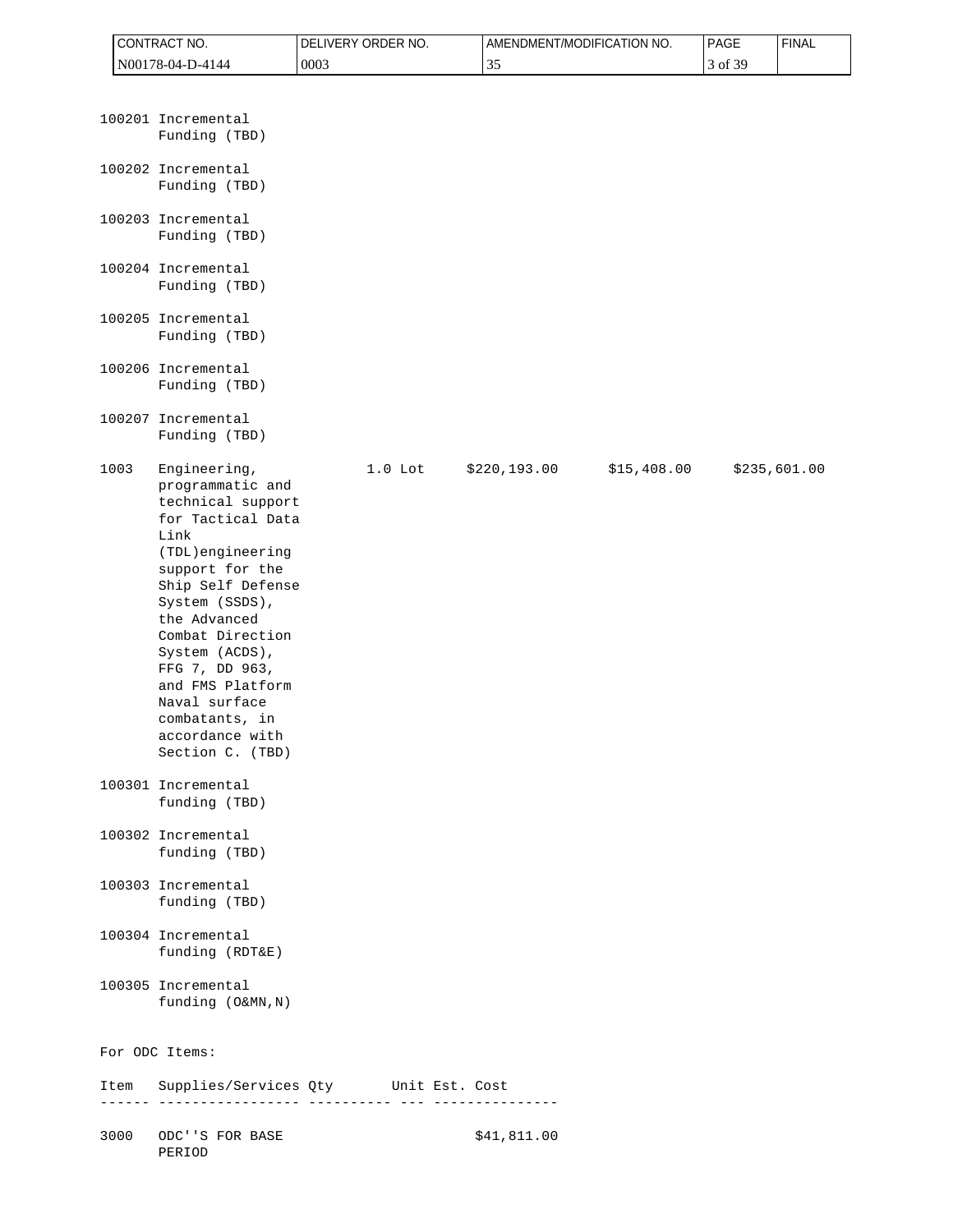|      | CONTRACT NO.                                                | DELIVERY ORDER NO. |             | AMENDMENT/MODIFICATION NO. | PAGE    | <b>FINAL</b> |
|------|-------------------------------------------------------------|--------------------|-------------|----------------------------|---------|--------------|
|      | N00178-04-D-4144                                            | 0003               | 35          |                            | 4 of 39 |              |
|      | 3000AA Holding SLIN for<br>Base Period<br>$($ O&MN, $N$ $)$ | $1.0$ Lot          | \$347.00    |                            |         |              |
|      | 3000AB Incremental Funds<br>(FMS Case #JA-P-G<br>IM)        | $1.0$ Lot          | \$5,000.00  |                            |         |              |
|      | 3000AC Incremental Funds<br>(FMS Case #JA-P-G<br>IM)        | $1.0$ Lot          | \$6,464.00  |                            |         |              |
|      | 3000AD Incremental<br>Funding (O&MN, N)                     | $1.0$ Lot          | \$8,000.00  |                            |         |              |
|      | 3000AE Incremental<br>Funding (O&MN, N)                     | $1.0$ Lot          | \$7,000.00  |                            |         |              |
|      | 3000AF Incremental<br>Funding (O&MN, N)                     | $1.0$ Lot          | \$10,000.00 |                            |         |              |
|      | 3000AG Incremental<br>Funding (O&MN, N)                     | $1.0$ Lot          | \$5,000.00  |                            |         |              |
|      | 3000AH tbd (O&MN, N)                                        | $1.0$ Lot          | \$0.00      |                            |         |              |
| 3001 | ODC's for option<br>period 1. (SCN)                         | $1.0$ Lot          | \$51,811.00 |                            |         |              |
|      | 300101 Incremental<br>Funding (SCN)                         |                    |             |                            |         |              |
|      | 300102 Incremental<br>Funding (SCN)                         |                    |             |                            |         |              |
|      | 300103 Incremental<br>Funding<br>\$6,665<br>(SCN)           |                    |             |                            |         |              |
|      | 300104 Incremental<br>Funding \$17,000<br>(SCN)             |                    |             |                            |         |              |
|      | 300105 Incremental<br>Funding \$1,548<br>(SCN)              |                    |             |                            |         |              |
|      | 300106 Incremental<br>Funding \$6,807.47<br>(SCN)           |                    |             |                            |         |              |
| 3002 | ODC's for option<br>period 2. (TBD)                         | $1.0$ Lot          | \$51,811.00 |                            |         |              |
|      | 300201 Incremental<br>Funing (TBD)                          |                    |             |                            |         |              |
|      | 300202 Incremental<br>Funding (TBD)                         |                    |             |                            |         |              |
|      | 300203 Incremental<br>Funding (TBD)                         |                    |             |                            |         |              |
|      | 300204 Incremental<br>Funding (TBD)                         |                    |             |                            |         |              |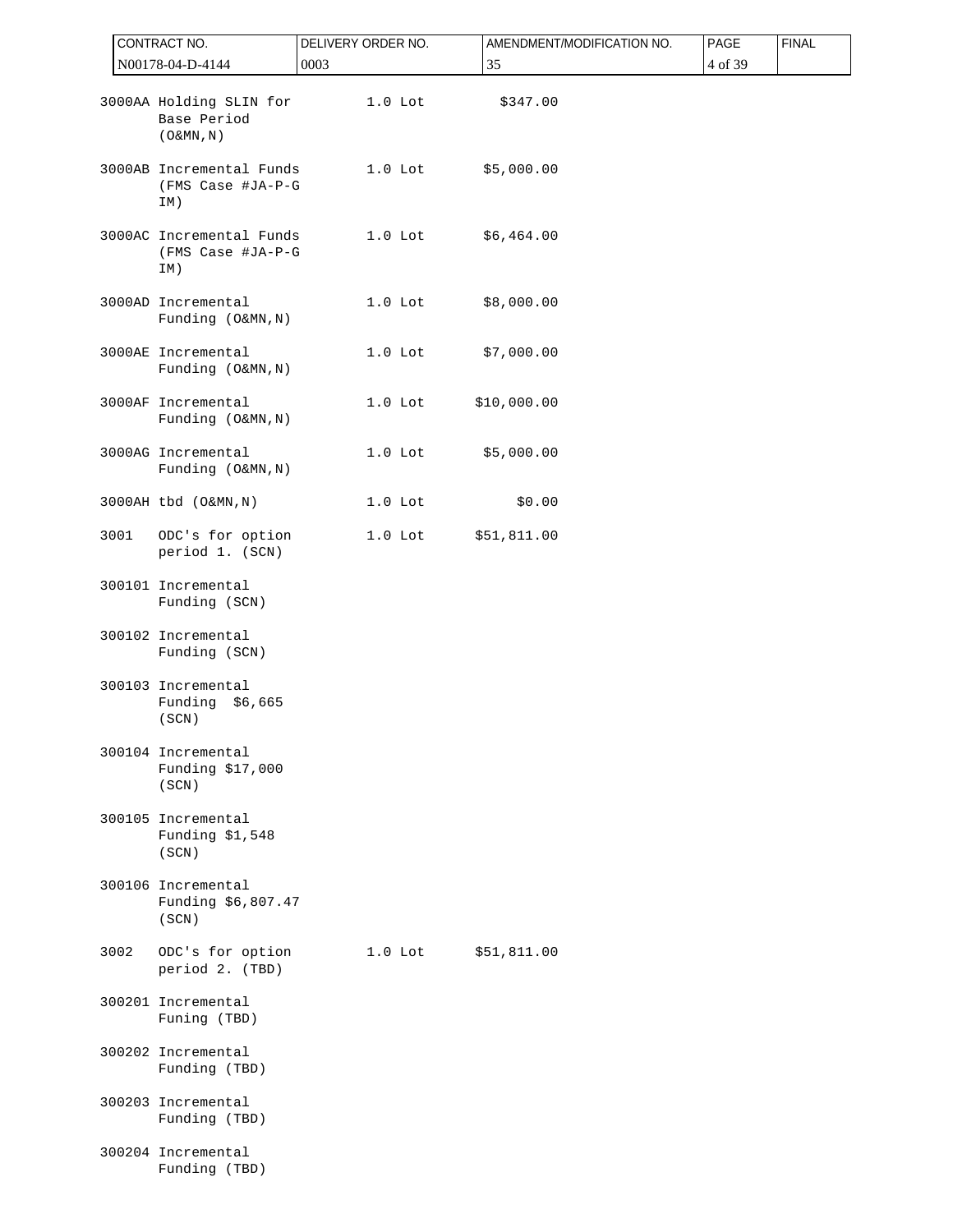|      | CONTRACT NO.<br>N00178-04-D-4144                                                                                                                                                                                                                                                                                                       | DELIVERY ORDER NO.<br>0003                                                           | 35                  | AMENDMENT/MODIFICATION NO. | <b>FINAL</b><br><b>PAGE</b><br>5 of 39 |
|------|----------------------------------------------------------------------------------------------------------------------------------------------------------------------------------------------------------------------------------------------------------------------------------------------------------------------------------------|--------------------------------------------------------------------------------------|---------------------|----------------------------|----------------------------------------|
|      |                                                                                                                                                                                                                                                                                                                                        |                                                                                      |                     |                            |                                        |
|      | 300205 Incremental<br>Funding (TBD)                                                                                                                                                                                                                                                                                                    |                                                                                      |                     |                            |                                        |
|      | 300206 Incremental<br>Funding (TBD)                                                                                                                                                                                                                                                                                                    |                                                                                      |                     |                            |                                        |
| 3003 | ODC's for Option<br>Period 3. (TBD)                                                                                                                                                                                                                                                                                                    |                                                                                      | 1.0 Lot \$51,810.00 |                            |                                        |
|      | 300301 Incremental<br>Funding (TBD)                                                                                                                                                                                                                                                                                                    |                                                                                      |                     |                            |                                        |
|      | 300302 Incremental<br>Funding (TBD)                                                                                                                                                                                                                                                                                                    |                                                                                      |                     |                            |                                        |
|      | 300303 Incremental<br>Funding (TBD)                                                                                                                                                                                                                                                                                                    |                                                                                      |                     |                            |                                        |
|      | 300304 Incremental<br>Funding (RDT&E)                                                                                                                                                                                                                                                                                                  |                                                                                      |                     |                            |                                        |
|      | 300305 Incremental<br>Funding (O&MN, N)                                                                                                                                                                                                                                                                                                |                                                                                      |                     |                            |                                        |
|      | 300306 Incremental<br>Funding (RDT&E)                                                                                                                                                                                                                                                                                                  |                                                                                      |                     |                            |                                        |
|      | For Cost Type Items:                                                                                                                                                                                                                                                                                                                   |                                                                                      |                     |                            |                                        |
| Item |                                                                                                                                                                                                                                                                                                                                        | Supplies/Services Qty Unit Est. Cost Fixed Fee CPFF<br>---------- ---------- --- --- | ------------        |                            |                                        |
| 4000 | has moved to<br>Option Period 3,<br>CLIN 1003. (TBD)                                                                                                                                                                                                                                                                                   | All labor ceiling 1.0 Lot                                                            |                     | \$0.00<br>\$0.00           | \$0.00                                 |
| 4001 | Engineering,<br>programmatic and<br>technical support<br>for Tactical Data<br>Link<br>(TDL)engineering<br>support for the<br>Ship Self Defense<br>System (SSDS),<br>the Advanced<br>Combat Direction<br>System (ACDS),<br>FFG 7, DD 963,<br>and FMS Platform<br>Naval surface<br>combatants, in<br>accordance with<br>Section C. (TBD) | $1.0$ Lot                                                                            | \$229, 210.00       | \$16,045.00                | \$245, 255.00                          |
|      | 400101 Incremental<br>Funding (RDT&E)                                                                                                                                                                                                                                                                                                  |                                                                                      |                     |                            |                                        |
|      | 400102 Incremental                                                                                                                                                                                                                                                                                                                     |                                                                                      |                     |                            |                                        |
|      | Funding (RDT&E)                                                                                                                                                                                                                                                                                                                        |                                                                                      |                     |                            |                                        |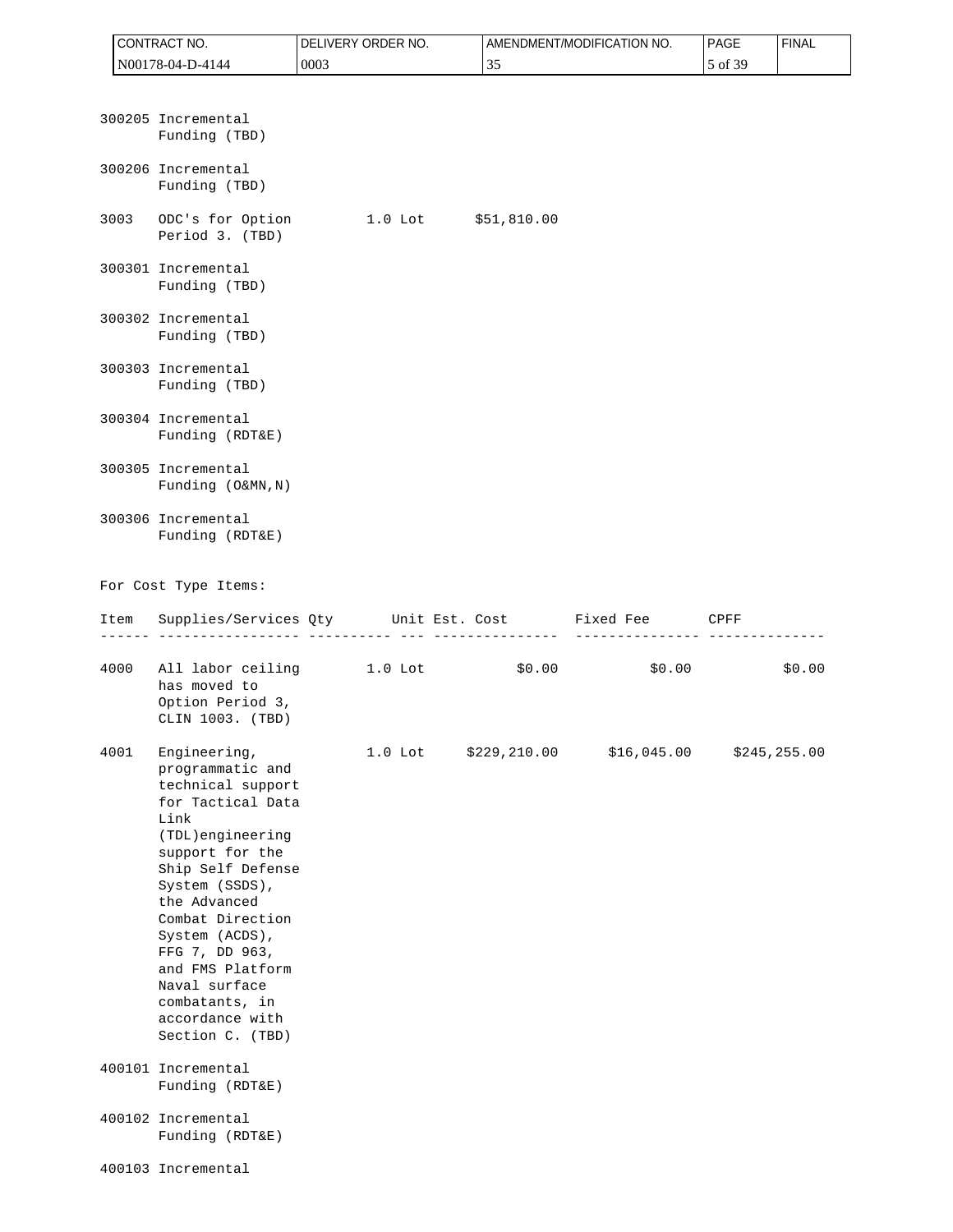| CONTRACT NO.                                     | DELIVERY ORDER NO.                                      | AMENDMENT/MODIFICATION NO. | PAGE    | <b>FINAL</b> |
|--------------------------------------------------|---------------------------------------------------------|----------------------------|---------|--------------|
| N00178-04-D-4144                                 | 0003                                                    | 35                         | 6 of 39 |              |
| Funding (RDT&E)<br>400104 Incremental            |                                                         |                            |         |              |
| Funding (RDT&E)                                  |                                                         |                            |         |              |
| For ODC Items:                                   |                                                         |                            |         |              |
|                                                  | Item Supplies/Services Qty Unit Est. Cost<br>-------- - |                            |         |              |
| moved to Option<br>Period 3, CLIN<br>3003. (TBD) | 6000 ODC ceiling has 1.0 Lot \$0.00                     |                            |         |              |
| 6001 ODC's for option<br>period 4. (TBD)         | 1.0 Lot \$51,811.00                                     |                            |         |              |
| 600101 Incremental<br>Funding (RDT&E)            |                                                         |                            |         |              |
| 600102 Incremental<br>Funding (RDT&E)            |                                                         |                            |         |              |
| 600103 Incremental<br>Funding (RDT&E)            |                                                         |                            |         |              |
| 600104 Incremental<br>Funding (RDT&E)            |                                                         |                            |         |              |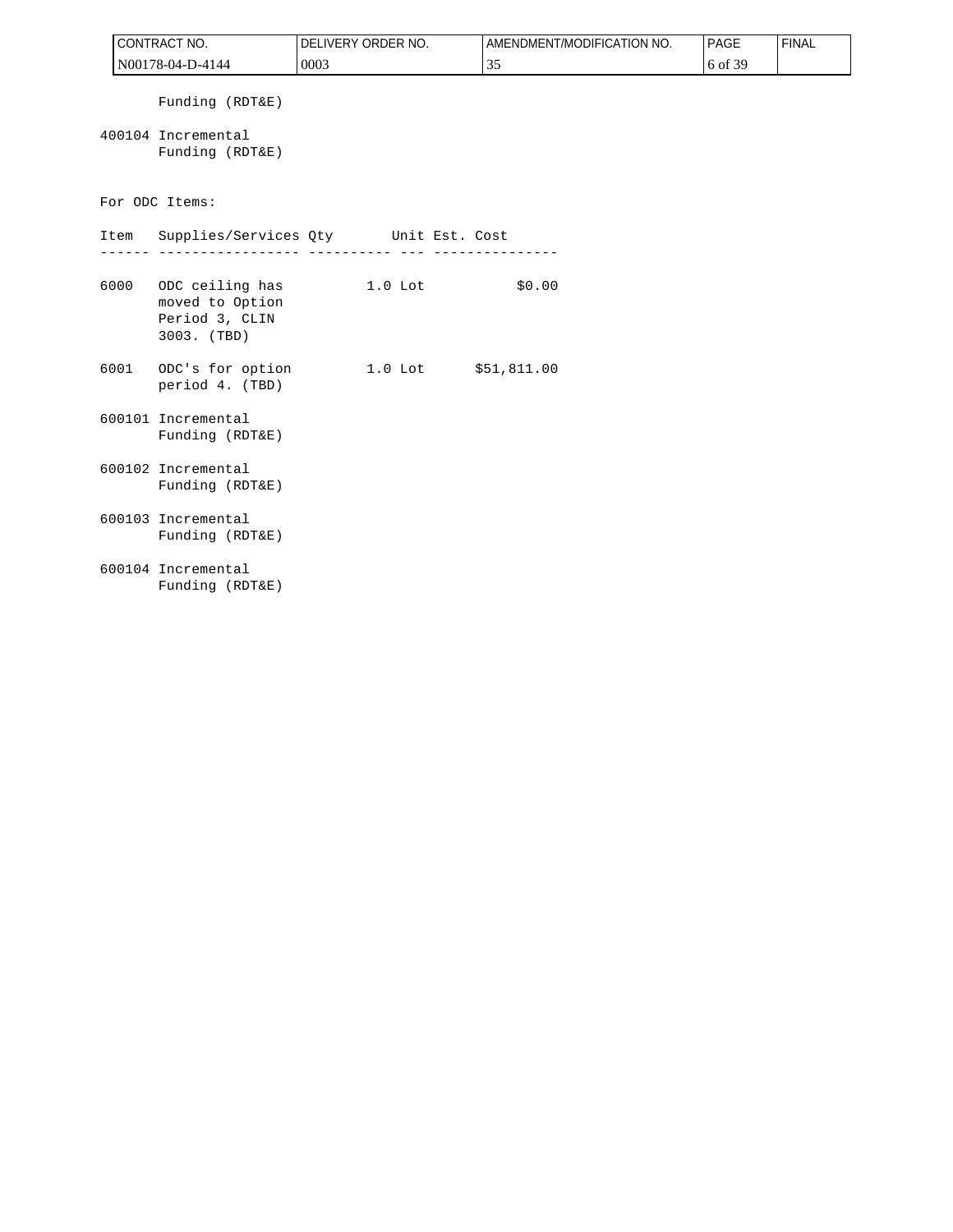| I CONTRACT NO.               | ORDER NO.<br><b>IVERY</b><br>DEI | AMENDMENT/MODIFICATION NO. | <b>PAGE</b>  | <b>FINAL</b> |
|------------------------------|----------------------------------|----------------------------|--------------|--------------|
| l N00<br>7-4144<br>' 78-04-L | 0003                             | --                         | 0.20<br>013' |              |

# **SECTION C DESCRIPTIONS AND SPECIFICATIONS**

STATEMENT OF WORK

SSDS/ACDS/FFG 7/DD 963/ FMS Tactical Data Link Engineering Support

1.0 BACKGROUND: The Combat Direction Systems Activity (CDSA) has been tasked by the Program Executive Office for Integrated Warfare Systems (PEO IWS 1A) to provide Tactical Data Link (TDL) engineering support for the Ship Self Defense System (SSDS), the Advanced Combat Direction System (ACDS), FFG 7, DD 963, and FMS Platform Naval surface combatants.

2.0 SCOPE: This Statement of Work (SOW) identifies the individual tasks the Contractor shall accomplish to provide onsite support concerning the integration of TDLs to include Link 16, Link 11, Link 4A within SSDS, ACDS, FFG 7, DD 963, and FMS platforms. Additionally, the contractor shall review documentation, support the drafting of technical requirements and change proposals, and develop presentation material to facilitate understanding of the requirements associated with the integration effort. The contractor shall provide meeting support as scheduled by the Program Office to aid in the comprehension of the material to be discussed.

In providing this support, the Contractor shall perform activity associated with the Performance Objectives shown below in Table 2-1.

Table 2-1 Performance Objectives

Performance Objectives(Short Title) Data Requirement Tasks to be Accomplished

Programmatic Support Point Papers See 4.2.1

Technical and Engineering Support Program Plan See 4.2.2.1

Technical and Engineering Support Systems Integration See 4.2.2.2

Technical and Engineering Support Requirements Analysis/ Change Proposals See 4.2.2.3

Technical and Engineering Support FMS TDL Requirements See 4.2.2.5

Conference Conference Reports See 5.4

Technical and Engineering Support Trip Reports See 14.0

3.0 APPLICABLE DOCUMENTS:

a. MIL-STD-6016C Department of Defense Interface Standard Tactical Data Link (TDL) 16 Message Standard

b. Link 16 Operational Specification OS-516.2 Change 2

c. Advanced Combat Direction System Block 1 Command and Control Processor to Combat Direction System Model 5 Interface Design Specification

d. Interface Control Document for Joint Tactical Information Distribution System (JTIDS) Navy Shipboard Class 2 Terminal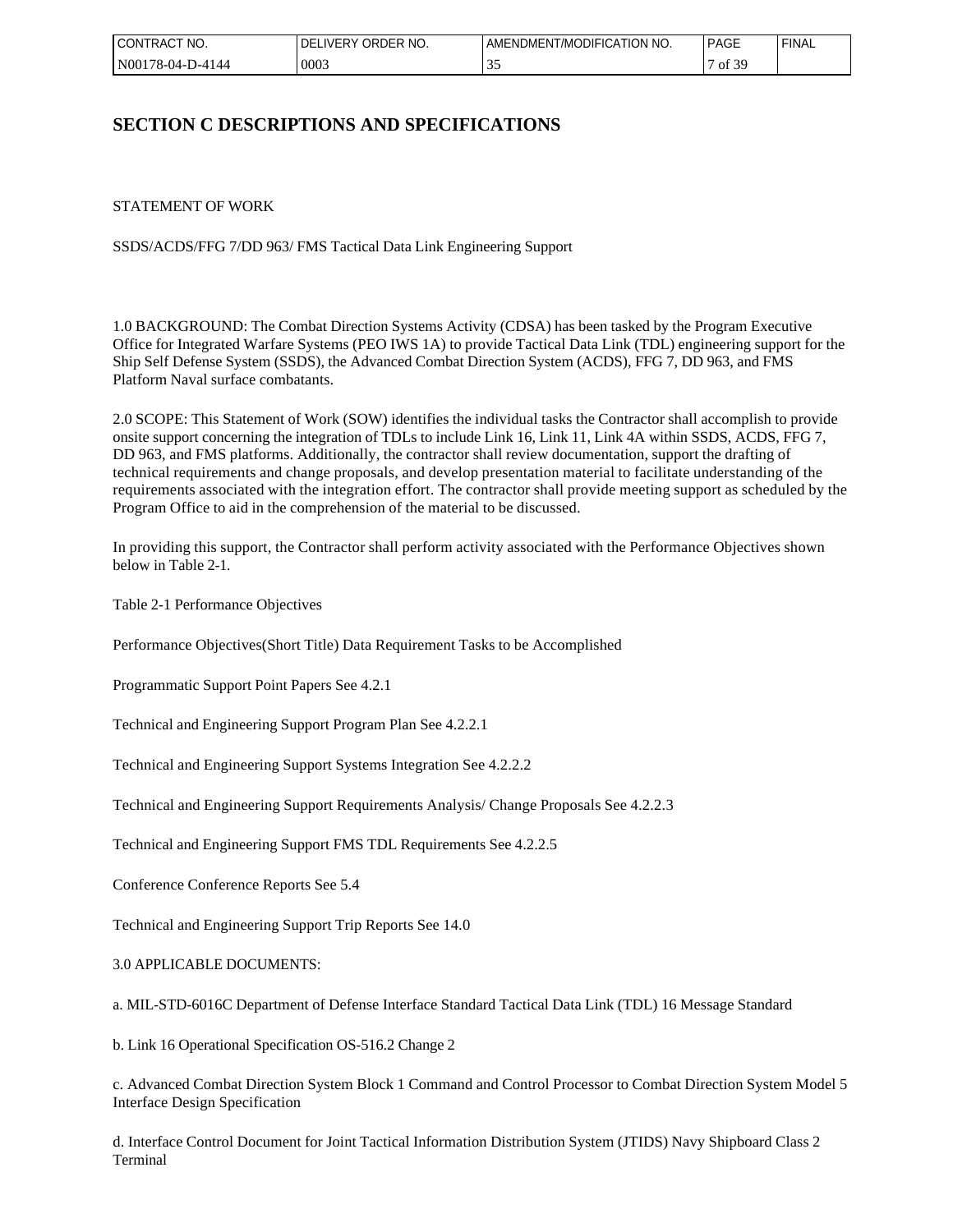| I CONTRACT<br>NO. | ORDER NO.<br>IVERY.<br>DF | 'T/MODIFICATION NO.<br><b>DMENT</b><br>AMENI | <b>PAGE</b>                    | <b>FINAL</b> |
|-------------------|---------------------------|----------------------------------------------|--------------------------------|--------------|
| N00178-04-D-4144  | 0003                      | --                                           | $\mathbf{X}$ of $\mathbf{U}$ . |              |

e. Link 11 Operational Specification OS-411.3

f. Link 4A Operational Specification OS-404.2

g. SSDS Mk 2 Mod 1 Software Requirement Specification

h. ACDS Block 1 Software Requirement Specification

i. ACDS Block 0 Program Performance Specification

j. FFG 7 Program Performance Specification

k. DD 963 Program Performance Specification

4.0 REQUIREMENTS: Performance Standards: The Contractor's performance in each of the defined Performance Objectives shall be measured using Acceptable Quality Levels (AQLs) per Table 4-2.

4.1 Performance Objectives: The following tasks shall be accomplished:

4.1.1 Programmatic Support. The contractor shall research and document all Tactical Data Links developments resulting in modification to any System or Subsystem for which the Program Office is responsible at the direction of the Program Office, or by the onset of emergent requirements, or as a result of action items assigned by a principal or committee. In order to perform the required tasking under this effort the contractor has a requirement to access foreign government information and classified NATO material.

4.1.2 The contractor shall provide meeting support for the adjudication of Data Link integration questions and issues (CDRLs A004).

4.1.3 Technical and Engineering Support. The contractor shall provide technical support for the integration of the Data Links within Control Programs/Systems as follows:

4.1.3.1 The contractor shall update the Program Plan (CDRL A001).

4.1.3.2 The contractor shall provide recommendations for updating system specifications where emergent TDL requirement changes require modification to integrated combat systems. These systems include: Advanced Combat Direction System (ACDS); Ships Self Defense System (SSDS); and, for the Combat Direction Systems integrated with TDL onboard FFG 7, DD 963, and selected FMS ships (CDRL A006).

4.1.3.3 The contractor shall review documentation (listed in paragraph 3.0), initiate the drafting of technical requirement modifications via interface and engineering change proposals, and develop presentation material to facilitate understanding associated with any change (CDRL A007).

4.1.3.4 The contractor shall provide TDL expertise and offer problem resolution guidance to the Japanese Defense Force and the Royal Australian Navy concerning the integration of Common Data Link Management System (CDLMS) within the combat system (CDRL A008).

4.1.3.5 The contractor shall be required to attend meetings, conferences, and working groups in support of this order. Conference reports shall be delivered for all meetings, conferences, and working groups attended with four or more persons in attendance, or for those in which action responsibilities, and/or milestones were assigned regardless of the number of persons in attendance (CDRL A009).

4.2 Contractor Acquired Property and Services:

The Contractor is expected to acquire those materials and services necessary for TDL engineering support for the Ship Self Defense System (SSDS), the Advanced Combat Direction System (ACDS), FFG 7, and DD 963 Naval surface combatants. Those items acquired as bulk materials and not totally consumed in the performance of this order shall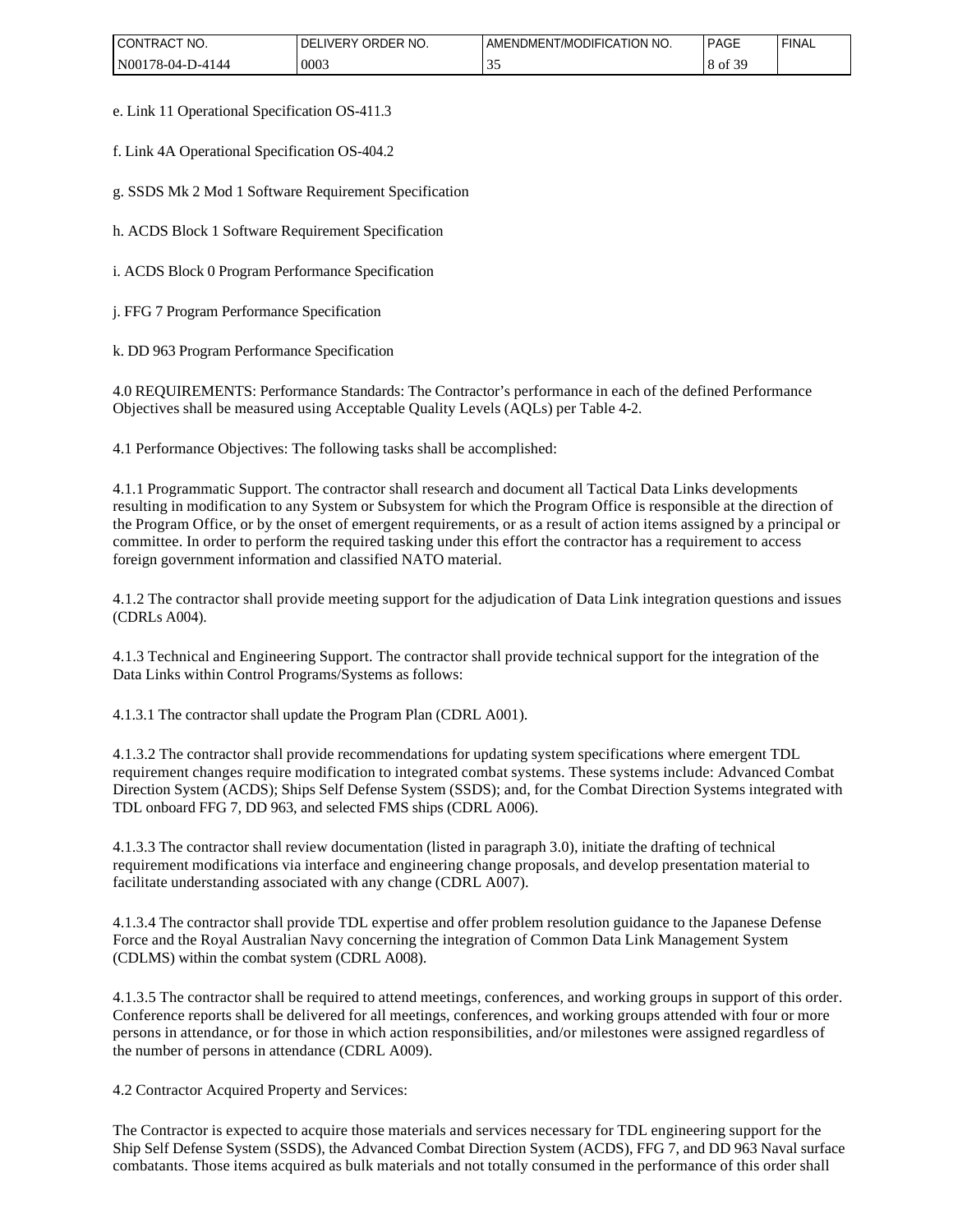| l CON<br>NO.<br>'I RAU          | `NO.<br>₹DER<br>ΩR<br>س∪∟ - | JDIFICATION '<br>NO.<br>' /MC<br>DMEN.<br>.∉I⊢NI | <b>PAGE</b>                                          | <b>FINAL</b> |
|---------------------------------|-----------------------------|--------------------------------------------------|------------------------------------------------------|--------------|
| N <sub>00</sub><br>つい<br>J-4144 | 0003                        | --                                               | $\sim$ $\sim$ $\sim$<br><b>Q</b><br>ΟĪ<br>. <u>.</u> |              |

have that portion actually used for this order prorated to the cost of the bulk material.

Contractor acquired property and services other than those described above, shall be described (in detail, if possible – in general, if necessary) in the Contractor's proposal for this order or in a letter requesting modification of the order.

4.3 DATA REQUIREMENTS: For each Performance Objective, Table 4-2 identifies the associated data requirements, the expected frequency, how that output is measured and the number of outputs expected during the order period of performance.

Performance Objective(Short Title) Data Requirement Frequency Measurement Expected Quantity

Programmatic Support Point Papers As Required Per CDRL 6

Technical and Engineering Support Program Plan As Required Per CDRL 1

Technical and Engineering Support Systems Integration As Required Per CDRL 6

Technical and Engineering Support Requirements Analysis/ Change Proposals As Required Per CDRL 25

Technical and Engineering Support FMS TDL Requirements As Required Per CDRL 5

Technical and Engineering Support Conference Reports As Required Per CDRL 3

Progress Reports Trip Reports As Required Per CDRL 24

Table 4-2 Performance Objectives with Associated Data Requirements

5.0 PROGRESS REPORTS: The Contractor shall deliver progress reports and other data items as described in Exhibit "A".

5.1 Final Report: A final report, in accordance with CDRL Item Number A005, attached to this order, shall be delivered at the completion of the order and shall include, in addition to the information specified in the referenced Data Item Description, a compilation of all individual interim progress reports.

5.2 Interim Progress Report (Technical): Interim technical progress reports shall be delivered periodically during the performance of this order in accordance with CDRL A002.

5.3 Interim Progress Report (Financial): Interim financial progress reports shall be delivered periodically during the performance of this order in accordance with CDRL A003.

5.3.1 Graphs. Graphs of ceiling, planned burn rate, actual expended, and funded to date for both dollars and manhours. Unless the Contractor anticipates this order to be expended in a linear level of effort, the Government expects that the line depicting the planned burn rate (dollars and manhours) will be depicted as a curve and not a straight line.

5.3.2 Cure Plan. If the curve depicting the actual expenditure (dollars and manhours) deviates from the planned burn rate by more than ±5%, at the end of the reporting period, the Contractor shall include a Cure Plan in the Interim Financial Report describing the process to be used to get back on track.

5.3.3 Invoice Status. A table shall be included in the Interim Financial Report tabulating invoices against this order showing invoice number, date of invoice, total amount of invoice, date paid.

#### 6.0 ACCEPTANCE PLAN:

a. The Task Order Manager (TOM) has the responsibility for Government Inspection and Acceptance. The TOM, or a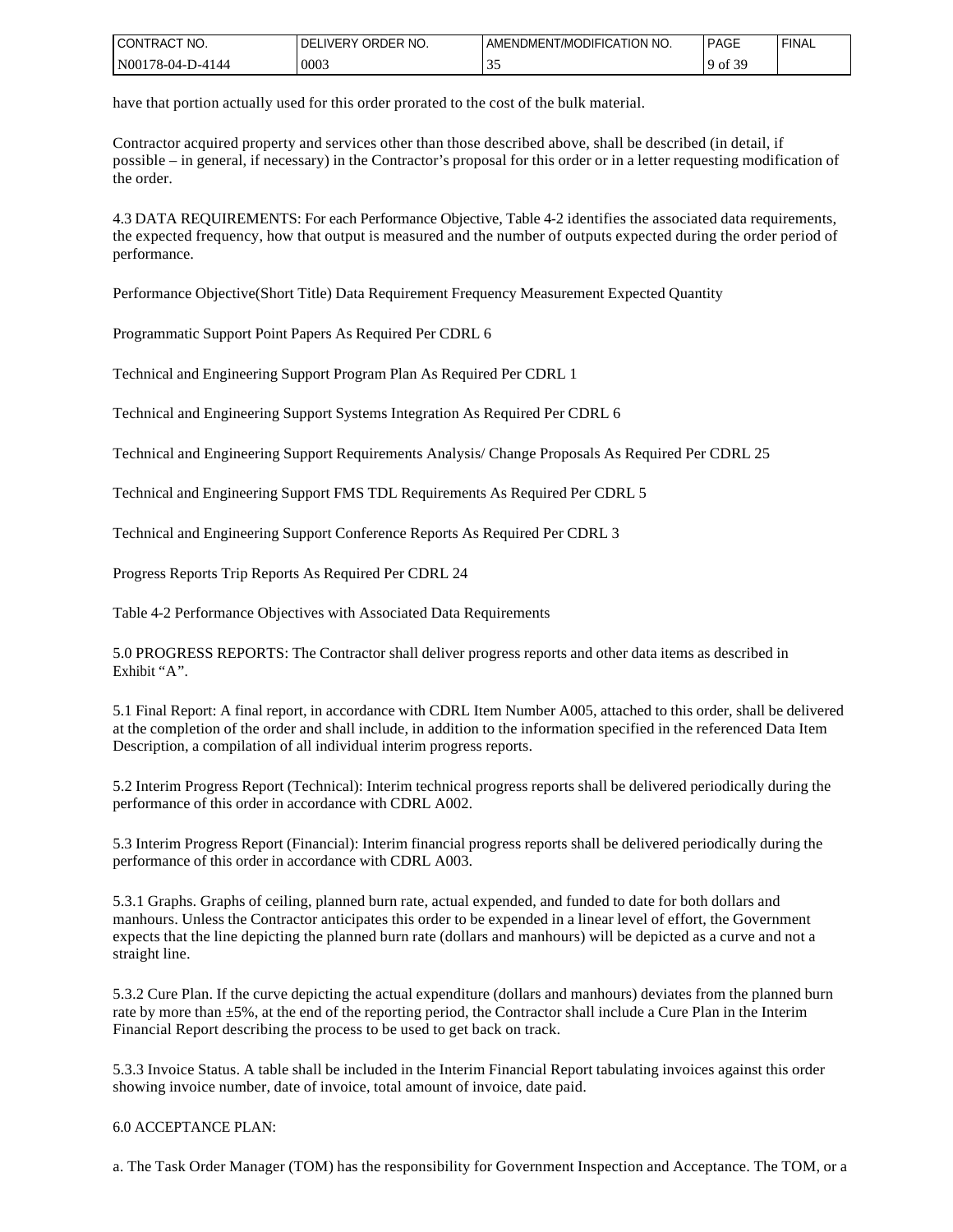| I CONTRACT<br>NO.     | ORDER NO.<br>IVERY.<br>DEI | 'T/MODIFICATION NO.<br>.∪MEN'<br>AMENI' | <b>PAGE</b>          | <b>FINAL</b> |
|-----------------------|----------------------------|-----------------------------------------|----------------------|--------------|
| N001<br>178-04-D-4144 | 0003                       | --                                      | f 20<br>10 of<br>J . |              |

duly appointed representative, will perform inspection at the place of performance.

b. Criteria for Government Inspection and Acceptance will be verification of Contractor performance per Table 1 of the SOW.

c. The TOM will provide technical coordination and discussion, as necessary, with respect to specifications or SOW issues and monitoring the progress and quality of the Contractor's performance. The TOM is not an Administrative Contracting Officer (ACO) or Ordering Officer. The TOM does not have the authority to take any action, either directly or indirectly, that would change the pricing, quantity, quality standards, place of performance, delivery schedule, or any other terms and conditions of the contract or this order. The TOM also may not direct the accomplishment of effort that goes beyond the scope of the contract or this order.

d. When, in the opinion of the Contractor, the TOM requests effort that is outside of the existing scope of the contract or this task order, the Contractor shall promptly notify the Contracting Officer in writing. The Contractor under such direction shall take no action until the Contracting Officer has issued a change to the contract or order or has otherwise resolved the issue.

7.0 PLACES OF PERFORMANCE: Efforts under this order shall be performed at contractor facilities and NAVSEA CDSA Dam Neck facilities. Occasional, short term temporary duty may be required. On-site office space will be provided for the Senior Systems Engineer.

8.0 SECURITY REQUIREMENTS: All personnel performing classified tasks under this task order shall possess, at minimum, a DoD Industrial Security Clearance of at least SECRET for all personnel assigned to perform work at CDSA Dam Neck or on board U.S. Navy ships. In order to perform the required tasking under this effort the contractor has a requirement to access foreign government information and classified NATO material.

a. Contractor requests for visit authorizations shall be submitted in accordance with DoD 5520.22M (Industrial Security Manual for Safeguarding Classified Information) as early as practicable and not later than three working days prior to visit (except in cases of urgency). When a contractual relationship exists, original requests shall be delivered to the Security Officer of the activity being visited. When a contractual relationship does not exist, original requests shall be delivered to the Security Officer of NAVSEA CDSA Dam Neck via the Contracting Officer's Representative (COR), with the original copy of the request being forwarded to the activity being visited by the NAVSEA CDSA Dam Neck Security Officer.

b. Visit requests for subcontractors shall be submitted to the appropriate contractor Facility Security Officer (FSO) for certification of need to know, when applicable.

9.0 GOVERNMENT-FURNISHED MATERIAL (GFM): None. GFM required by the Contractor for the performance of this order and not identified herein shall be identified to the TOM when the requirement is recognized and will be provided on a case basis by order modification.

10.0 GOVERNMENT-FURNISHED INFORMATION (GFI): The Documents listed in paragraph 3.0 will be provided for contractor use at CDSA Dam Neck.

11.0 GOVERNMENT-FURNISHED EQUIPMENT (GFE): None. GFE required by the Contractor for the performance of this order and not identified herein shall be identified to the TOM when the requirement is recognized and will be provided on a case basis by order modification.

12.0 CONTRACTOR-FURNISHED MATERIAL (CFM): None.

13.0 CONTRACTOR-FURNISHED EQUIPMENT (CFE): None

13.1 TOOLS AND EQUIPMENT: Special tools and/or equipment are not required. The tools and equipment needed to complete this order are considered to be common tools and/or equipment of the trade and shall be supplied by the Contractor except for specific items listed as GFE.

13.2 Special tools and/or equipment required to complete this order and not recognized before hand will be made available for Contractor use at NAVSEA CDSA Dam Neck or may be requested by letter from the TOM and will be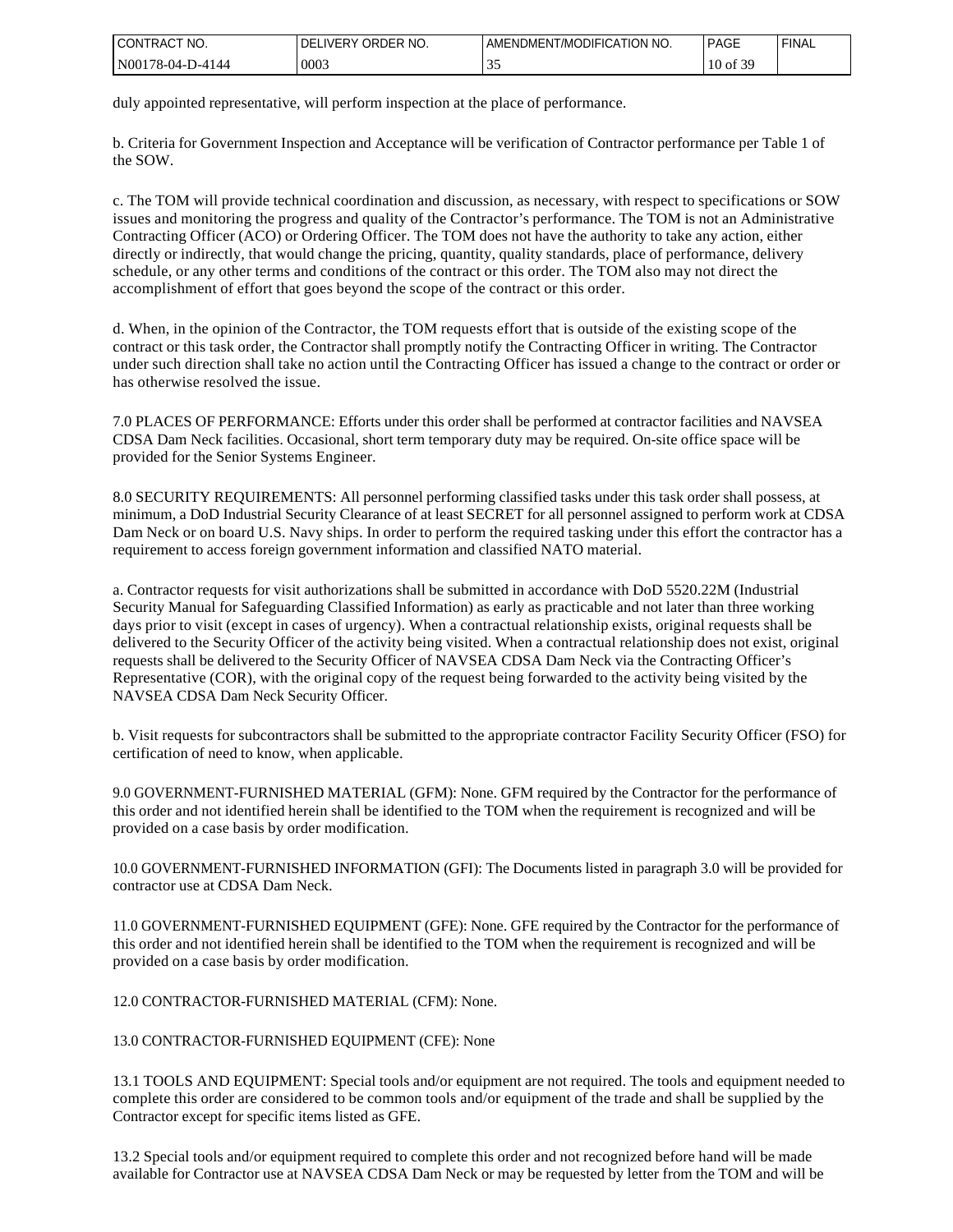| I CONTRACT<br>NO.       | ORDER NO.<br><b>IVERY</b><br>DF | <b>ITION NO.</b><br>T/MODIFICA<br>AMENDMENT | <b>PAGE</b> | <b>FINAL</b> |
|-------------------------|---------------------------------|---------------------------------------------|-------------|--------------|
| N00<br>78-04-<br>1-4144 | 0003                            | - -                                         | f 3C<br>-01 |              |

provided on a case basis by order modification. Special tools and/or equipment shall not be leased or purchased at Government expense without prior written request of, and approval by the Contracting Officer.

14.0 TRAVEL REQUIREMENTS: All travel under this order must be requested of, and authorized by, the TA (information copy to the TOM), in writing or by electronic mail, and must show the appropriate order number, the number of people traveling, the number of days for the trip, the reason for the travel, and any high cost or unusual costs expected. The Contractor is not authorized to perform any travel that is not in conjunction with this order. A Trip Report will be submitted after all Contractor supported Travel (CDRL A010).

15.0 TRANSPORTATION OF EQUIPMENT/MATERIAL: None.

16.0 TRAINING: The Contractor is expected to provide fully trained and competent personnel to accomplish this order. No costs associated with the training of contractor personnel will be reimbursed. The title of the event is irrelevant (conference, seminar, symposium, etc.); if there is a fee charged to participate, it is considered training and will not be reimbursed.

17.0 TA DESIGNATION: The Task Order Manager (TOM) for this order is Doug de Cristoforo, Code F32, telephone (757) 492-8298.

18.0 UMMIPS PRIORITY: Not required for this order.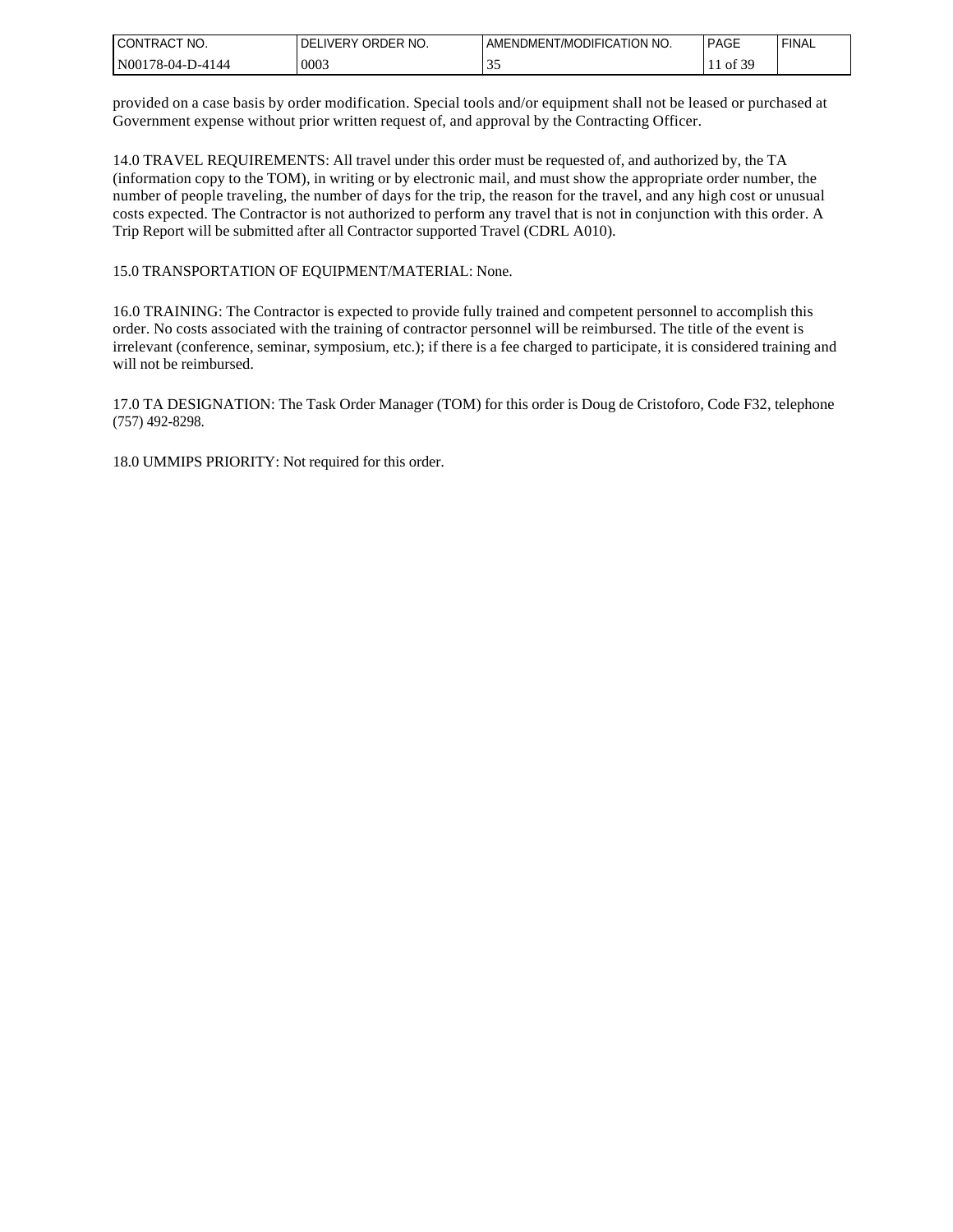| <b>CON</b><br>NO.<br>' I RAC        | ORDER NO.<br><b>IVER</b><br>-ا ( | NO.<br><b>ODIFICATION</b><br>AMENDMENT<br>7MC | <b>PAGE</b>         | <b>FINAL</b> |
|-------------------------------------|----------------------------------|-----------------------------------------------|---------------------|--------------|
| N <sub>00</sub><br>78-04-<br>1-4144 | 0003                             | - -                                           | c 20<br>' 01<br>. . |              |

# **SECTION D PACKAGING AND MARKING**

Packaging and Marking shall be in accordance with Section D of the IDIQ contract.

Technical reports and other deliverable items shall identify the contract and task order numbers.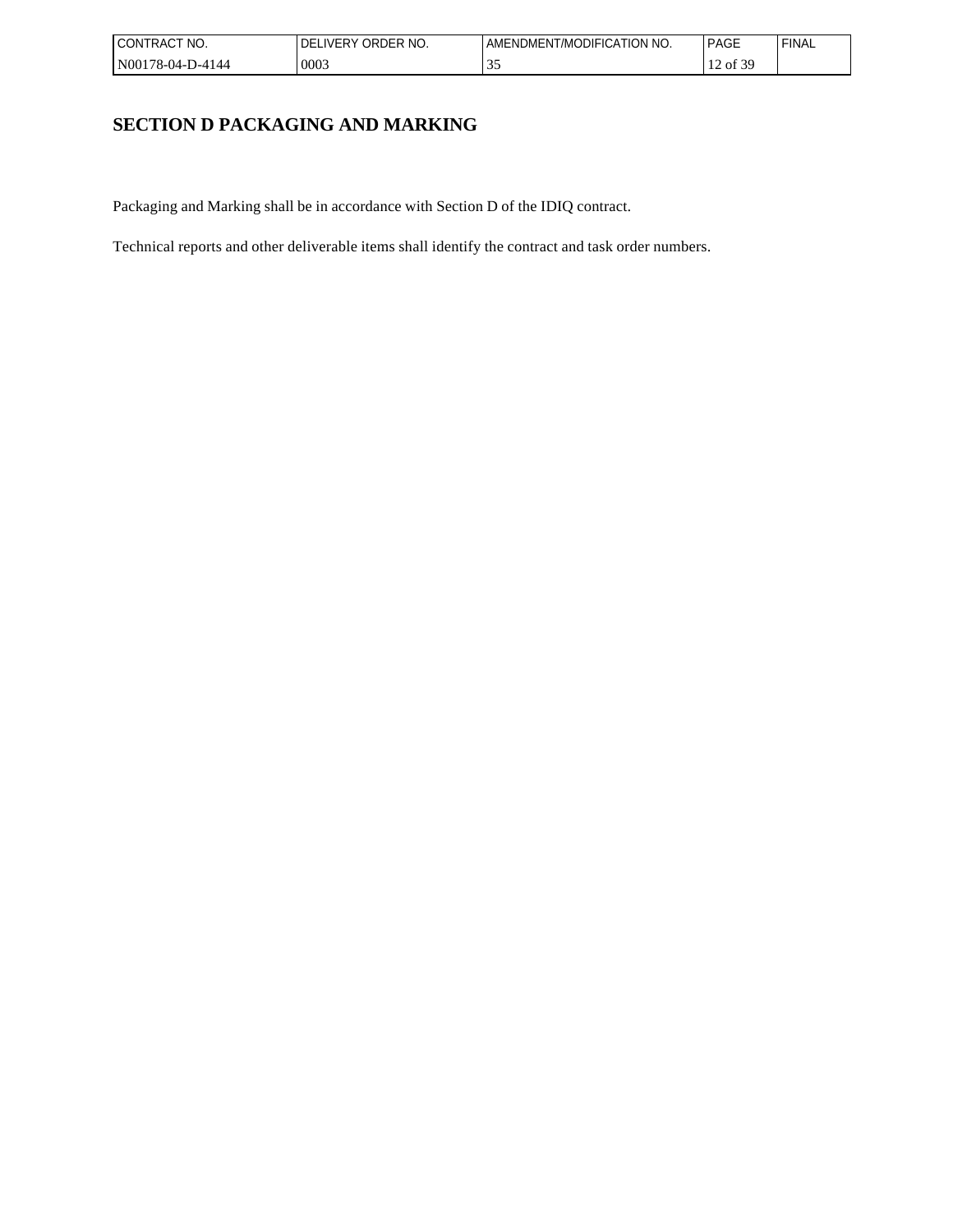| l CONTRACT<br>NO.                 | ORDER NO.<br><b>IVERY</b><br>DF | <i>IODIFICATION NO.</i><br>l /MC<br>DMEN.<br>AMENL' | <b>PAGE</b>                              | <b>FINAL</b> |
|-----------------------------------|---------------------------------|-----------------------------------------------------|------------------------------------------|--------------|
| l N00<br>$1.6 - 04 - 1$<br>1-4144 | 0003                            | <u>. .</u>                                          | $\sim$<br>ΟĪ<br>$\overline{\phantom{a}}$ |              |

# **SECTION E INSPECTION AND ACCEPTANCE**

Inspection and Acceptance shall be performed at Destination by the Government.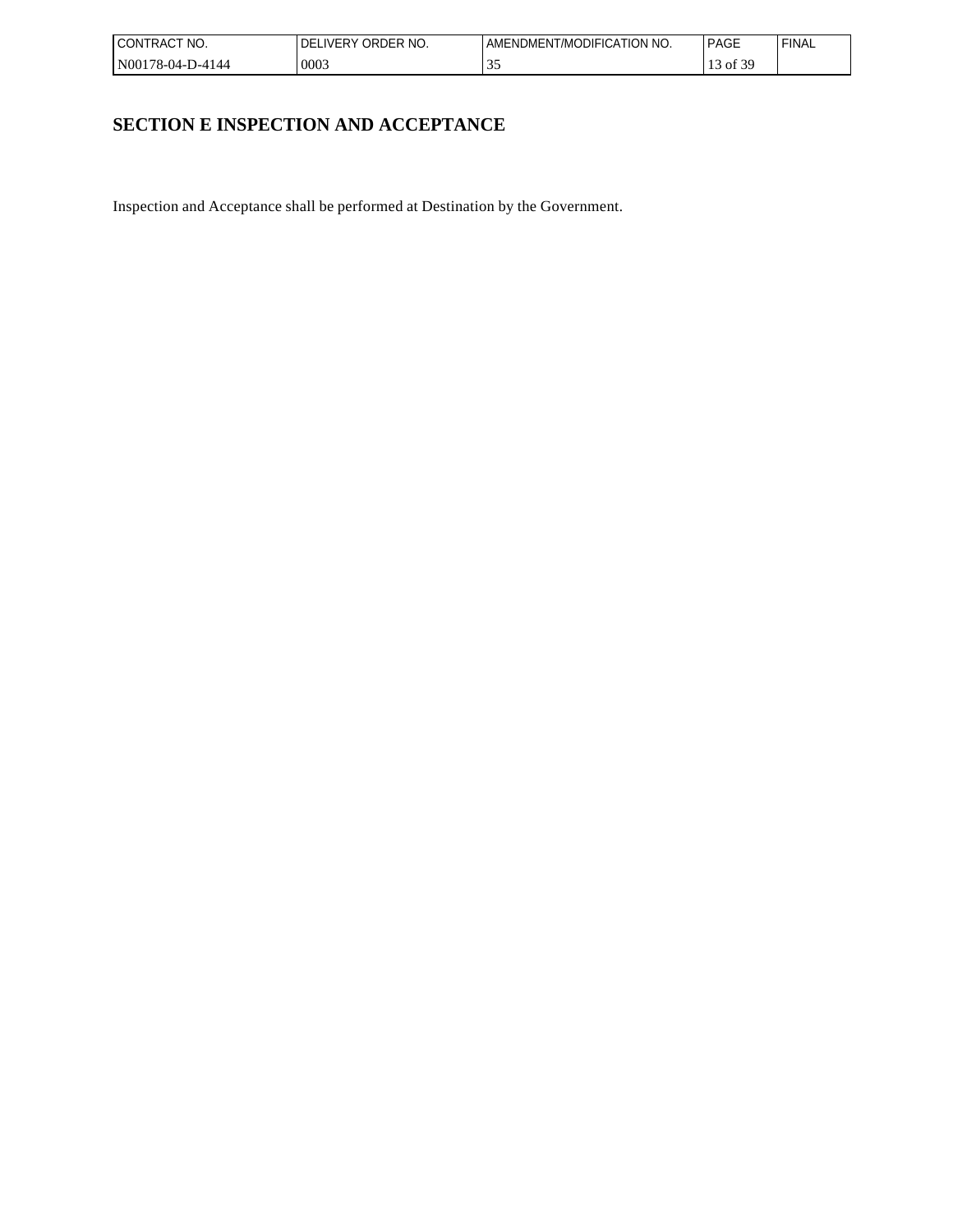| l CONTRACT<br>NO.                 | ORDER NO.<br><b>IVERY</b><br>DF | <i>IODIFICATION NO.</i><br>l /MC<br>DMEN.<br>AMENL' | <b>PAGE</b>  | <b>FINAL</b> |
|-----------------------------------|---------------------------------|-----------------------------------------------------|--------------|--------------|
| l N00<br>$1.6 - 04 - 1$<br>1-4144 | 0003                            | <u>. .</u>                                          | $\sim$<br>Οİ |              |

## **SECTION F DELIVERABLES OR PERFORMANCE**

CLIN - DELIVERIES OR PERFORMANCE

The periods of performance for the following firm items are from the date of the task order award through 12 months thereafter, estimated as follows:

1000 10/01/2005 - 09/30/2006

3000 10/01/2005 - 09/30/2006

The period of performance for the following option items are from the date of the option exercise through the indicated periods as estimated below:

1001 10/01/2006 - 09/30/2007

3001 10/01/2006 - 09/30/2007

1002 10/01/2007 - 09/30/2008

3002 10/01/2007 - 09/30/2008

1003 10/01/2008 - 04/04/2009

3003 10/01/2008 - 04/04/2009

4000 04/05/2009 - 09/30/2009

6000 04/05/2009 - 09/30/2009

4001 10/01/2009 - 09/30/2010

6001 10/01/2009 - 09/30/2010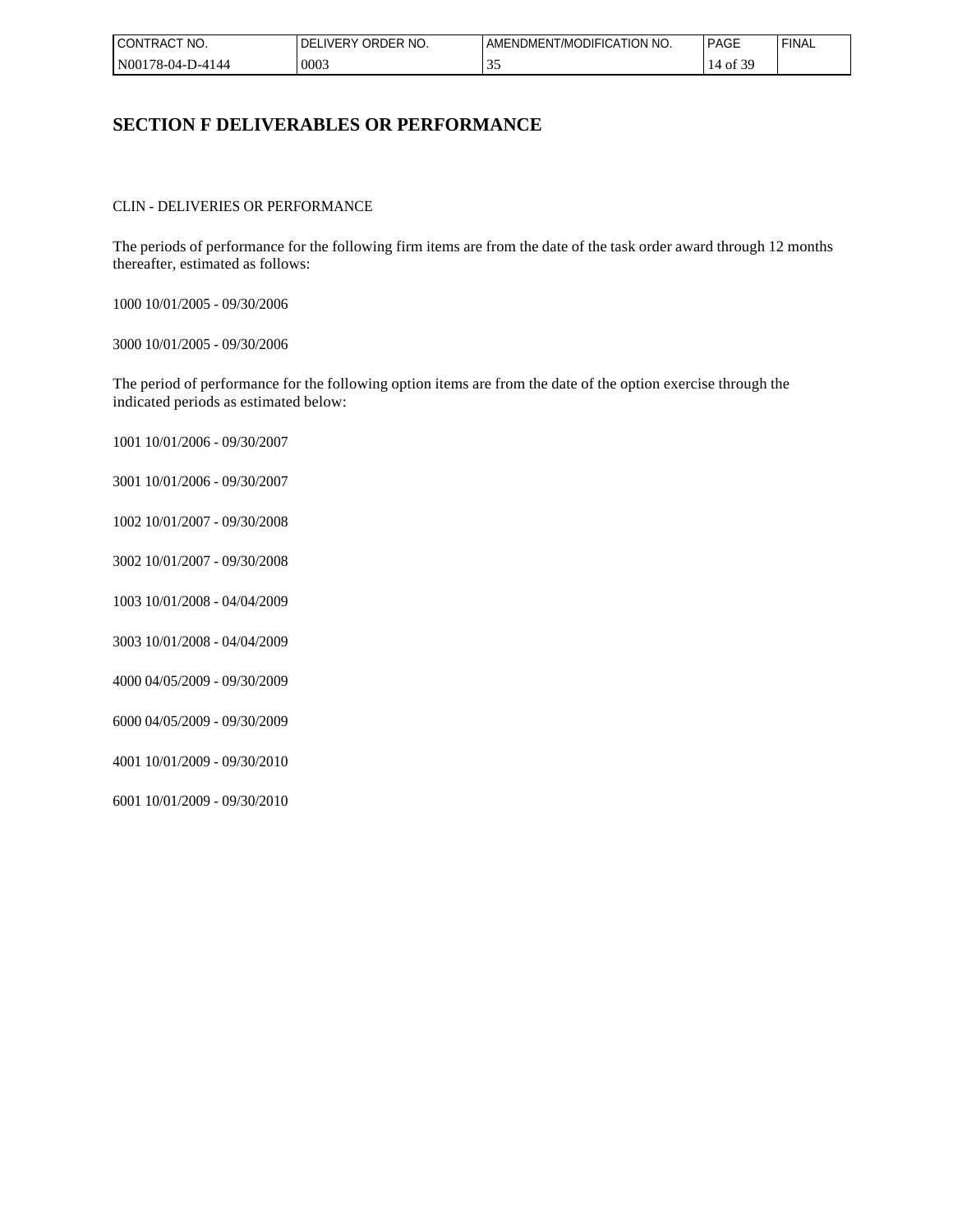| I CONTRACT NO.           | ORDER NO.<br><b>IVERY</b><br>DEI | AMENDMENT/MODIFICATION NO. | <b>PAGE</b>                          | <b>FINAL</b> |
|--------------------------|----------------------------------|----------------------------|--------------------------------------|--------------|
| N00<br>D-4144<br>78-04-L | 0003                             | --                         | e oc<br>ΟĪ<br><u>لى</u><br><b>TD</b> |              |

# **SECTION G CONTRACT ADMINISTRATION DATA**

POINTS OF CONTACT FOR THIS ORDER

The Task Order Manager (TOM) for this order is:

--Name: Doug de Cristoforo, doug.decristoforo@navy.mil

--Address: CDSA Dam Neck, Code F32, Regulus Ave, Virginia Beach, VA 23461

--Phone: (757) 492-8298

The Contract Specialist is:

--Name: Theresa Ashton, theresa.ashton@navy.mil

--Address: NSWCDD, 17320 Dahlgren Road, Code XDS11J, Dahlgren, VA 22448

--Phone: (540) 284-0707; FAX: (540) 653-7088

The Contracting Officer is:

--Name: Linda D. Wilkes, linda.wilkes@navy.mil

--Address: NSWCDD, 17320 Dahlgren Road, Code XDS11D, Dahlgren, VA 22448

--Phone: (540) 653-7090; FAX: (540) 653-7088

5252.216-9122 LEVEL OF EFFORT (DEC 2000)

(a) The Contractor agrees to provide the total level of effort specified below in performance of the work described in the SOW of this task order. The total level of effort for the performance of this order shall be the total man-hours of direct labor, including subcontractor direct labor for those subcontractors specifically identified in the Contractor's proposal as having hours included in the proposed level of effort. The man-hours are listed below.

-------------TOTAL MANHOURS --- Compensated --- Uncompensated

BASE PERIOD - 2,040 Hours, 2,040 Hours, 0 Hours

OPTION 1 - 2,040 Hours, 2,040 Hours , 0 Hours

OPTION 2 - 2,040 Hours, 2,040 Hours , 0 Hours

OPTION 3 - 2,040 Hours, 2,040 Hours, 0 Hours

OPTION 4 - 0 Hours, 0 Hours, 0 Hours

OPTION 5 - 2,040 Hours, 2,040 Hours, 0 Hours

(b) Of the total man-hours of direct labor set forth above, it is estimated that 0 man-hours are uncompensated effort.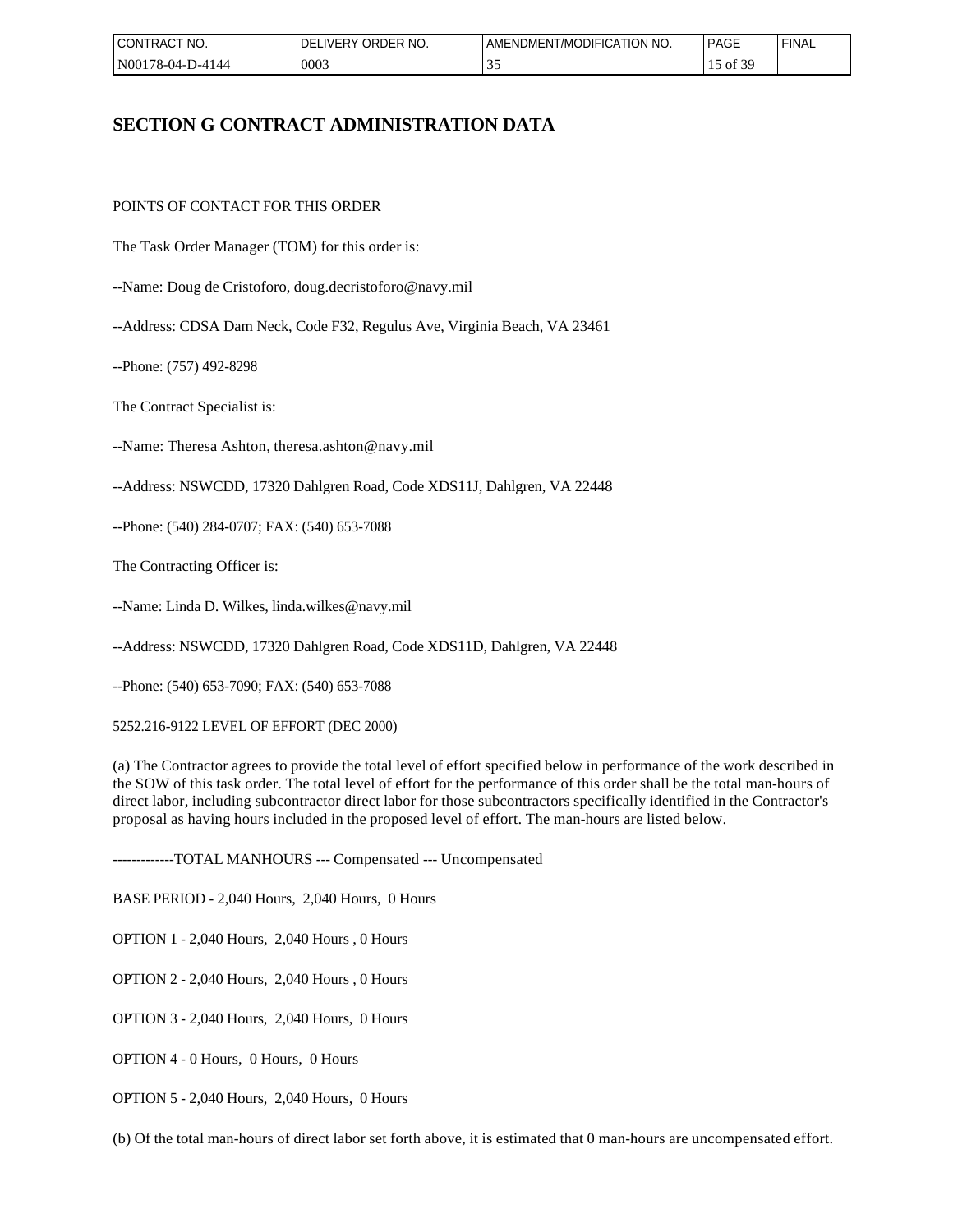| l CONTRACT<br>NO.     | ORDER NO.<br>IVERY.<br>DFI | T/MODIFICATION NO.<br>DMEN!<br>AMENI | <b>PAGE</b>               | <b>FINAL</b> |
|-----------------------|----------------------------|--------------------------------------|---------------------------|--------------|
| N001<br>178-04-D-4144 | 0003                       | ັ້                                   | f 20<br>- of<br>10<br>J., |              |

Uncompensated effort is defined as hours provided by personnel in excess of 40 hours per week without additional compensation for such excess work. All other effort is defined as compensated effort. If no effort is indicated in the first sentence of this paragraph, uncompensated effort performed by the Contractor shall not be counted in fulfillment of the level of effort obligations under this contract.

(c) Effort performed in fulfilling the total level of effort obligations specified above shall only include effort performed in direct support of this contract and shall not include time and effort expended on such things as (local travel to and from an employee's usual work location), uncompensated effort while on travel status, truncated lunch periods, work (actual or inferred) at an employee's residence or other non-work locations (except as provided in paragraph (j) below), or other time and effort which does not have a specific and direct contribution to the tasks described in Sections B and C.

(d) The level of effort for this contract shall be expended at an average rate of approximately 20 hours per week. It is understood and agreed that the rate of man-hours per month may fluctuate in pursuit of the technical objective, provided such fluctuation does not result in the use of the total man-hours of effort prior to the expiration of the term hereof, except as provided in the following paragraph.

(e) If, during the term hereof, the Contractor finds it necessary to accelerate the expenditure of direct labor to such an extent that the total man hours of effort specified above would be used prior to the expiration of the term, the Contractor shall notify the Contracting Officer in writing setting forth the acceleration required, the probable benefits which would result, and an offer to undertake the acceleration at no increase in the estimated cost or fee together with an offer, setting forth a proposed level of effort, cost breakdown, and proposed fee, for continuation of the work until expiration of the term hereof. The offer shall provide that the work proposed will be subject to the terms and conditions of this contract and any additions or changes required by then current law, regulations, or directives, and that the offer, with a written notice of acceptance by the Contracting Officer, shall constitute a binding contract. The Contractor shall not accelerate any effort until receipt of such written approval by the Contracting Officer. Any agreement to accelerate will be formalized by contract modification.

(f) The Contracting Officer may, by written order, direct the Contractor to accelerate the expenditure of direct labor such that the total man hours of effort specified in paragraph (a) above would be used prior to the expiration of the term. This order shall specify the acceleration required and the resulting revised term. The Contractor shall acknowledge this order within five days of receipt.

(g) If the total level of effort specified in paragraph (a) above is not provided by the Contractor during the period of this contract, the Contracting Officer, at its sole discretion, shall either (i) reduce the fee of this contract as follows:

Fee Reduction = Fee (Required LOE minus Expended LOE)

divided by Required LOE

or (ii) subject to the provisions of the clause of this contract entitled "LIMITATION OF COST" (FAR 52.232-20) or "LIMITATION OF COST (FACILITIES)" (FAR 52.232-21), as applicable, require the Contractor to continue to perform the work until the total number of man hours of direct labor specified in paragraph (a) above shall have been expended, at no increase in the fee of this contract.

(h) The Contractor shall provide and maintain an accounting system, acceptable to the Administrative Contracting Officer and the Defense Contract Audit Agency (DCAA), which collects costs incurred and effort (compensated and uncompensated, if any) provided in fulfillment of the level of effort obligations of this contract. The Contractor shall indicate on each invoice the total level of effort claimed during the period covered by the invoice, separately identifying compensated effort and uncompensated effort, if any.

(i) Within 45 days after completion of the work under each separately identified period of performance hereunder, the Contractor shall submit the following information in writing to the Contracting Officer with copies to the cognizant Contract Administration Office and to the DCAA office to which vouchers are submitted: (1) the total number of man hours of direct labor expended during the applicable period; (2) a breakdown of this total showing the number of man hours expended in each direct labor classification and associated direct and indirect costs; (3) a breakdown of other costs incurred; and (4) the Contractor's estimate of the total allowable cost incurred under the contract for the period. Within 45 days after completion of the work under the contract, the Contractor shall submit, in addition, in the case of a cost underrun; (5) the amount by which the estimated cost of this contract may be reduced to recover excess funds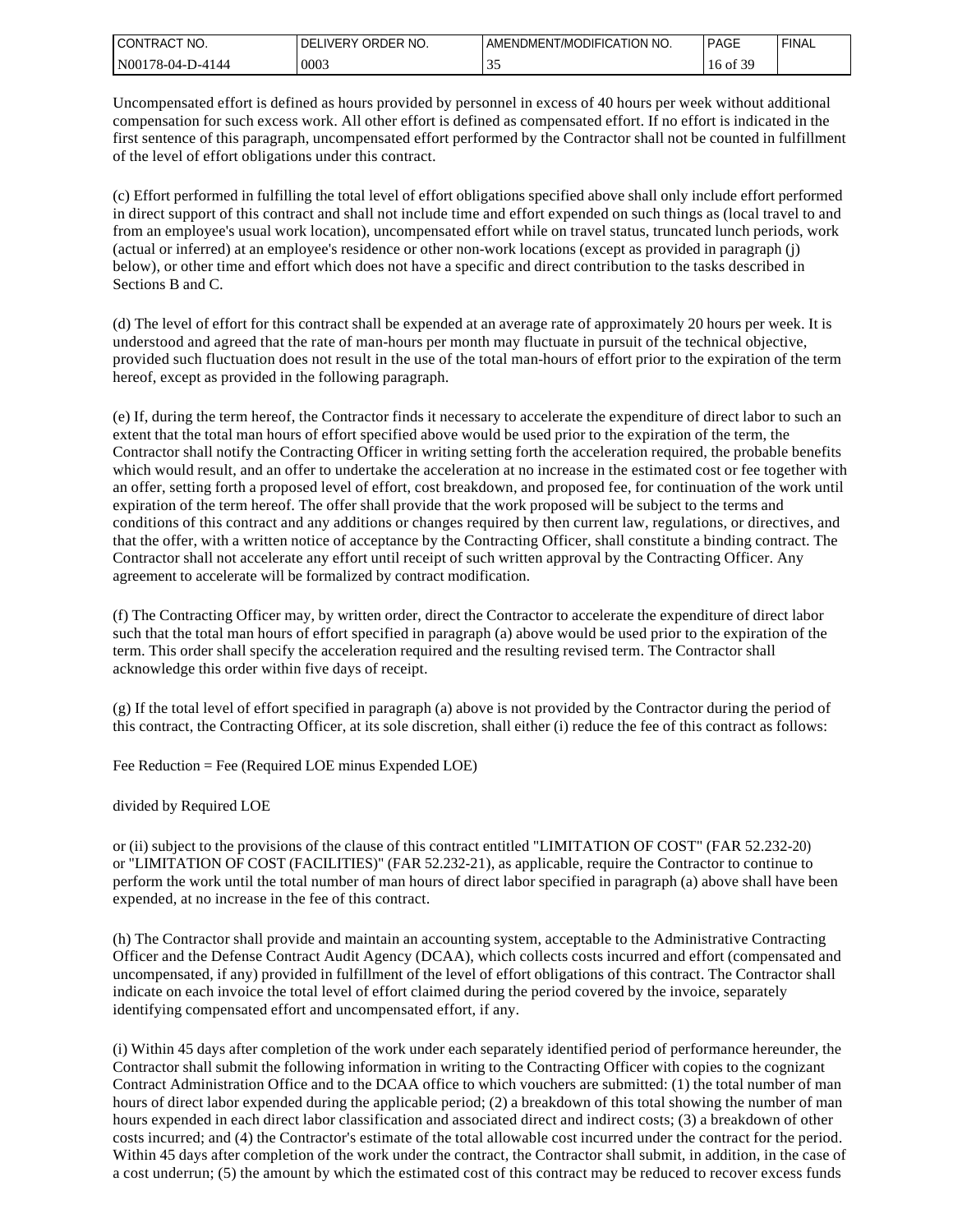| I CONTRACT<br>NO.     | ORDER NO.<br>DFI<br>.IVERY | ATION NO.<br>T/MODIFICA<br>AMENDMENT | <b>PAGE</b> | <b>FINAL</b> |
|-----------------------|----------------------------|--------------------------------------|-------------|--------------|
| N001<br>178-04-D-4144 | 0003                       | ◡                                    | ີ 20<br>0İ  |              |

and, in the case of an underrun in hours specified as the total level of effort; and (6) a calculation of the appropriate fee reduction in accordance with this clause. All submissions shall include subcontractor information.

(j) Deleted per Amendment 0001 of the Basic Contract.

(k) Notwithstanding any of the provisions in the above paragraphs, the Contractor may furnish man hours up to five percent in excess of the total man hours specified in paragraph (a) above, provided that the additional effort is furnished within the term hereof, and provided further that no increase in the estimated cost or fee is required.

#### 5252.232-9104 ALLOTMENT OF FUNDS (MAY 1993)

(a) This contract is incrementally funded with respect to both cost and fee. The amount(s) presently available and allotted to this contract for payment of fee for incrementally funded contract line item number/contract subline item number (CLIN/SLIN), subject to the clause entitled "FIXED FEE" (FAR 52.216-8) or "INCENTIVE FEE" (FAR 52.216- 10), as appropriate, is specified below. The amount(s) presently available and allotted to this contract for payment of cost for incrementally funded CLINs/SLINs is set forth below. As provided in the clause of this contract entitled "LIMITATION OF FUNDS" (FAR 52.232-22), the CLINs/SLINs covered thereby, and the period of performance for which it is estimated the allotted amount(s) will cover are as follows: SEE ATTACHED ACRN TRACKING SHEET

(c) CLINs/SLINs 1000AB and 3000AB are fully funded and performance under these CLINs/SLINs is subject to the clause of this contract entitled "LIMITATION OF COST" (FAR 52.232-20) or "LIMITATION OF COST (FACILITIES)" (FAR 52.232-21), as applicable.

(d) The Contractor shall segregate costs for the performance of incrementally funded CLINs/SLINs from the costs of performance of fully funded CLINs/SLINs.

SUBMISSION OF INVOICES (COST REIMBURSEMENT, TIME AND MATERIALS, LABOR HOUR, OR FIXED PRICE INCENTIVE) (JUL 1992)

(a) "Invoice" as used in this clause includes contractor requests for interim

payments using public vouchers (SF 1034) but does not include contractor requests for progress payments under fixed price incentive contracts.

 $(b)(i)$  In accordance with DFARS 242.803 $(b)(i)(c)$ , the cognizant Defense Contract Audit Agency (DCAA) auditor has authorized the contractor to submit interim invoices directly to paying offices. This authorization does not extend to the first and final invoices, which shall be submitted to the contract auditor at the following address:

DCAA Hampton Roads Branch Office

Address: 5200 West Mercury Boulevard, Suite 291, Hampton, VA 23605

Phone: (757) 838-5368

Fax: (757) 838-5113

E-mail: dcaa-fao1661@dcaa.mil

A copy of every invoice shall also be provided to the individual listed below, at the address shown (if completed by the contracting officer):

Task Order Manager: Doug de Cristoforo

Contract Specialist: Theresa Ashton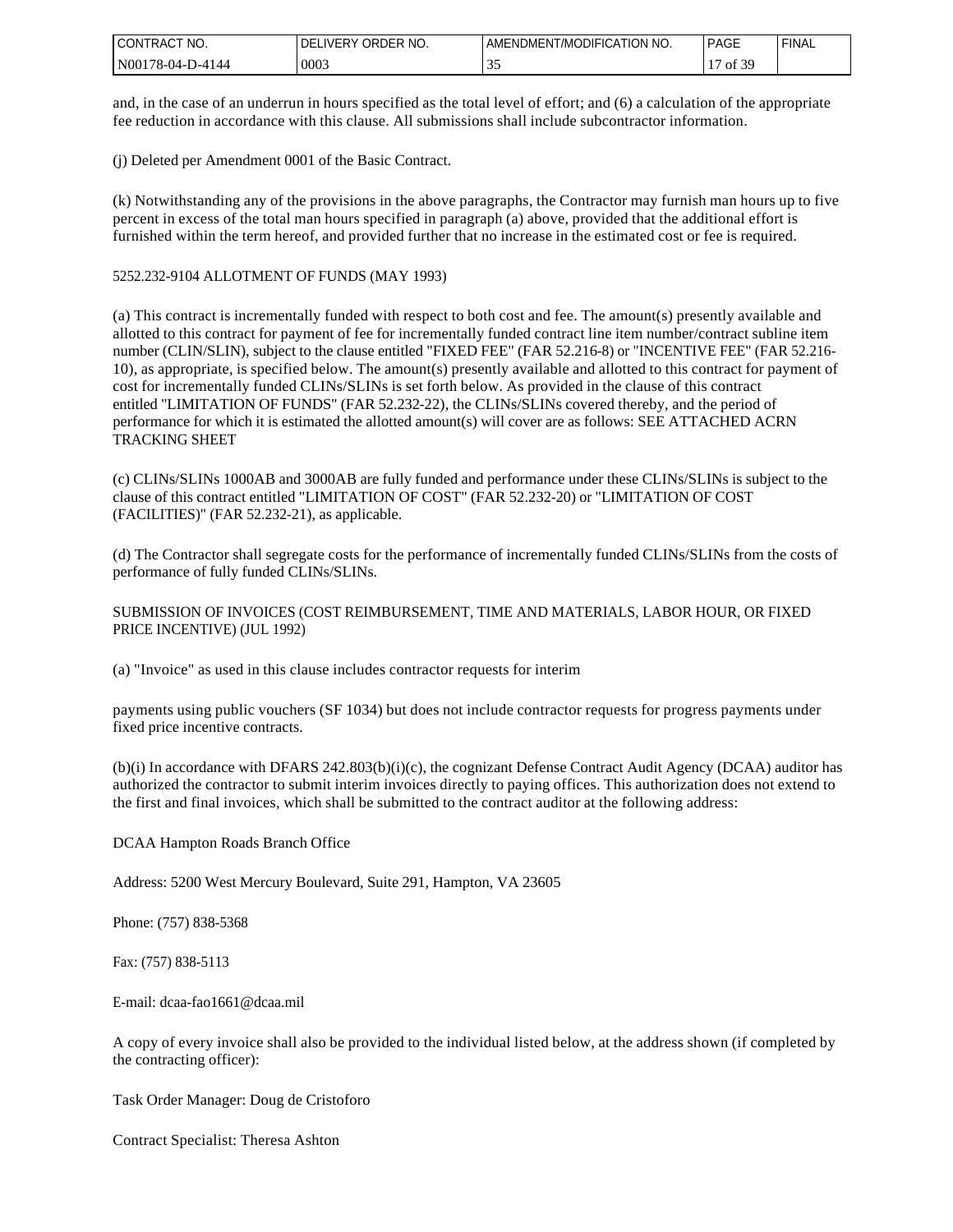| CT NO.<br><b><i>I</i>CONTP</b><br>IIRACI | ORDER NO.<br>.VFRY<br>DF | <b>ITION NO.</b><br><b>T/MODIFICA</b><br>AMENDMENT | <b>PAGE</b>               | <b>FINAL</b> |
|------------------------------------------|--------------------------|----------------------------------------------------|---------------------------|--------------|
| 'N00178-<br>7-4144<br>∩⊿<br>$\sim$<br>.  | 0003                     | ັ້                                                 | $\sim$<br>$\sim$<br>10 OI |              |

In addition, a copy of the final invoice shall be provided to the Administrative Contracting Officer (ACO).

(ii) Upon written notification to the contractor, DCAA may rescind its authorization for the contractor to submit interim invoices directly to the paying offices. Upon receipt of such written notice the contractor shall immediately begin to submit all invoices to the contract auditor at the above address.

(iii) Notwithstanding (i) and (ii), when delivery orders are applicable, invoices shall be segregated by individual order and submitted to the address(es) specified in the order.

(c) Invoices requesting interim payments shall be submitted no more than once every two weeks, unless another time period is specified in the Payments clause of this contract. For indefinite delivery type contracts, interim payment invoices shall be submitted no more than once every two weeks for each delivery order. There shall be a lapse of no more than thirty (30) calendar days between performance and submission of an interim payment invoice..

(d) In addition to the information identified in the Prompt Payment clause herein, each invoice shall contain the following information, as applicable:

- (1) Contract line item number (CLIN)
- (2) Subline item number (SLIN)
- (3) Accounting Classification Reference Number (ACRN)
- (4) Payment terms
- (5) Procuring activity
- (6) Date supplies provided or services performed
- (7) Costs incurred and allowable under the contract
- (8) Vessel (e.g., ship, submarine or other craft) or system for which supply/service is provided
- (e) A DD Form 250, "Material Inspection and Receiving Report",
- is required with each invoice submittal.
- is required only with the final invoice.
- X is not required.
- (f) A Certificate of Performance

shall be provided with each invoice submittal.

(g) The Contractor's final invoice shall be identified as such, and shall list all

other invoices (if any) previously tendered under this contract.

(h) Costs of performance shall be segregated, accumulated and invoiced to the

appropriate ACRN categories to the extent possible. When such segregation of costs by ACRN is not possible for invoices submitted with CLINS/SLINS with more than one ACRN, an allocation ratio shall be established in the same ratio as the obligations cited in the accounting data so that costs are allocated on a proportional basis.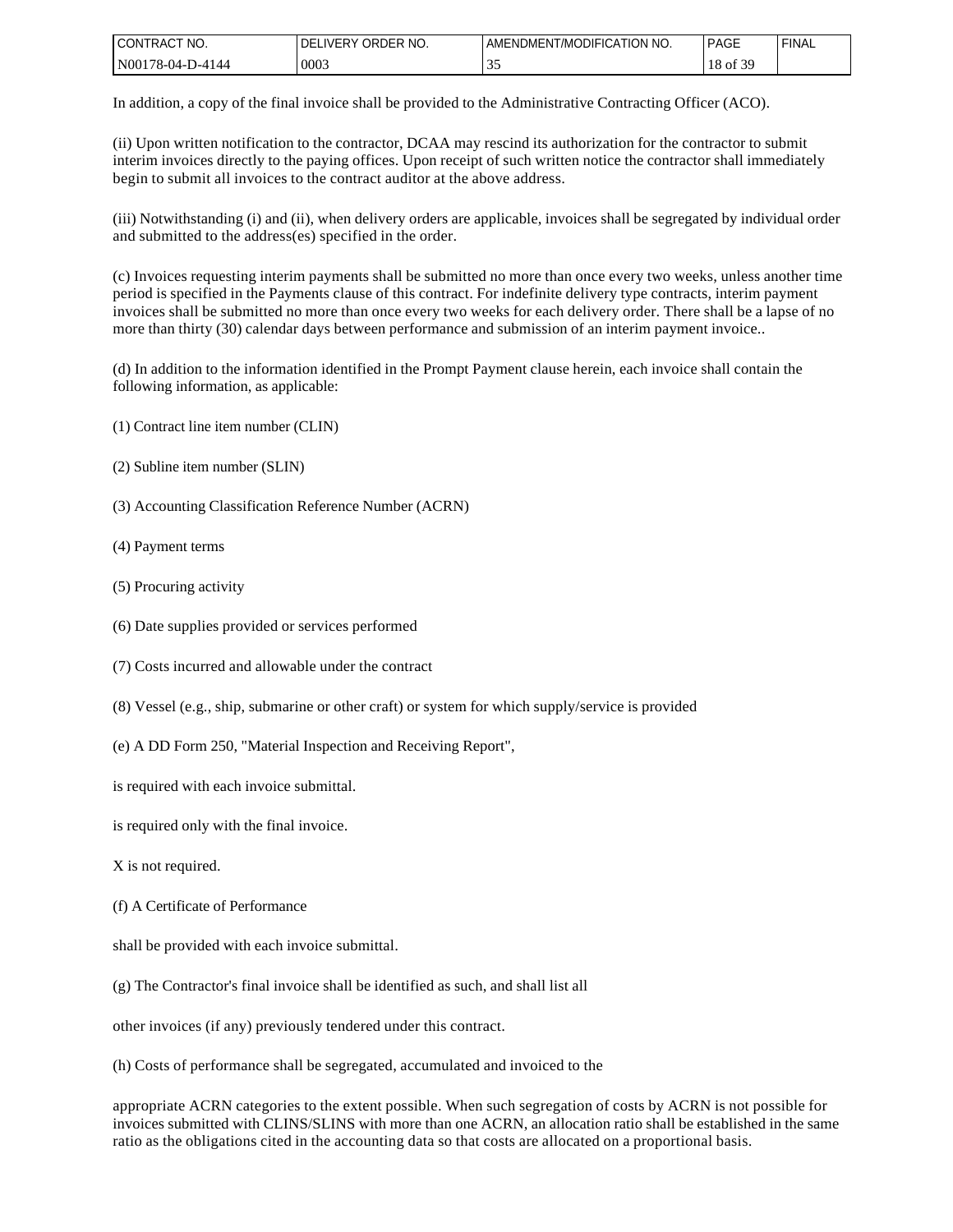| I CONTRACT NO.   | ! DELIVERY ORDER NO. | I AMENDMENT/MODIFICATION NO. | PAGE     | ' FINAL |
|------------------|----------------------|------------------------------|----------|---------|
| N00178-04-D-4144 | 0003                 | $\sim$<br>ັ້                 | 19 of 39 |         |

(i) When a vendor invoice for a foreign currency is provided as supporting documentation, the Contractor shall identify the foreign currency and indicate on the vendor invoice the rate of exchange on the date of payment by the Contractor. The Contractor shall also attach a copy of the bank draft or other suitable documents showing the rate of exchange. The contractor shall provide an English translation if the vendor invoice is written in a foreign language.

Ddl-G41 PAYMENT OF FIXED FEE (COST PLUS FIXED FEE)

(a) Subject to the withholding provisions of this clause, and any other adjustments required by other contract clauses, the fixed fee shall be paid in installments.

(b) The amount of each fee installment shall be billed at [ 7 ]% of allowable costs. This percentage reflects the ratio of total contract fixed fee to total contract estimated cost.

(c) In accordance with FAR 52.216-8 FIXED FEE in Section I of this contract, the Contracting Officer has established a withholding of 15% of funded fixed fee, not to exceed \$100,000. The contractor's provisional payment vouchers may invoice fee at the percentage cited in paragraph (b) above, up to 85% of the funded fixed fee.

(d) Performance will be evaluated IAW QASP attachment. The contractor will be evaluated at 12 months which will allow to make improvements if necessary. Fee Evaluation will be upon completion at which time fee adjustments will be applied. A 25% fee reduction will be applied if the CPAR rating is Yellow (Marginal) and No Fee will be given if a Red (Unsatisfactory) rating is received.

Accounting Data SLINID PR Number Amount -------- ---------------------- --------------------- 1000AB F32000/52666777 15000.00 LLA : AA: 97X4930 NH1E 000 77777 0 000178 2F 000000 41F860541K01 3000AB F32000/52666777 5000.00 LLA : AA: 97X4930 NH1E 000 77777 0 000178 2F 000000 41F860541K01 BASE Funding 20000.00 Cumulative Funding 20000.00 MOD 01 1000AC F32000/53006343 25000.00 LLA : AB: 97X4930 NH1E 000 77777 0 000178 2F 000000 41F860541K02 3000AC F32000/53006343 6464.00 LLA : AB: 97X4930 NH1E 000 77777 0 000178 2F 000000 41F860541K02 MOD 01 Funding 31464.00 Cumulative Funding 51464.00 MOD 02 1000AD F32000/53532622 27000.00 LLA : AC: 1761804 8U6N 253 SASWS 0 068342 2D 000000 46NR10000R10 Standard Number: N0002406WX01624 3000AD F32000/53532622 8000.00 LLA : AC: 1761804 8U6N 253 SASWS 0 068342 2D 000000 46NR10000R10 Standard Number: N0002406WX01624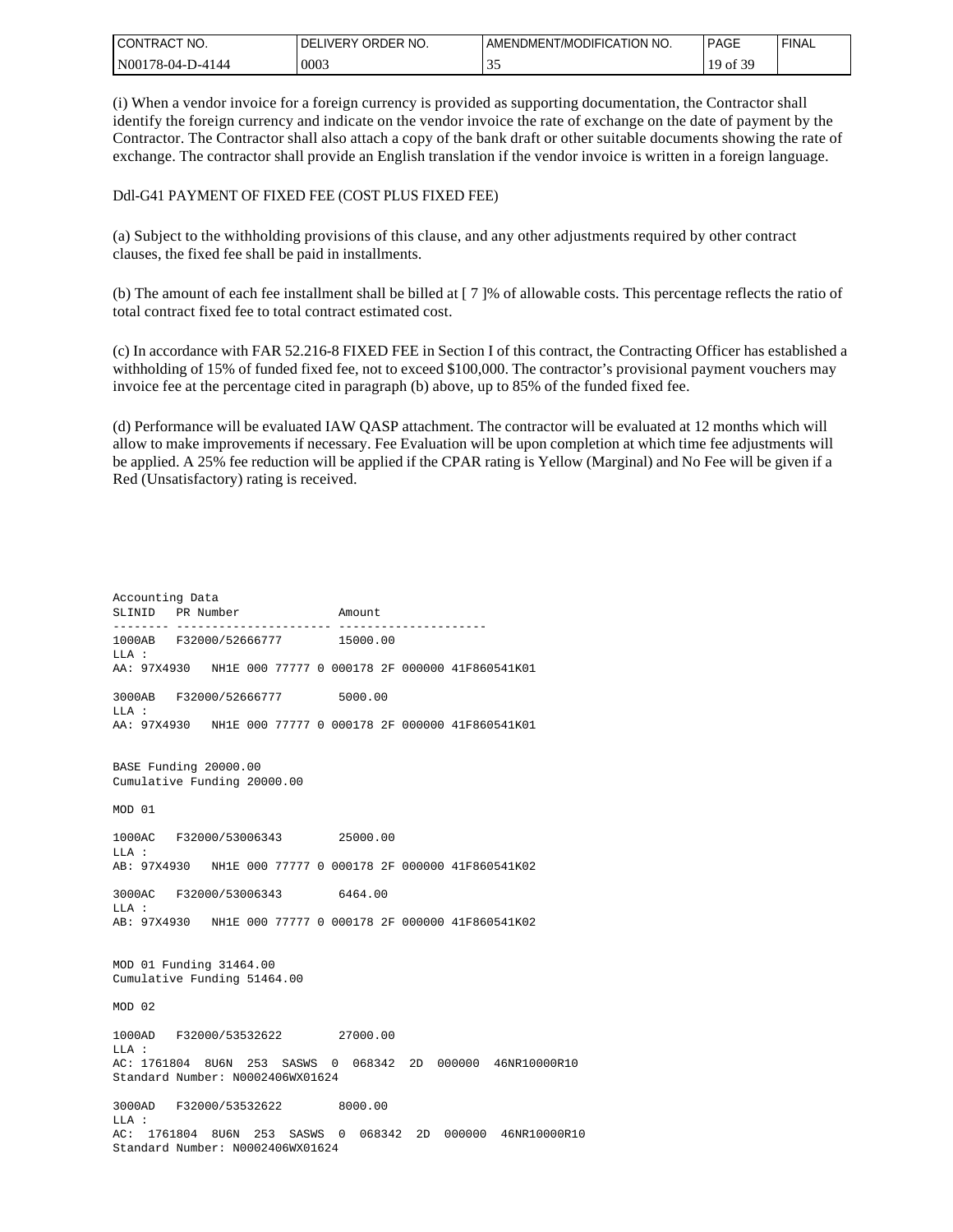| CONTRACT NO.                                                                                   | DELIVERY ORDER NO. |        | AMENDMENT/MODIFICATION NO. | <b>PAGE</b> | <b>FINAL</b> |
|------------------------------------------------------------------------------------------------|--------------------|--------|----------------------------|-------------|--------------|
| N00178-04-D-4144                                                                               | 0003               |        | 35                         | 20 of 39    |              |
| MOD 02 Funding 35000.00<br>Cumulative Funding 86464.00                                         |                    |        |                            |             |              |
| MOD 04 Funding 0.00<br>Cumulative Funding 86464.00                                             |                    |        |                            |             |              |
| MOD 05                                                                                         |                    |        |                            |             |              |
| 1000AA                                                                                         | 99504.00           |        |                            |             |              |
| LLA :                                                                                          |                    |        |                            |             |              |
| 1000AE<br>F32000/60136271<br>LLA :                                                             | 43000.00           |        |                            |             |              |
| AC: 1761804 8U6N 253 SASWS 0 068342<br>Standard Number: N0002406WX01624                        | 2D                 | 000000 | 46NR10000R10               |             |              |
| 3000AE<br>F32000/60136271<br>LLA :                                                             | 7000.00            |        |                            |             |              |
| AC: 1761804 8U6N 253 SASWS<br>Standard Number: N0002406WX01624                                 | 0 068342           |        | 2D 000000 46NR10000R10     |             |              |
| MOD 05 Funding 149504.00<br>Cumulative Funding 235968.00                                       |                    |        |                            |             |              |
| MOD 06                                                                                         |                    |        |                            |             |              |
| 1000AA<br>LLA :                                                                                | (20000.00)         |        |                            |             |              |
|                                                                                                |                    |        |                            |             |              |
| 1000AF<br>F32000/61101235<br>LLA :<br>AC: 1761804 8U6N 253 SASWS 0 068342                      | 20000.00<br>2D     | 000000 | 46NR10000R10               |             |              |
| Standard Number: N0002406WX01624                                                               |                    |        |                            |             |              |
| 3000AF<br>F32000/61101235<br>LLA :                                                             | 10000.00           |        |                            |             |              |
| AC: 1761804 8U6N 253 SASWS 0 068342<br>Standard Number: N0002406WX01624                        |                    |        | 2D 000000 46NR10000R10     |             |              |
| MOD 06 Funding 10000.00<br>Cumulative Funding 245968.00                                        |                    |        |                            |             |              |
| MOD 07                                                                                         |                    |        |                            |             |              |
| 1000AA<br>LLA :                                                                                | (45000.00)         |        |                            |             |              |
|                                                                                                |                    |        |                            |             |              |
| 1000AG<br>F32000/61370328<br>LLA :                                                             | 45000.00           |        |                            |             |              |
| AC: 1761804 8U6N 253 SASWS 0 068342 2D 000000 46NR10000R10<br>Standard Number: N0002406WX01624 |                    |        |                            |             |              |
| 3000AA<br>LLA :                                                                                | 347.00             |        |                            |             |              |
|                                                                                                |                    |        |                            |             |              |
| 3000AG<br>F32000/61370328<br>LLA :                                                             | 15000.00           |        |                            |             |              |
| AC: 1761804 8U6N 253 SASWS 0 068342 2D 000000 46NR10000R10<br>Standard Number: N0002406WX01624 |                    |        |                            |             |              |
| MOD 07 Funding 15347.00<br>Cumulative Funding 261315.00                                        |                    |        |                            |             |              |
| MOD 08                                                                                         |                    |        |                            |             |              |
| 1000AG<br>F32000/61370328<br>LLA :                                                             | 10000.00           |        |                            |             |              |
| AC: 1761804 8U6N 253 SASWS 0 068342<br>Standard Number: N0002406WX01624                        |                    |        | 2D 000000 46NR10000R10     |             |              |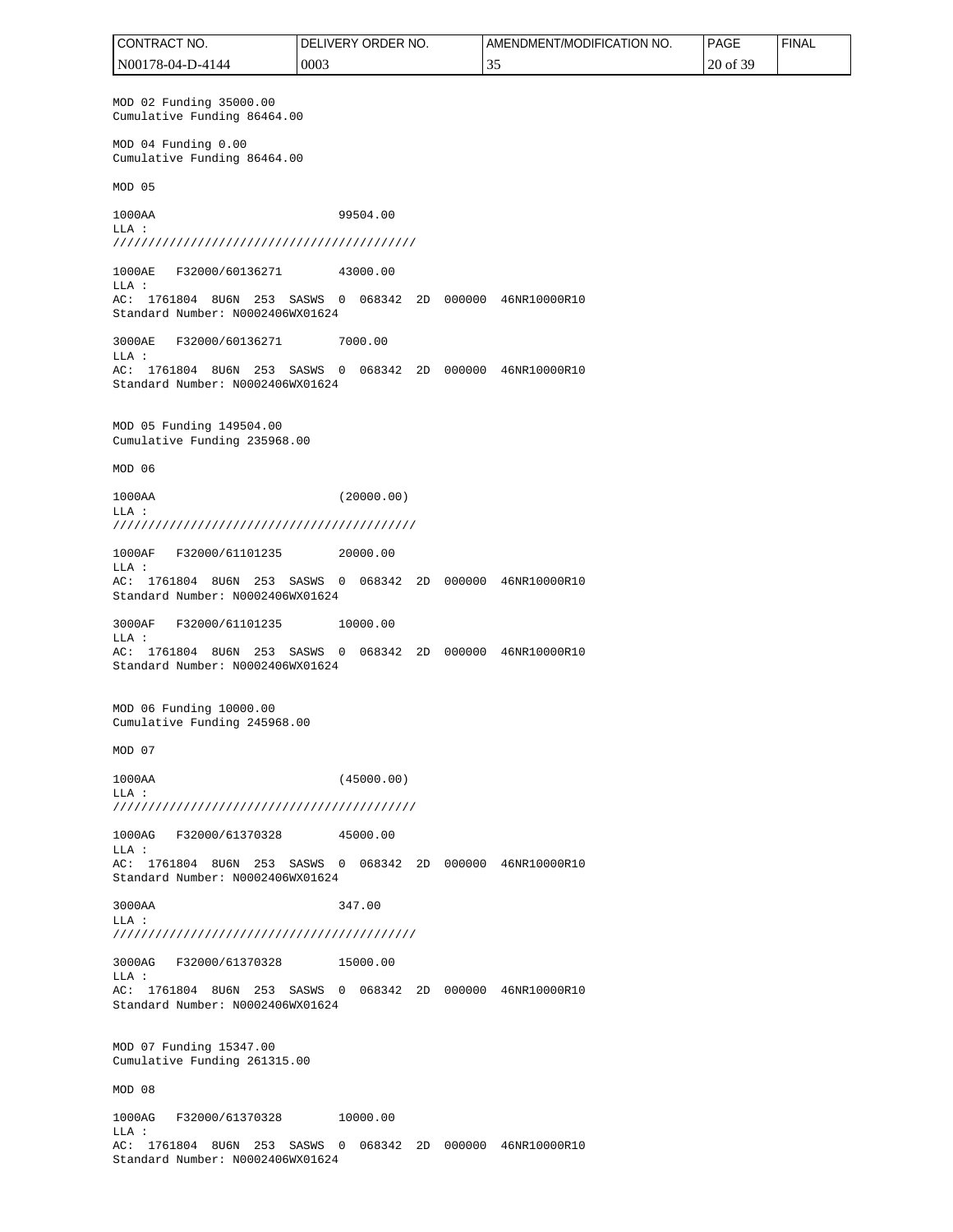3000AG F32000/61370328 (10000.00) LLA : AC: 1761804 8U6N 253 SASWS 0 068342 2D 000000 46NR10000R10 Standard Number: N0002406WX01624 MOD 08 Funding 0.00 Cumulative Funding 261315.00 MOD 09 1000AH F32000/62273232 21380.00 LLA : AC: 1761804 8U6N 253 SASWS 0 068342 2D 000000 46NR10000R10 Standard Number: N0002406WX01624 (ACRN: AA) MOD 09 Funding 21380.00 Cumulative Funding 282695.00 MOD 10 100101 F32000/62706238 5000.00 LLA : AD: 97X4930 NH1E 000 77777 0 000178 2F 000000 41F860626R04 300101 F32000/62706238 5000.00 LLA : AD: 97X4930 NH1E 000 77777 0 000178 2F 000000 41F860626R04 MOD 10 Funding 10000.00 Cumulative Funding 292695.00 MOD 11 100102 F32000/63035218 40000.00 LLA : AE 1771804 8U6N 253 SASWS 0 068342 2D 000000 46NR10000R10 Standard Number: N0002407WX00106 (ACRN: AA) 300102 F32000/63035218 10000.00 LLA : AE 1771804 8U6N 253 SASWS 0 068342 2D 000000 46NR10000R10 Standard Number: N0002407WX00106 (ACRN: AA) MOD 11 Funding 50000.00 Cumulative Funding 342695.00 MOD 12 100103 F32000/63344661 20000.00 LLA : AF: 1761319 A5XZ 253 SASWS 0 068342 2D 465510 K21780000010 Standard Number: N0002407WX10772 (ACRN: AA) 300103 F32000/63344661 6665.00 LLA : AF: 1761319 A5XZ 253 SASWS 0 068342 2D 465510 K21780000010 Standard Number: N0002407WX10772 (ACRN: AA) MOD 12 Funding 26665.00 Cumulative Funding 369360.00 MOD 13 100104 F32000/70808206 19000.00 LLA : AE 1771804 8U6N 253 SASWS 0 068342 2D 000000 46NR10000R10 Standard Number: N0002407WX00106 (ACRN: AA) 100105 F32000/70808215 37000.00 LLA : AH 1711711 6210 253 3HWGL 0 068342 2D 000000 23170400001F Standard Number: N0002407WX20101 (ACRN: AA) CONTRACT NO. N00178-04-D-4144 DELIVERY ORDER NO. 0003 AMENDMENT/MODIFICATION NO. 35 PAGE 21 of 39 FINAL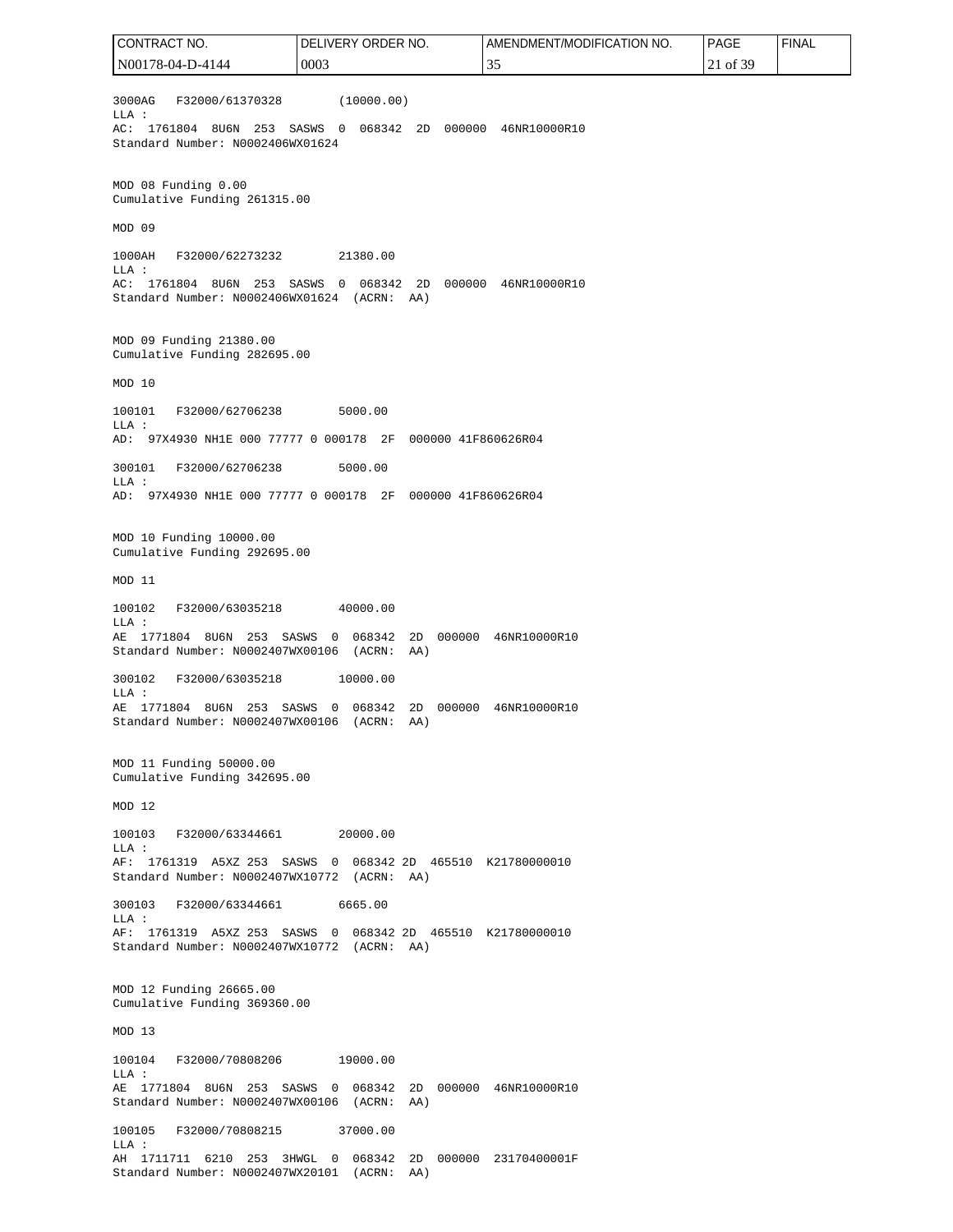300104 F32000/70808184 17000.00 LLA : AG 1761319 A5XZ 253 SASWS 0 068342 2D 465510 K21780000010 Standard Number: N0002407WX10772 (ACRN: AA) MOD 13 Funding 73000.00 Cumulative Funding 442360.00 MOD 14 100106 F32000/71245323 18974.00 LLA : AE 1771804 8U6N 253 SASWS 0 068342 2D 000000 46NR10000R10 Standard Number: N0002407WX00106 (ACRN: AA) 100107 F32000/71245296 8000.00 LLA : AJ 1771811 6218 253 3HWGL 0 068342 2D 000000 20993400001A Standard Number: N0002407WX20104 (ACRN: AA) MOD 14 Funding 26974.00 Cumulative Funding 469334.00 MOD 15 100108 F32000/71625722 40000.00 LLA : AE 1771804 8U6N 253 SASWS 0 068342 2D 000000 46NR10000R10 Standard Number: N0002407WX00106 (ACRN: AA) MOD 15 Funding 40000.00 Cumulative Funding 509334.00 MOD 16 100109 F32000/72203325 15140.00 LLA : AE 1771804 8U6N 253 SASWS 0 068342 2D 000000 46NR10000R10 RCP Document No. N0002407WX00106 (ACRN: AA) Requisition 72203325 300105 F32000/72203325 1548.00 LLA : AE 1771804 8U6N 253 SASWS 0 068342 2D 000000 46NR10000R10 RCP Document No. N0002407WX00106 (ACRN: AA) Requisition No. 72203325 MOD 16 Funding 16688.00 Cumulative Funding 526022.00 MOD 17 100110 F32000/72638373 11110.53 LLA : AE 1771804 8U6N 253 SASWS 0 068342 2D 000000 46NR10000R10 Funding Document # N0002407WX00106 (ACRN: AA) 300106 F32000/72638375 6807.47 LLA : AE 1771804 8U6N 253 SASWS 0 068342 2D 000000 46NR10000R10 Funding Document # N0002407WX00106 (ACRN: AA) MOD 17 Funding 17918.00 Cumulative Funding 543940.00 N00178-04-D-4144 0003 35 22 of 39

MOD 18

CONTRACT NO.

DELIVERY ORDER NO.

AMENDMENT/MODIFICATION NO.

PAGE

FINAL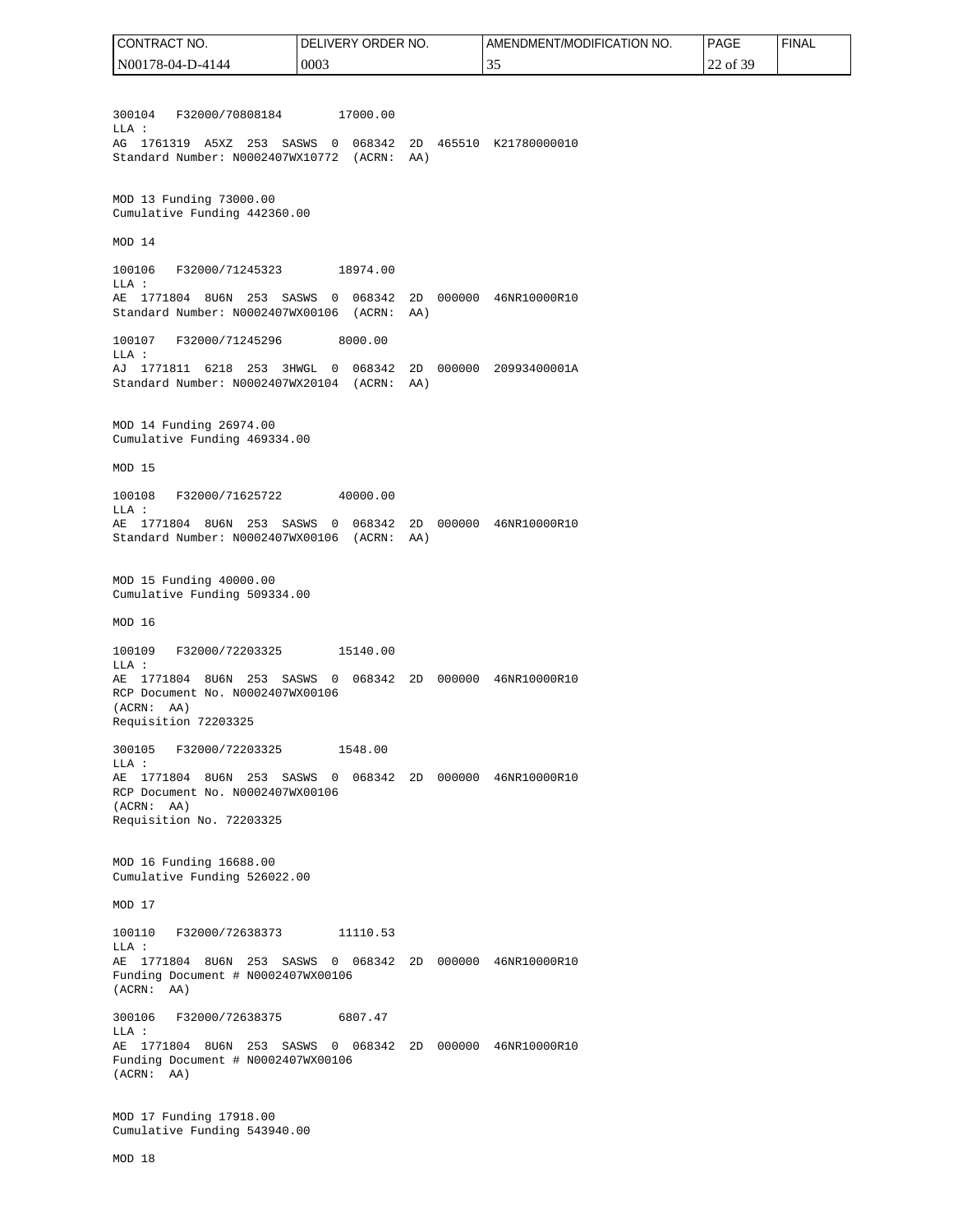100201 F32000/72691747 8000.00 LLA : AK 1771811 1388 253 3XWCL 0 068342 2D 000000 20101400001A Standard Number: N0002407WX21698 (ACRN: AA) 300201 F32000/72691747 2000.00 LLA : AK 1771811 1388 253 3XWCL 0 068342 2D 000000 20101400001A Standard Number: N0002407WX21698 (ACRN: AA) MOD 18 Funding 10000.00 Cumulative Funding 553940.00 MOD 20 100202 F32000/73173243 40000.00 LLA : AN 1781319 A5XZ 253 SASWS 0 068342 2D 465510 K21780000010 Standard Number: N0002408WX10102 (ACRN: AA) 100203 F32000/73336703 9000.00 LLA : AP 1781804 8C2C 253 SASWS 0 068342 2D 000000 12C42SWE0420 Standard Number: N0002408WX00161 (ACRN: AA) 300202 F32000/73173243 8000.00 LLA : AN 1781319 A5XZ 253 SASWS 0 068342 2D 465510 K21780000010 Standard Number: N0002408WX10102 (ACRN: AA) 300203 F32000/73336703 2000.00 LLA : AP 1781804 8C2C 253 SASWS 0 068342 2D 000000 12C42SWE0420 Standard Number: N0002408WX00161 (ACRN: AA) MOD 20 Funding 59000.00 Cumulative Funding 612940.00 MOD 21 100204 F32000/80232427 46064.00 LLA : AQ 1781811 6212 253 3HWGY 0 068342 2D 000000 21247400001E Standard Number: N0002408WX20969 (ACRN: AA) 100205 F32000/80253351 6261.00  $T.T.A$  : AP 1781804 8C2C 253 SASWS 0 068342 2D 000000 12C42SWE0420 Standard Number: N0002408WX00161 (ACRN: AA) 300204 F32000/80232427 5000.00 LLA : AQ 1781811 6212 253 3HWGY 0 068342 2D 000000 21247400001E Standard Number: N0002408WX20969 (ACRN: AA) MOD 21 Funding 57325.00 Cumulative Funding 670265.00 MOD 22 100206 F32000/80638862 116000.00 LLA : AN 1781319 A5XZ 253 SASWS 0 068342 2D 465510 K21780000010 Standard Number: N0002408WX10102 (ACRN: AA) 300205 F32000/80638862 17243.00 LLA : AN 1781319 A5XZ 253 SASWS 0 068342 2D 465510 K21780000010 Standard Number: N0002408WX10102 (ACRN: AA) MOD 22 Funding 133243.00 CONTRACT NO. N00178-04-D-4144 DELIVERY ORDER NO. 0003 AMENDMENT/MODIFICATION NO. 35 PAGE 23 of 39 **FINAL** 

Cumulative Funding 803508.00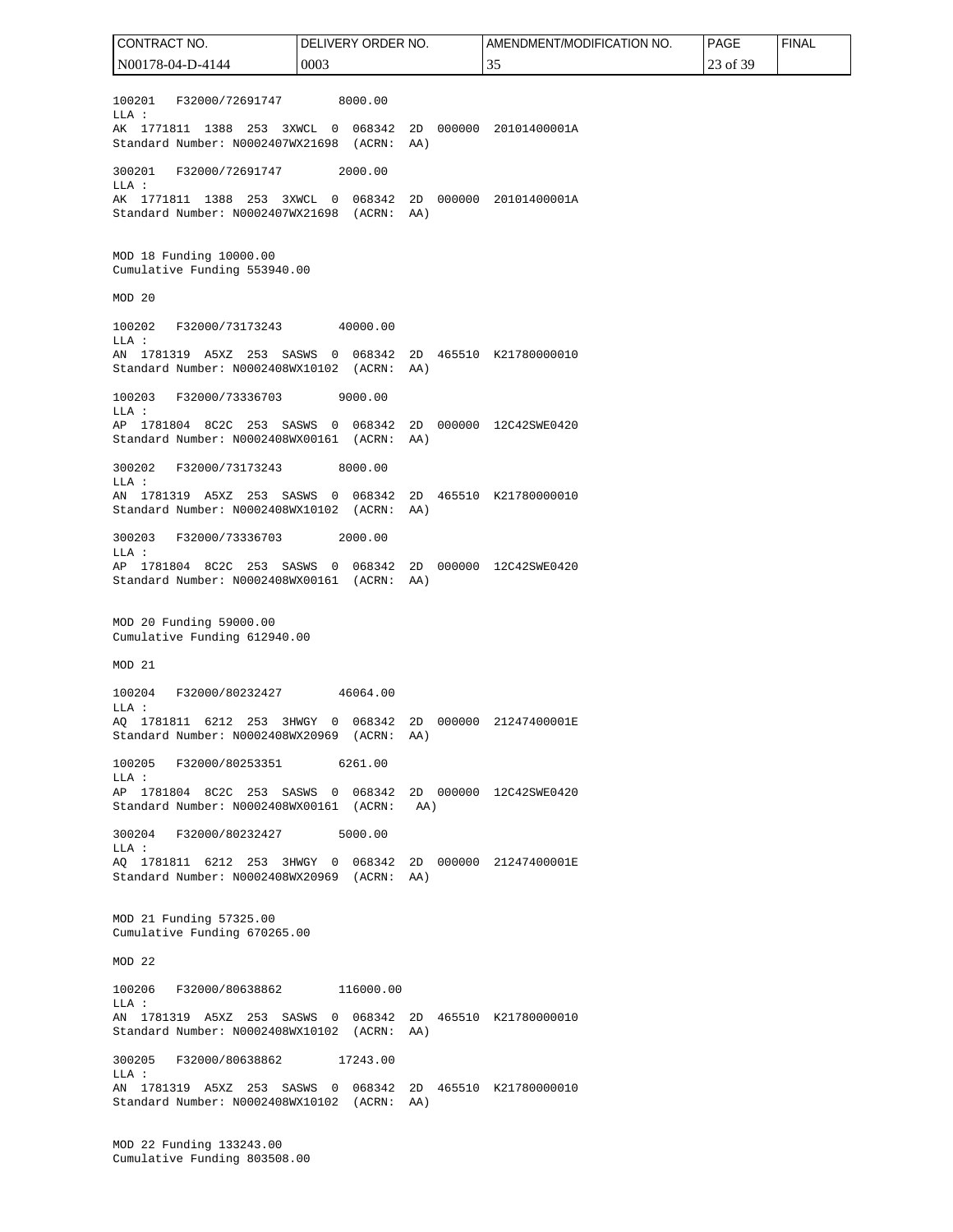MOD 23 100207 F32000/82478902 952.00 LLA : AN 1781319 A5XZ 253 SASWS 0 068342 2D 465510 K21780000010 Standard Number: N0002408WX10102 (ACRN: AA) 300206 F32000/82478902 3879.00 LLA : AN 1781319 A5XZ 253 SASWS 0 068342 2D 465510 K21780000010 Standard Number: N0002408WX10102 (ACRN: AA) MOD 23 Funding 4831.00 Cumulative Funding 808339.00 MOD 24 100301 F32000/82771504 1500.00 LLA : AR 1781811 6210 253 3HWGY 0 068342 2D 000000 23173400001A Standard Number: N0002408WX21291 (ACRN: AA) 300301 F32000/82771504 500.00 LLA : AR 1781811 6210 253 3HWGY 0 068342 2D 000000 23173400001A Standard Number: N0002408WX21291 (ACRN: AA) MOD 24 Funding 2000.00 Cumulative Funding 810339.00 MOD 25 100302 F32000/83026160 10000.00 LLA : AR 1781811 6210 253 3HWGY 0 068342 2D 000000 23173400001A Standard Number: N0002408WX21291 (ACRN: AA) 300302 F32000/83026160 7470.00 LLA : AR 1781811 6210 253 3HWGY 0 068342 2D 000000 23173400001A Standard Number: N0002408WX21291 (ACRN: AA) MOD 25 Funding 17470.00 Cumulative Funding 827809.00 MOD 26 100303 F32000/83385313 106178.00 LLA : AS 1791319 A5XZ 253 SASWS 0 068342 2D 465510 K21780000010 Standard Number: N0002409WX10168 (ACRN: AA) 300303 F32000/83385313 17935.00 LLA : AS 1791319 A5XZ 253 SASWS 0 068342 2D 465510 K21780000010 Standard Number: N0002409WX10168 (ACRN: AA) MOD 26 Funding 124113.00 Cumulative Funding 951922.00 MOD 28 100304 F32000/91310404 23000.00 LLA : AS 1791319 A5XZ 253 SASWS 0 068342 2D 465510 K21780000010 Standard Number: N0002409WX10168 (ACRN: AA) 300304 F32000/91310404 2887.00 LLA : AS 1791319 A5XZ 253 SASWS 0 068342 2D 465510 K21780000010 Standard Number: N0002409WX10168 (ACRN: AA) CONTRACT NO. N00178-04-D-4144 DELIVERY ORDER NO. 0003 AMENDMENT/MODIFICATION NO. 35 PAGE 24 of 39 FINAL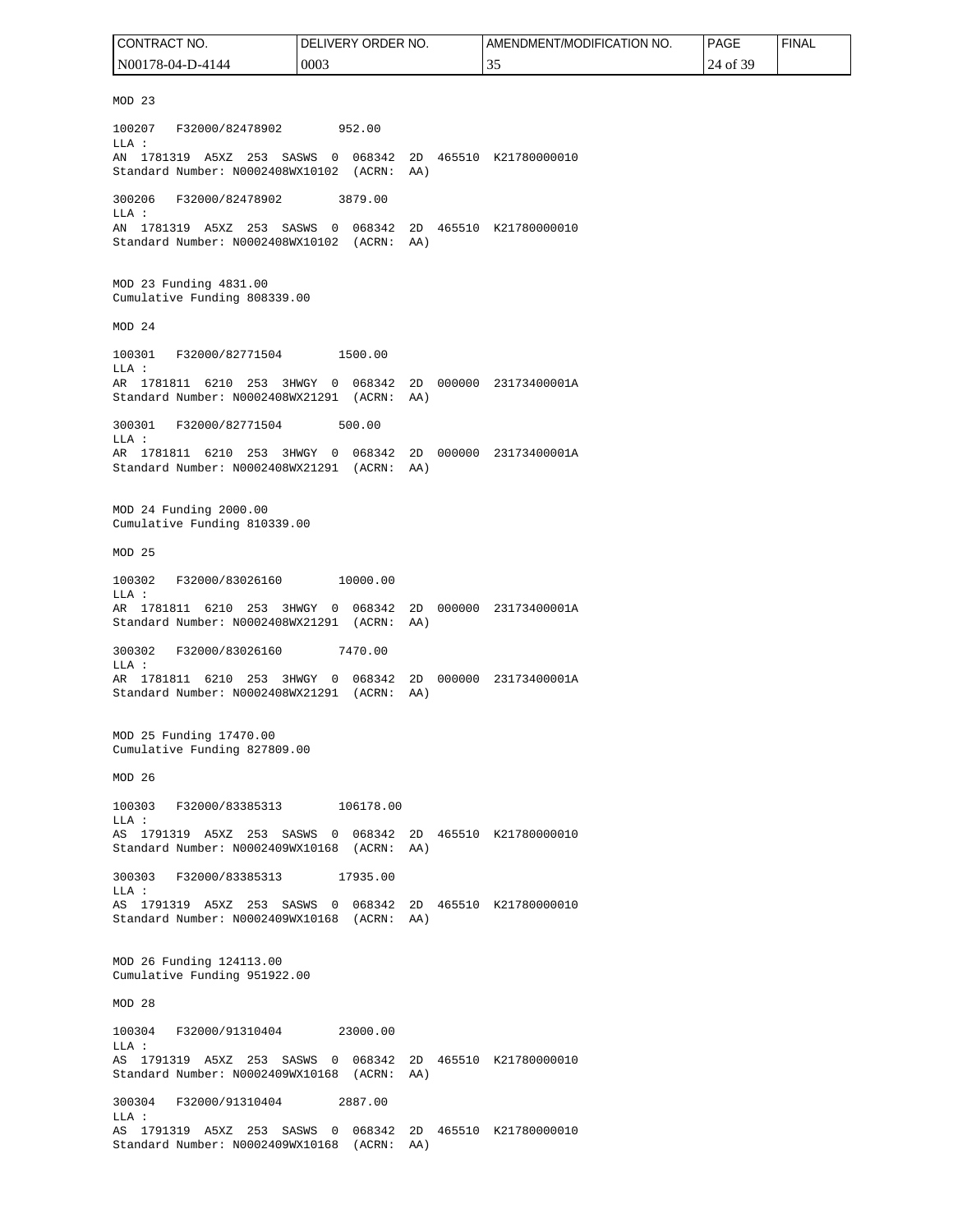MOD 28 Funding 25887.00 Cumulative Funding 977809.00 MOD 29 100305 F32000/91982109 94923.00 LLA : AT 1791804 8C2C 253 SASWS 0 068342 2D 000000 12C42SWE0420 Standard Number: N0002409WX00391 (ACRN: AA) 300305 F32000/91982109 11077.00 LLA : AT 1791804 8C2C 253 SASWS 0 068342 2D 000000 12C42SWE0420 Standard Number: N0002409WX00391 (ACRN: AA) 300306 F32000/91982111 11941.00 LLA : AN 1781319 A5XZ 253 SASWS 0 068342 2D 465510 K21780000010 Standard Number: N0002409WX10448 (ACRN: AA) MOD 29 Funding 117941.00 Cumulative Funding 1095750.00 MOD 30 300306 F32000/91982111 (11941.00) LLA : AN 1781319 A5XZ 253 SASWS 0 068342 2D 465510 K21780000010 Standard Number: N0002409WX10448 (ACRN: AA) MOD 30 Funding -11941.00 Cumulative Funding 1083809.00 MOD 31 400101 F32000/92804808 45000.00 LLA : AS 1791319 A5XZ 253 SASWS 0 068342 2D 465510 K21780000010 Standard Number: N0002410WX10418 (ACRN: AA) 600101 F32000/92804808 5000.00 LLA : AS 1791319 A5XZ 253 SASWS 0 068342 2D 465510 K21780000010 Standard Number: N0002410WX10418 (ACRN: AA) MOD 31 Funding 50000.00 Cumulative Funding 1133809.00 MOD 32 Funding 0.00 Cumulative Funding 1133809.00 MOD 33 400102 F32000/93343534 63000.00  $T.T.A$  : AU 1701319 A5XZ 253 SASWS 0 068342 2D 465510 K21780000010 Standard Number: N0002410WX10160 (ACRN: AA) 600102 F32000/93343534 12000.00  $T.T.A$  : AU 1701319 A5XZ 253 SASWS 0 068342 2D 465510 K21780000010 Standard Number: N0002410WX10160 (ACRN: AA) MOD 33 Funding 75000.00 Cumulative Funding 1208809.00 MOD 34 400103 F31000/01033161 33757.00 LLA : AS 1791319 A5XZ 253 SASWS 0 068342 2D 465510 K21780000010 Standard Number: N0002410WX10418 (ACRN: AA) CONTRACT NO. N00178-04-D-4144 DELIVERY ORDER NO. 0003 AMENDMENT/MODIFICATION NO. 35 PAGE 25 of 39 FINAL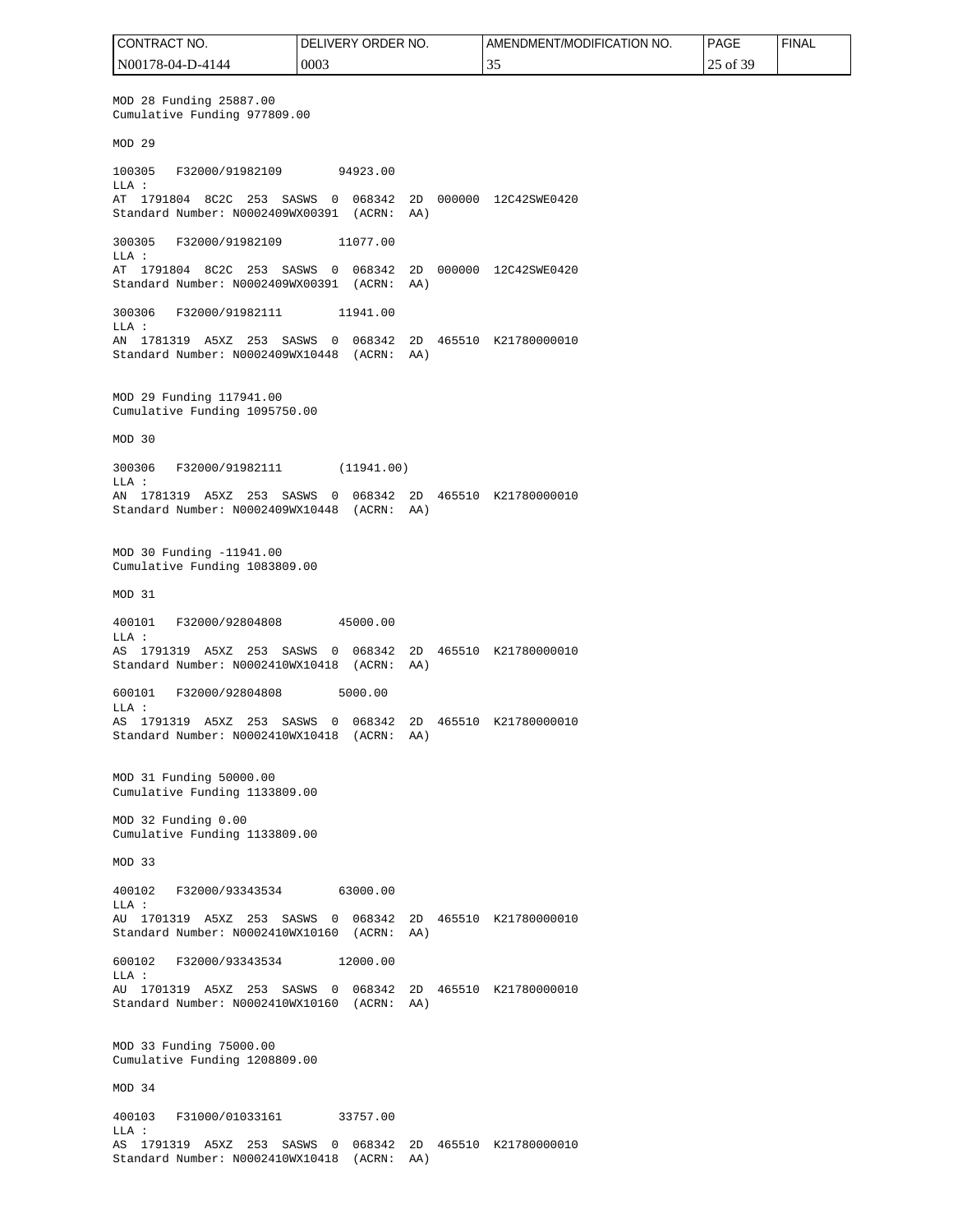600103 F31000/01033161 8439.72 LLA : AS 1791319 A5XZ 253 SASWS 0 068342 2D 465510 K21780000010 Standard Number: N0002410WX10418 (ACRN: AA) MOD 34 Funding 42196.72 Cumulative Funding 1251005.72 MOD 35 400104 F31000/01872373 98746.00 LLA : AU 1701319 A5XZ 253 SASWS 0 068342 2D 465510 K21780000010 Standard Number: N0002410WX10160 (ACRN: AA) 600104 F31000/01872373 17964.00 LLA : AU 1701319 A5XZ 253 SASWS 0 068342 2D 465510 K21780000010 Standard Number: N0002410WX10160 (ACRN: AA) CONTRACT NO. N00178-04-D-4144 DELIVERY ORDER NO. 0003 AMENDMENT/MODIFICATION NO. 35 PAGE 26 of 39 **FINAL** 

MOD 35 Funding 116710.00 Cumulative Funding 1367715.72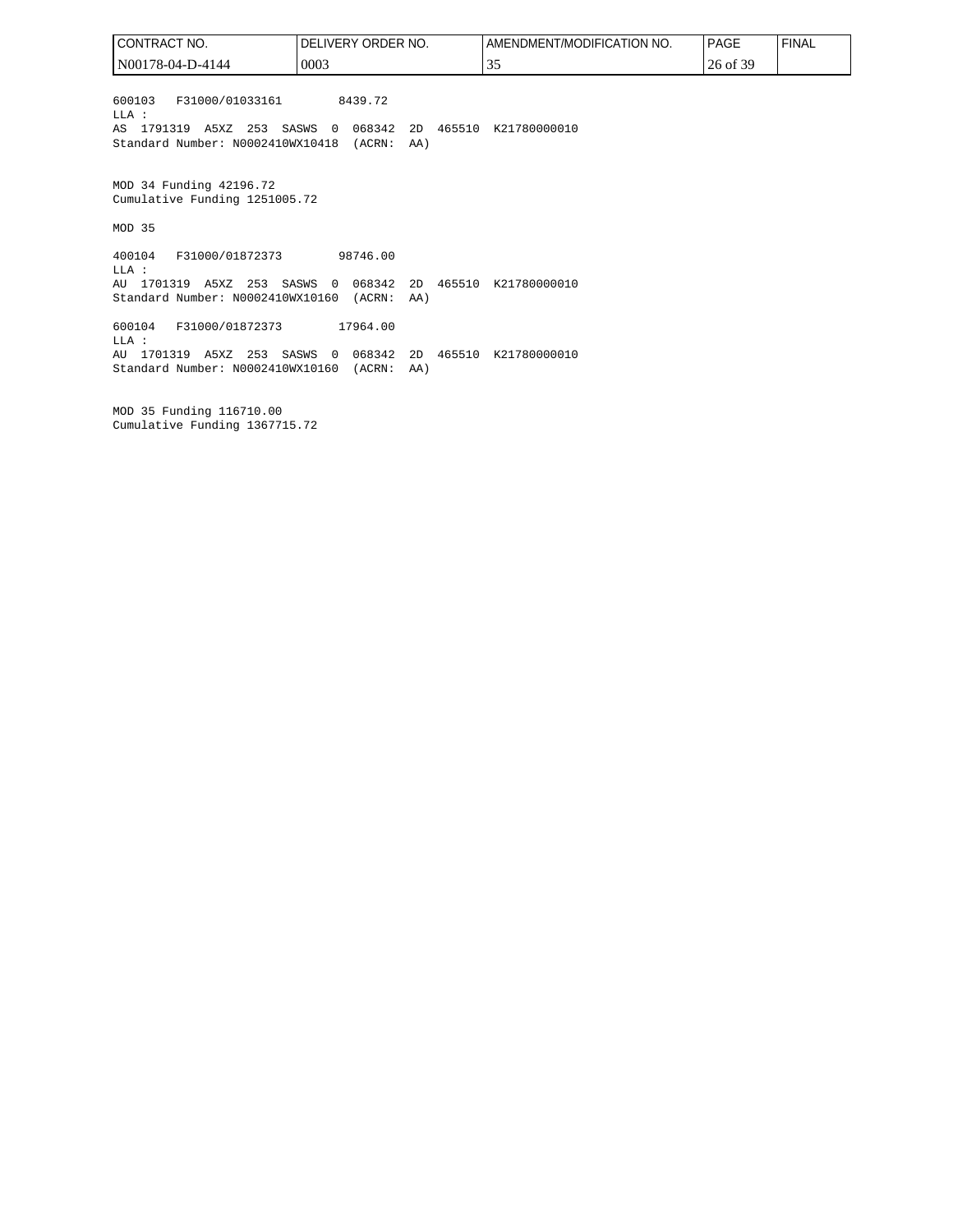| NO.<br>CON<br>'''RA∪                  | RDER NO.<br>JR۲<br>$\cdots$ in the set of $\ddot{\phantom{0}}$<br>⊣ر. | NO.<br>'T/MODIFICATION<br>AMENDMENT | $\sim$ $\sim$<br>ת⊂ PAG<br>$\sim$ $\sim$ | <b>FINAL</b> |
|---------------------------------------|-----------------------------------------------------------------------|-------------------------------------|------------------------------------------|--------------|
| N <sub>00</sub><br>78-04-.<br>$-4144$ | 0003                                                                  | <u>.</u>                            | $\sim$<br>ОI<br><u>_</u><br>J.           |              |

# **SECTION H SPECIAL CONTRACT REQUIREMENTS**

Section H clauses are in accordance with Section H of the IDIQ contract.

### MANDATORY REQUIREMENT

A SECRET clearance is required for all personnel performing under this task order.

## KEY PERSONNEL – DESIRED QUALIFICATIONS

To perform the requirements of the Statement of Work, the Government desires personnel with the appropriate experience and professional development qualifications.

(a) Experience – The desired experience for each Key Labor Category is shown below.

(b) Professional Development - Professional development includes honors, degrees, publications, professional licenses and certifications and similar evidence of professional accomplishments that directly impact the offerors ability to perform the contract. The years of experience listed below are in addition to appropriate professional development. It is incumbent upon the offeror to demonstrate that the proposed personnel have appropriate credentials to perform the work.

Personnel Qualifications for the Senior Systems Engineer labor category. It is desired that the proposed individual(s) have twenty (20) years experience in engineering applied to Navy/Joint war fighting systems to include Tactical Data Links, Ship Self Defense System, Cooperative Engagement Capability, Shipboard Gridlock System and Shipboard Gridlock System with Automatic Correlation. Ten (10)years experience in Tactical Data Link (Link 4, Link 11, Link 16) design and development for Navy Surface commannd and control platforms is required. A SECRET clearance is required.

### Ddl-H11 CHANGES IN KEY PERSONNEL

(a) The Contractor agrees that a partial basis for award of this contract is the list of key personnel proposed. Accordingly, the Contractor agrees to assign to this contract those key persons whose resumes were submitted with the proposal necessary to fulfill the requirements of the contract. No substitution shall be made without prior notification to and concurrence of the Contracting Officer in accordance with this requirement.

(b) The contractor agrees that during the first 90 days of the period of performance no key personnel substitutions will be permitted unless such substitutions are necessitated by an individual's sudden illness, death, or termination of employment. All proposed substitutions shall have qualifications equal to or higher than the qualifications of the person to be replaced. The Contracting Officer shall be notified in writing of any proposed substitution at least fifteen (15) days, or thirty (30) days if a security clearance is to be obtained, in advance of the proposed substitution. Such notification shall include:

(1) An explanation of the circumstances necessitating the substitution;

(2) A complete resume of the proposed substitute;

(3) The hourly rates of the incumbent and the proposed substitute; and

(4) Any other information requested by the Contracting Officer to enable him/her to judge whether or not the Contractor is maintaining the same high quality of personnel that provided the partial basis for award.

(c) In the event a requirement to increase the specified level of effort for a designated labor category, but not the overall level of effort of the contract, occurs, the Contractor shall submit to the Contracting Officer a written request for approval to add personnel to the designated labor category. The same information as specified in paragraph (b)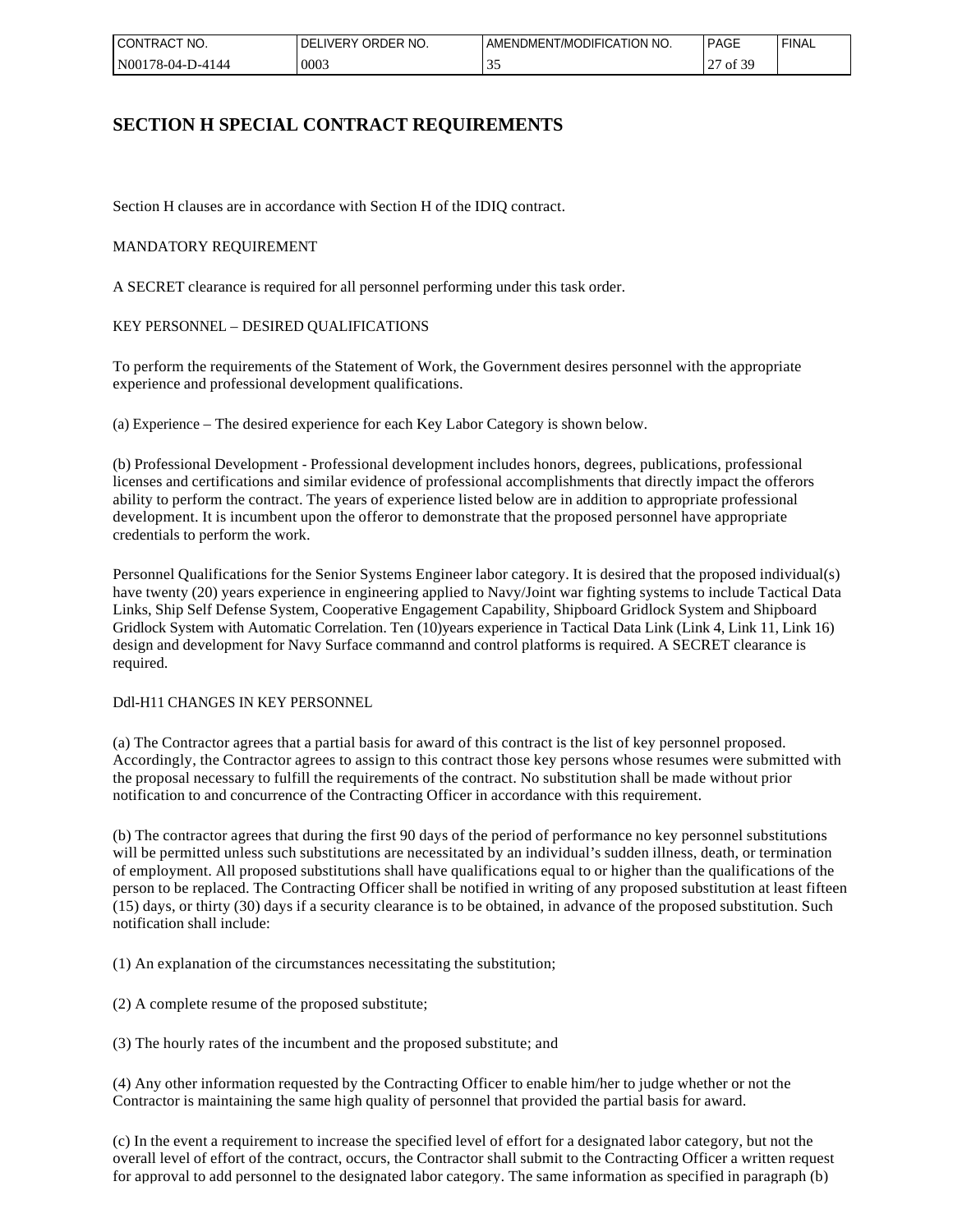| <b><i>I</i>CONTF</b><br>NO.<br>ITRACT             | ORDER<br>` NO.<br>DΙ<br>.–R⊻∶ | DMENT/MODIFICATION<br>NO.<br>AMENL | <b>PAGE</b>         | <b>FINAL</b> |
|---------------------------------------------------|-------------------------------|------------------------------------|---------------------|--------------|
| 'N001<br>7-4144<br>$04-$<br><b>πω</b><br>$\sim$ - | 0003                          | --                                 | e oc<br>ററ<br>28 of |              |

above is to be submitted with the request.

(d) The Contracting Officer shall evaluate requests for changes in personnel and promptly notify the Contractor, in writing, whether the request is approved or disapproved.

#### Ddl-H16 RESUME FORMAT AND CONTENT REQUIREMENTS

All resumes submitted under this contract shall be provided in the following format.

#### (a) COMPLETE NAME

#### (b) CONTRACT LABOR CATEGORY

#### (c) CONTRACTOR'S LABOR CATEGORY

#### (d) CURRENT EMPLOYER

(e) AVAILABILITY (state as a percentage of a total manyear. Note whether individual is proposed or is working as a key person on another requirement and, if so, provide explanation as to how both requirements will be satisfied).

(f) LEVEL OF SECURITY CLEARANCE

#### (g) CURRENT WORK LOCATION

(h) PLANNED WORK LOCATION (If the planned work location is other than the offeror's primary location supporting this effort, the nature of the proposed individual's planned contribution shall be discussed.)

(i) WORK EXPERIENCE -- Show experience and dates as follows:

Name of Employer; 6 years 4 mos.; 10/91 - 2/98; Position Title

Work experience shall be presented in separate paragraphs, clearly marked with proper category of experience (Qualifying Experience; Non-Relevant Experience -- If relevant and non-relevant experience was obtained while at the same employer, separate time periods shall be noted for each assignment.) All qualifying experience shall be presented in a level of detail that will permit the evaluator to make a clear connection between the experience and the stated qualifications for the labor category. Specific examples of work assignments, accomplishments, and products shall be provided. Phrases such as "assisted with", "participated in", or "supported" are unacceptable except as introductory to a detailed description of the actual work performed. In addition, the resume for the Project Manager shall list previous contracts or tasks under which he/she had technical and management responsibility including contract number and customer point of contact.

All military experience claimed shall be described such that each tour is treated as a separate employer. Time frames/titles/ responsibilities shall be provided at the level of detail proscribed by above. Military experience not documented in this manner may not be considered.

Contractors shall avoid gaps in experience as time unaccounted for may lead to confusion and need for clarification.

The cut-off date for any experience claimed shall be the date the resume is certified (see paragraph (k) below).

(j) PROFESSIONAL DEVELOPMENT -- Show any honors, degrees, publications, professional licenses, certifications and other evidence of professional accomplishments that directly impact the offerors ability to perform the contract. The following format is preferred:

Degree(s); Date(s); Institution; Major/Minor

(k) CERTIFICATION -- A certification of correctness of information signed and dated by both the person named and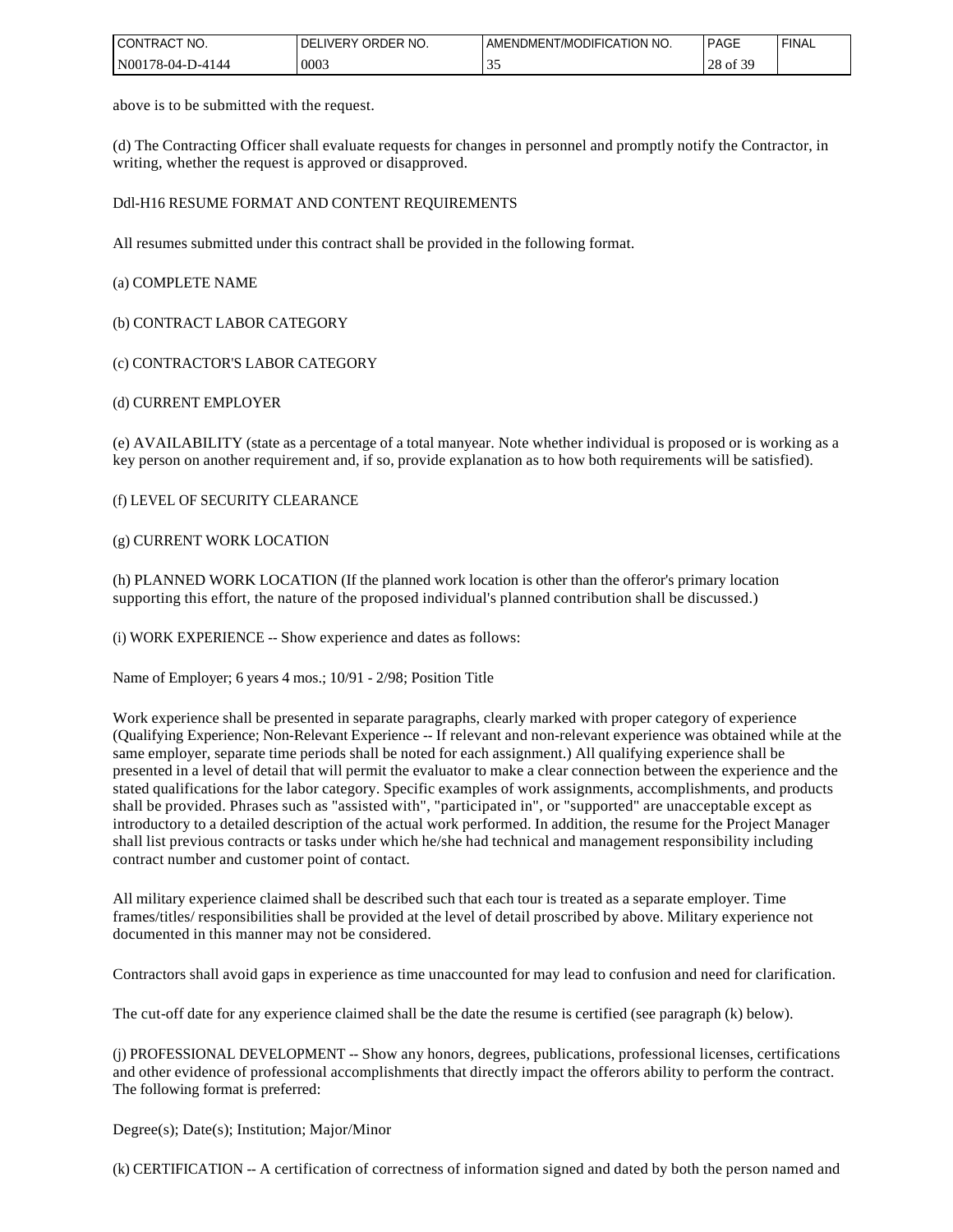| I CONTRACT<br>NO. | ORDER NO.<br>DFI<br>_IVERY | `ATION NO.<br>AMENDMENT/MODIFICA | <b>PAGE</b>                                                     | <b>FINAL</b> |
|-------------------|----------------------------|----------------------------------|-----------------------------------------------------------------|--------------|
| N00178-04-D-4144  | 0003                       | - -                              | $\alpha$<br>$20^{\circ}$<br>ΟĪ<br>-<br>$\overline{\phantom{a}}$ |              |

the contractor. The employee certification shall include the following statement: CERTIFICATION: "I certify that the professional development and experience described herein is complete and accurate in all respects. I consent to the disclosure of my resume for NSWCDD Solicitation/Order N00024-05-R-3284 by (insert Company name) and intend to make myself available to work under the contract to the extent proposed."

Employee Signature and Date Contractor Signature and Date

Resumes without this certification may not be considered. The employee and contractor certifications shall not be dated earlier than the issue date of this solicitation.

If the employee is not a current employee of the contractor (or a subcontractor), a copy of the accepted offer letter (which identifies a projected start date and the agreed to annual salary) shall be provided.

#### POST AWARD CONTRACT PERSONNEL APPROVAL

Requests for post award approval of replacement key personnel should be submitted via e-mail. E-mail submissions shall be made simultaneously to the Contract Specialist and the Task Order Manager (TOM). Electronic notification via e-mail from the Contract Specialist will serve as written approval/disapproval on behalf of the Contracting Officer. An in any of the Key Personnel labor categories may not charge to the Task Order prior to this approval.

#### SEA 5252.242-9115 TECHNICAL INSTRUCTIONS (APR 1999)

(a) Performance of the work hereunder shall be subject to written technical instructions issued electronically by the Contract Specialist on behalf of the Contracting Officer. As used herein, technical instructions are defined to include the following:

(1) Directions to the Contractor which suggest pursuit of certain lines of inquiry, shift work emphasis, fill in details or otherwise serve to accomplish the contractual statement of work.

(2) Guidelines to the Contractor which assist in the interpretation of drawings, specifications or technical portions of work description.

(b) Technical instructions must be within the general scope of work stated in the order. Technical instructions may not be used to: (1) assign additional work under the order; (2) direct a change as defined in the "CHANGES" clause of the basic contract; (3) increase or decrease the estimated order amount (including fee), as applicable, the level of effort, or the time required for contract performance; or (4) change any of the terms, conditions or specifications of the order.

(c) If, in the opinion of the Contractor, any technical instruction calls for effort outside the scope of the order or is inconsistent with this requirement, the Contractor shall notify the Contracting Officer in writing within ten (10) working days after the receipt of any such instruction. The Contractor shall not proceed with the work affected by the technical instruction unless and until the Contractor is notified by the Contracting Officer that the technical instruction is within the scope of this order.

(d) Nothing in the foregoing paragraph shall be construed to excuse the Contractor from performing that portion of the order work statement which is not affected by the disputed technical instruction.

### SAVING INITIATIVES

The following cost savings initiatives are required under this order:

1. Reduced fee rate of 7%.

2. Capped labor escalation at 3.99% for base period and option years.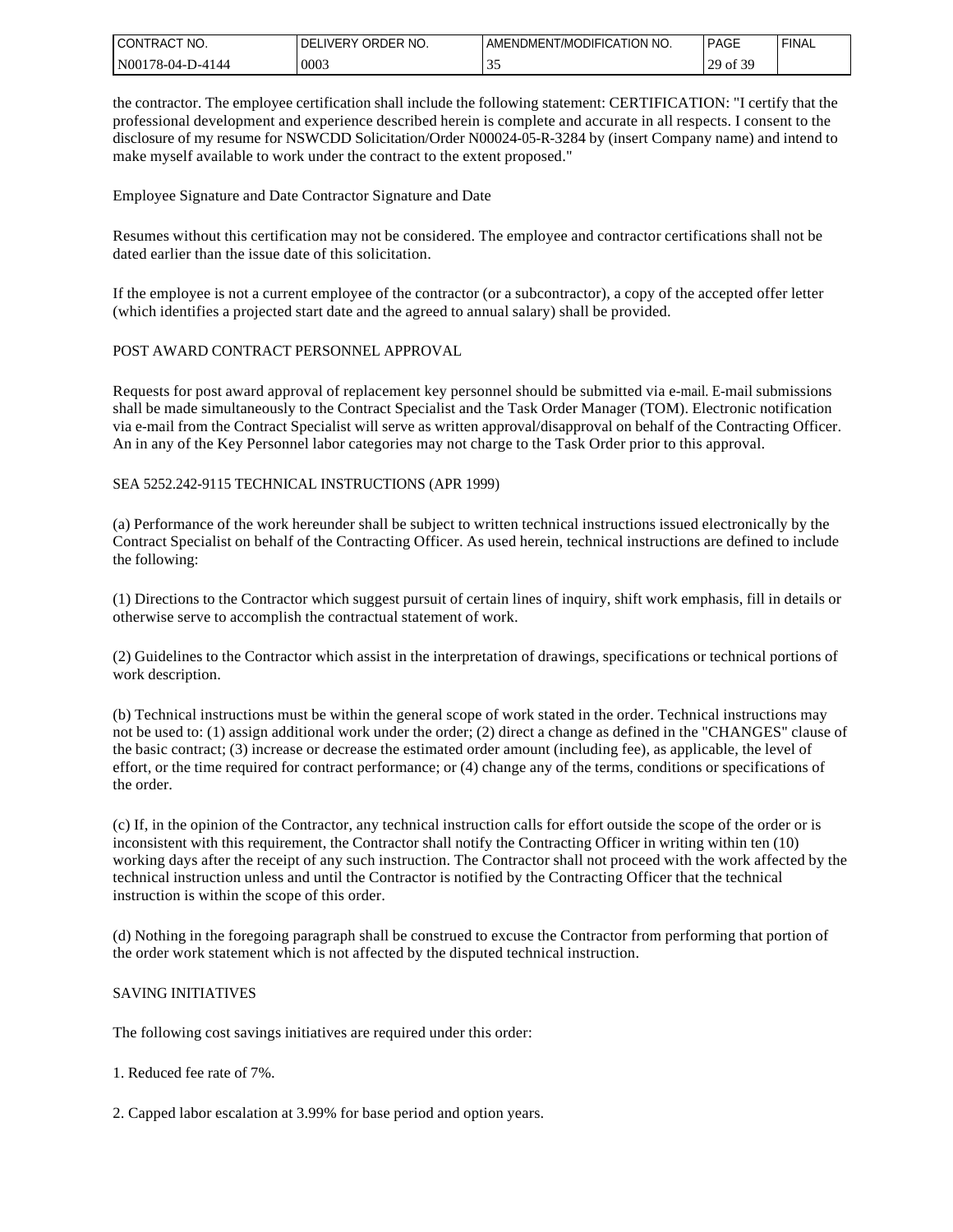| l CONTRACT<br>" NO.               | ' NO<br>ORDER<br>DF<br>$W$ FRV | T/MODIFICATION NO.<br>AMENDMEN | <b>PAGE</b>  | <b>FINAL</b> |
|-----------------------------------|--------------------------------|--------------------------------|--------------|--------------|
| l N00<br>7-4144<br>$.78 - 04 - 1$ | 0003                           | $\sim$<br><u>. .</u>           | $30$ of<br>ຼ |              |

# **SECTION I CONTRACT CLAUSES**

Section I clauses are in accordance with Section I of the IDIQ contract.

52.217-9 -- Option to Extend the Term of the Contract (MAR 2000)

(a) The Government may extend the term of this contract by written notice to the Contractor within 30 days after the previous period of performance; provided, that the Government gives the Contractor a preliminary written notice of its intent to extend at least 25 days before the contract expires. The preliminary notice does not commit the Government to an extension.

(b) If the Government exercises this option, the extended contract shall be considered to include this option clause.

(c) The total duration of this contract, including the exercise of any options under this clause, shall not exceed 5 years.

## 52.228-3 WORKERS' COMPENSATION INSURANCE (DEFENSE BASE ACT) (APR 1984)

The Contractor shall (a) provide, before commencing performance under this contract, such workers' compensation insurance or security as the Defense Base Act (42 U.S.C. 1651, et seq.) requires and (b) continue to maintain it until performance is completed. The Contractor shall insert, in all subcontracts under this contract to which the Defense Base Act applies, a clause similar to this clause (including this sentence) imposing upon those subcontractors this requirement to comply with the Defense Base Act.

### 52.228-4 WORKERS' COMPENSATION AND WAR-HAZARD INSURANCE OVERSEAS (APR 1984)

(a) This paragraph applies if the Contractor employs any person who, but for a waiver granted by the Secretary of Labor, would be subject to workers' compensation insurance under the Defense Base Act (42 U.S.C. 1651, et seq.). On behalf of employees for whom the applicability of the Defense Base Act has been waived, the Contractor shall (1) provide, before commencing performance under this contract, at least that workers' compensation insurance or the equivalent as the laws of the country of which these employees are nationals may require, and (2) continue to maintain it until performance is completed. The Contractor shall insert, in all subcontracts under this contract to which the Defense Base Act would apply but for the waiver, a clause similar to this paragraph (a) (including this sentence) imposing upon those subcontractors this requirement to provide such workers' compensation insurance coverage.

(b) This paragraph applies if the Contractor or any subcontractor under this contract employs any person who, but for a waiver granted by the Secretary of Labor, would be subject to the War Hazards Compensation Act (42 U.S.C. 1701, et seq.). On behalf of employees for whom the applicability of the Defense Base Act (and hence that of the War Hazards Compensation Act) has been waived, the Contractor shall, subject to reimbursement as provided elsewhere in this contract, afford the same protection as that provided in the War Hazards Compensation Act, except that the level of benefits shall conform to any law or international agreement controlling the benefits to which the employees may be entitled. In all other respects, the standards of the War Hazards Compensation Act shall apply; e.g., the definition of war-hazard risks (injury, death, capture, or detention as the result of a war hazard as defined in the Act), proof of loss, and exclusion of benefits otherwise covered by workers' compensation insurance or the equivalent. Unless the Contractor elects to assume directly the liability to subcontractor employees created by this clause, the Contractor shall insert, in all subcontracts under this contract to which the War Hazards Compensation Act would apply but for the waiver, a clause similar to this paragraph (b) (including this sentence) imposing upon those subcontractors this requirement to provide war-hazard benefits.

### 52.228-7 INSURANCE--LIABILITY TO THIRD PERSONS (MAR 1996)

 $(a)(1)$  Except as provided in subparagraph  $(a)(2)$  of this clause, the Contractor shall provide and maintain workers' compensation, employer's liability, comprehensive general liability (bodily injury), comprehensive automobile liability (bodily injury and property damage) insurance, and such other insurance as the Contracting Officer may require under this contract.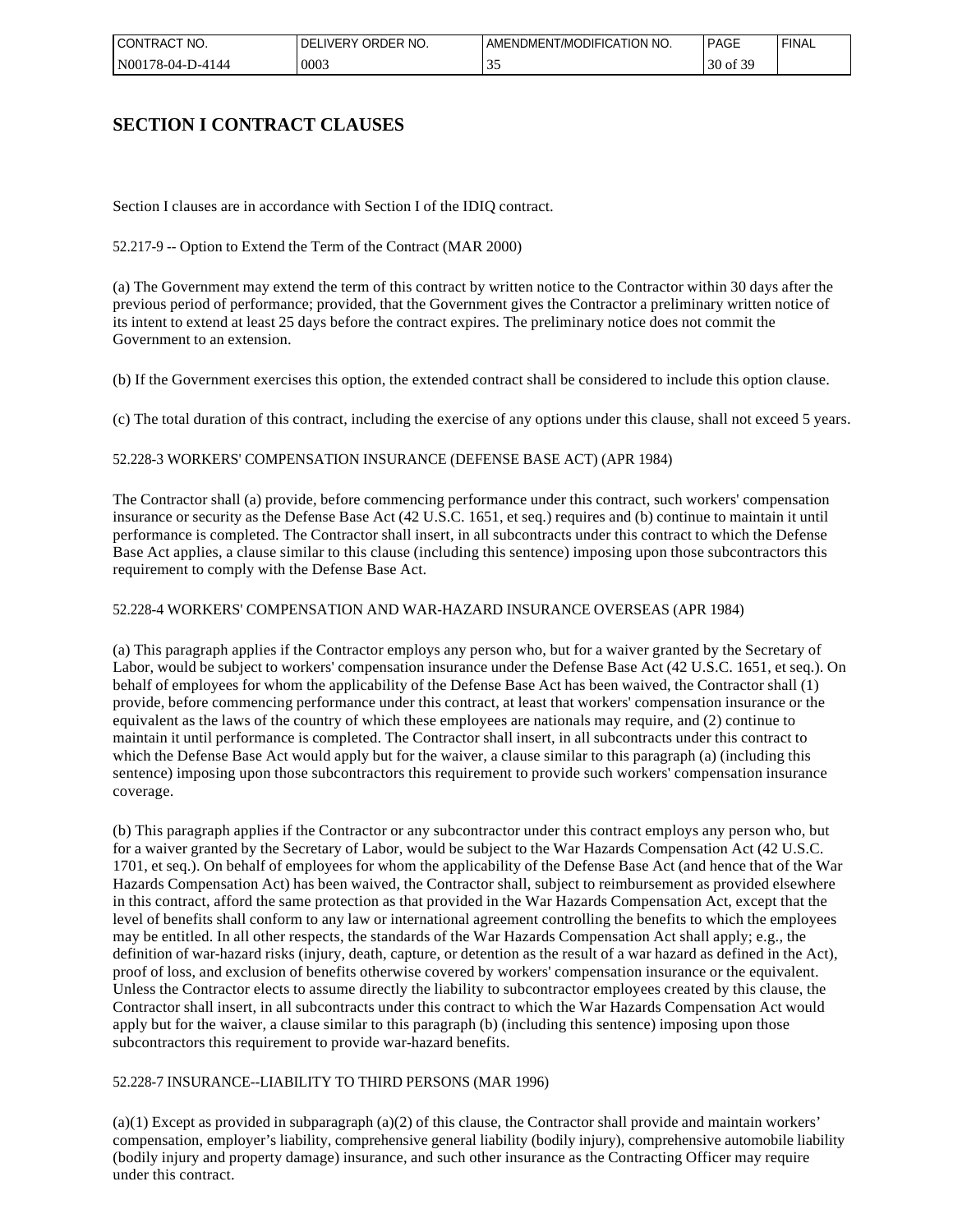| NO.<br><b>CON</b><br>IRAC             | DF<br>ORDER NO.<br>√FR <sup>V</sup><br>1 M | `ATION_<br>NO.<br><b>JDMENT/MODIFICAT</b><br>AMFNI | <b>PAGE</b>                      | ' FINAL |
|---------------------------------------|--------------------------------------------|----------------------------------------------------|----------------------------------|---------|
| N00 <sub>1</sub><br>/8-04-J<br>J-4144 | 0003                                       | $\overline{\phantom{a}}$<br>ິ∽                     | -30<br>$^{\circ}$ O1<br><u>.</u> |         |

(2) The Contractor may, with the approval of the Contracting Officer, maintain a self-insurance program; provided that, with respect to workers' compensation, the Contractor is qualified pursuant to statutory authority.

(3) All insurance required by this paragraph shall be in a form and amount and for those periods as the Contracting Officer may require or approve and with insurers approved by the Contracting Officer.

(b) The Contractor agrees to submit for the Contracting Officer's approval, to the extent and in the manner required by the Contracting Officer, any other insurance that is maintained by the Contractor in connection with the performance of this contract and for which the Contractor seeks reimbursement.

(c) The Contractor shall be reimbursed—

(1) For that portion (i) of the reasonable cost of insurance allocable to this contract, and (ii) required or approved under this clause; and

(2) For certain liabilities (and expenses incidental to such liabilities) to third persons not compensated by insurance or otherwise without regard to and as an exception to the limitation of cost or the limitation of funds clause of this contract. These liabilities must arise out of the performance of this contract, whether or not caused by the negligence of the Contractor or of the Contractor's agents, servants, or employees, and must be represented by final judgments or settlements approved in writing by the Government. These liabilities are for--

(i) Loss of or damage to property (other than property owned, occupied, or used by the Contractor, rented to the Contractor, or in the care, custody, or control of the Contractor); or

(ii) Death or bodily injury.

(d) The Government's liability under paragraph (c) of this clause is subject to the availability of appropriated funds at the time a contingency occurs. Nothing in this contract shall be construed as implying that the Congress will, at a later date, appropriate funds sufficient to meet deficiencies.

(e) The Contractor shall not be reimbursed for liabilities (and expenses incidental to such liabilities)--

(1) For which the Contractor is otherwise responsible under the express terms of any clause specified in the Schedule or elsewhere in the contract;

(2) For which the Contractor has failed to insure or to maintain insurance as required by the Contracting Officer; or

(3) That result from willful misconduct or lack of good faith on the part of any of the Contractor's directors, officers, managers, superintendents, or other representatives who have supervision or direction of--

(i) All or substantially all of the Contractor's business;

(ii) All or substantially all of the Contractor's operations at any one plant or separate location in which this contract is being performed; or

(iii) A separate and complete major industrial operation in connection with the performance of this contract.

(f) The provisions of paragraph (e) of this clause shall not restrict the right of the Contractor to be reimbursed for the cost of insurance maintained by the Contractor in connection with the performance of this contract, other than insurance required in accordance with this clause; provided, that such cost is allowable under the Allowable Cost and Payment clause of this contract.

(g) If any suit or action is filed or any claim is made against the Contractor, the cost and expense of which may be reimbursable to the Contractor under this contract, and the risk of which is then uninsured or is insured for less than the amount claimed, the Contractor shall--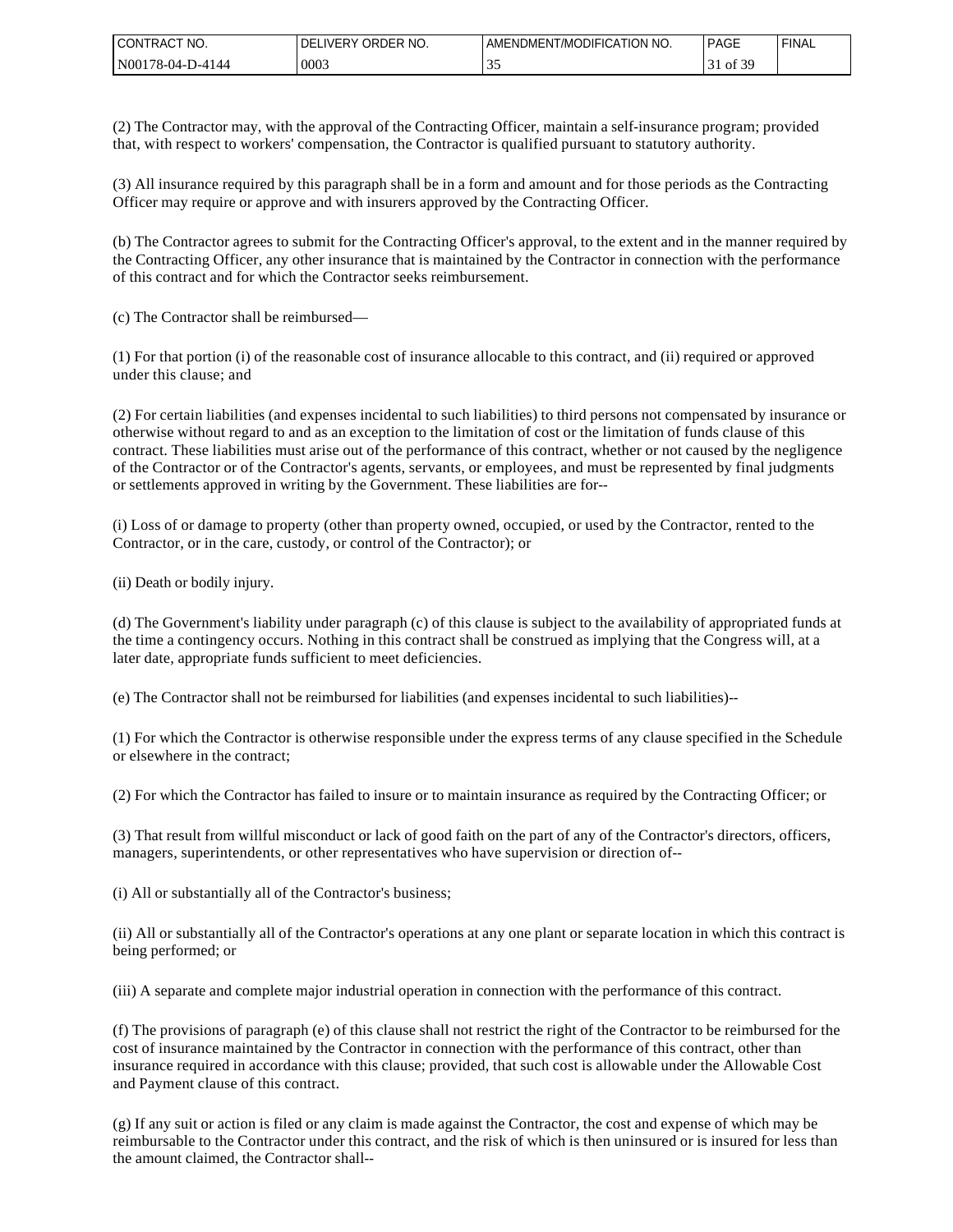| I CONTRACT<br>NO.    | ORDER<br>`NO.<br>DF<br><b>NERY</b> | ODIFICATION<br>NO.<br>I /MC<br>DMEN⊺<br>AMENL' | <b>PAGE</b>                | <b>FINAL</b> |
|----------------------|------------------------------------|------------------------------------------------|----------------------------|--------------|
| N001<br>78-04-D-4144 | 0003                               | <u>. .</u>                                     | e oc<br>ΟĪ<br>. J .<br>ے ب |              |

(1) Immediately notify the Contracting Officer and promptly furnish copies of all pertinent papers received;

(2) Authorize Government representatives to collaborate with counsel for the insurance carrier in settling or defending the claim when the amount of the liability claimed exceeds the amount of coverage; and

(3) Authorize Government representatives to settle or defend the claim and to represent the Contractor in or to take charge of any litigation, if required by the Government, when the liability is not insured or covered by bond. The Contractor may, at its own expense, be associated with the Government representatives in any such claim or litigation.

### 252.225-7040 CONTRACTOR PERSONNEL AUTHORIZED TO ACCOMPANY U.S. ARMED FORCES DEPLOYED OUTSIDE THE UNITED STATES (JUN 2006)

(a) Definitions. As used in this clause--

Combatant Commander means the commander of a unified or specified combatant command established in accordance with 10 U.S.C. 161.

Other military operations means a range of military force responses that can be projected to accomplish assigned tasks. Such operations may include one or a combination of the following: Civic action, humanitarian assistance, civil affairs, and other military activities to develop positive relationships with other countries; confidence building and other measures to reduce military tensions; military presence; activities to convey messages to adversaries; military deceptions and psychological operations; quarantines, blockades, and harassment operations; raids; intervention operations; armed conflict involving air, land, maritime, and strategic warfare operations; support for law enforcement authorities to counter international criminal activities (terrorism, narcotics trafficking, slavery, and piracy); support for law enforcement authorities to suppress domestic rebellion; and support for insurgency, counterinsurgency, and civil war in foreign countries.

Theater of operations means an area defined by the combatant commander for the conduct or support of specified operations.

(b) General.

(1) This clause applies when Contractor personnel are authorized to accompany U.S. Armed Forces deployed outside the United States in--

(i) Contingency operations;

(ii) Humanitarian or peacekeeping operations;

(iii) Other military operations; or

(iv) Military exercises designated by the Combatant Commander.

(2) Contract performance in support of U.S. Armed Forces deployed outside the United States may require work in dangerous or austere conditions. The Contractor accepts the risks associated with required contract performance in such operations.

(3) Contractor personnel are civilians accompanying the U.S. Armed Forces.

(i) Except as provided in paragraph  $(b)(3)(ii)$  of this clause, Contractor personnel are not authorized to use deadly force against enemy armed forces other than in self-defense.

(ii) Private security Contractor personnel are authorized to use deadly force only when necessary to execute their security mission to protect assets/persons, consistent with the mission statement contained in their contract.

(iii) Civilians who accompany the U.S. Armed Forces lose their law of war protection from direct attack if and for such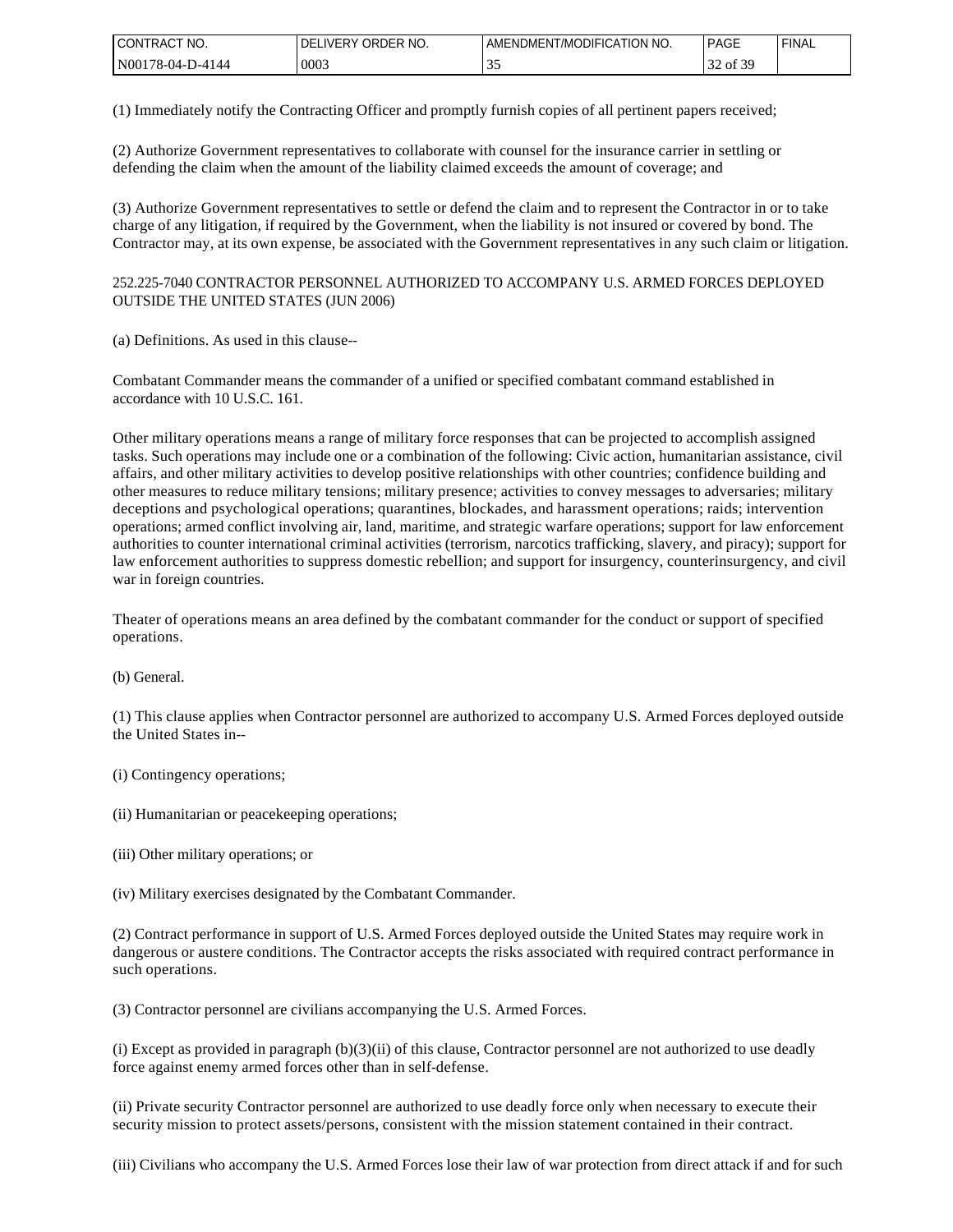| l CON<br>'NO.<br>ITRAC.                   | `NO.<br>ORDER<br>וח<br>$-12V$ | <b>T/MODIFICATION</b><br>NO.<br>.MENDMEN+<br>- | <b>PAGE</b>                  | <b>FINAL</b> |
|-------------------------------------------|-------------------------------|------------------------------------------------|------------------------------|--------------|
| 'N001<br>7-4144<br>∩⊿<br>.<br>$\sim$ $-1$ | 0003                          | --                                             | e or<br>$\sim$<br>O1.<br>ر ر |              |

time as they take a direct part in hostilities.

(4) Service performed by Contractor personnel subject to this clause is not active duty or service under 38 U.S.C. 106 note.

(c) Support. (1)(i) The Combatant Commander will develop a security plan for protection of Contractor personnel in locations where there is not sufficient or legitimate civil authority, when the Combatant Commander decides it is in the interests of the Government to provide security because--

(A) The Contractor cannot obtain effective security services;

(B) Effective security services are unavailable at a reasonable cost; or

(C) Threat conditions necessitate security through military means.

(ii) The Contracting Officer shall include in the contract the level of protection to be provided to Contractor personnel.

(iii) In appropriate cases, the Combatant Commander may provide security through military means, commensurate with the level of security provided DoD civilians.

(2)(i) Generally, all Contractor personnel authorized to accompany the U.S. Armed Forces in the theater of operations may be provided resuscitative care, stabilization, hospitalization at level III military treatment facilities, and assistance with patient movement in emergencies where loss of life, limb, or eyesight could occur. Hospitalization will be limited to stabilization and short-term medical treatment with an emphasis on return to duty or placement in the patient movement system.

(ii) When the Government provides medical treatment or transportation of Contractor personnel to a selected civilian facility, the Contractor shall ensure that the Government is reimbursed for any costs associated with such treatment or transportation.

(iii) Medical or dental care beyond this standard is not authorized unless specified elsewhere in this contract.

(3) Unless specified elsewhere in this contract, the Contractor is responsible for all other support required for its personnel engaged in the theater of operations under this contract.

(4) Contractor personnel must have a letter of authorization issued by the Contracting Officer in order to process through a deployment center or to travel to, from, or within the theater of operations. The letter of authorization also will identify any additional authorizations, privileges, or Government support that Contractor personnel are entitled to under this contract.

(d) Compliance with laws and regulations. The Contractor shall comply with, and shall ensure that its personnel authorized to accompany U.S. Armed Forces deployed outside the United States as specified in paragraph (b)(1) of this clause are familiar with and comply with, all applicable--

(1) United States, host country, and third country national laws;

(2) Treaties and international agreements;

(3) United States regulations, directives, instructions, policies, and procedures; and

(4) Orders, directives, and instructions issued by the Combatant Commander, including those relating to force protection, security, health, safety, or relations and interaction with local nationals.

(e) Pre-deployment requirements. (1) The Contractor shall ensure that the following requirements are met prior to deploying personnel in support of U.S. Armed Forces. Specific requirements for each category may be specified in the statement of work or elsewhere in the contract.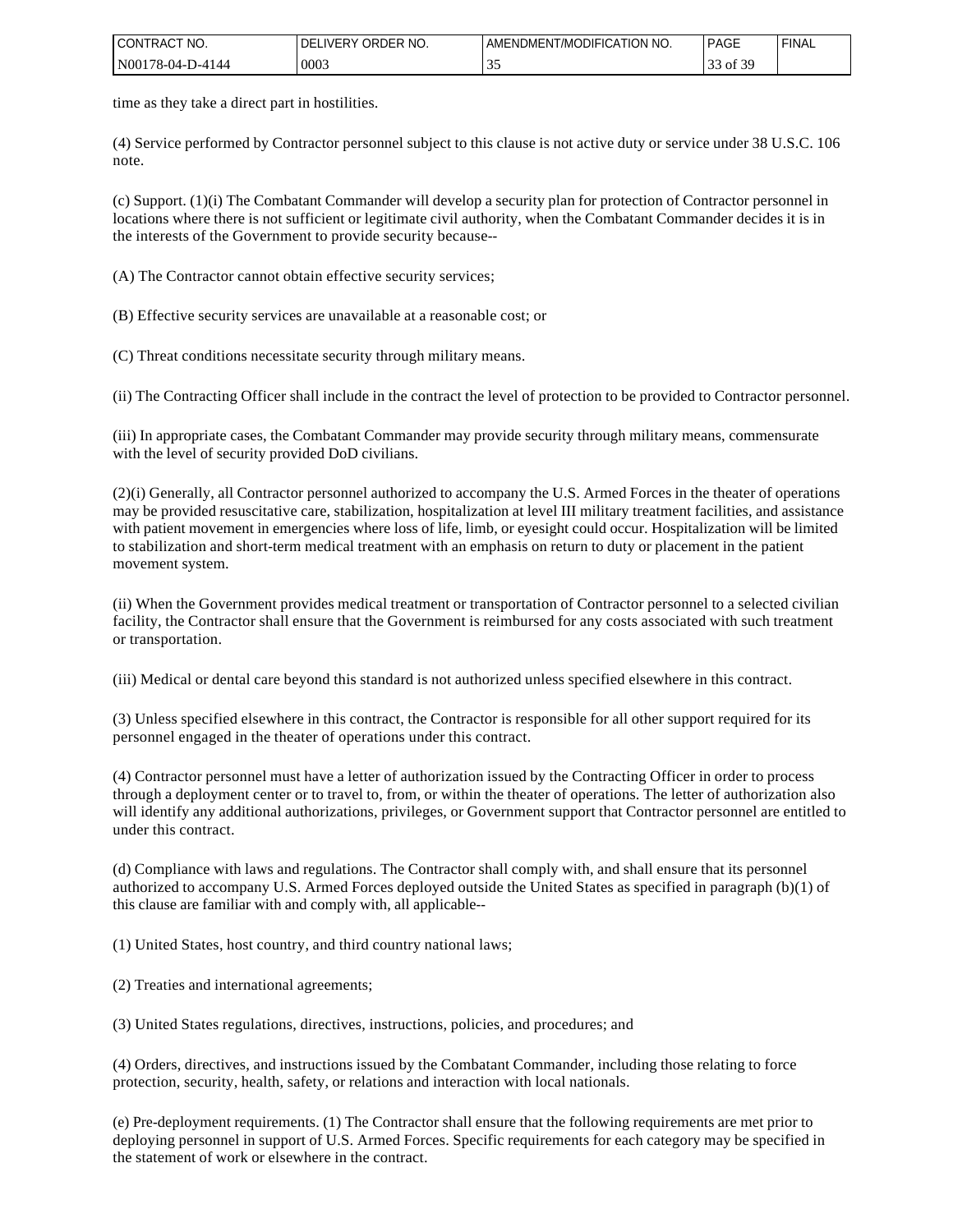| I CONTRACT<br>NO. | ORDER NO.<br>uVERY .<br>DF | IDMENT/MODIFICATION NO.<br>AMENL' | <b>PAGE</b>                 | <b>FINAL</b> |
|-------------------|----------------------------|-----------------------------------|-----------------------------|--------------|
| N00178-04-D-4144  | 0003                       | ັ້                                | c oc<br>ΟĪ<br>~<br>J.,<br>◡ |              |

(i) All required security and background checks are complete and acceptable.

(ii) All deploying personnel meet the minimum medical screening requirements and have received all required immunizations as specified in the contract. The Government will provide, at no cost to the Contractor, any theaterspecific immunizations and/or medications not available to the general public.

(iii) Deploying personnel have all necessary passports, visas, and other documents required to enter and exit a theater of operations and have a Geneva Conventions identification card, or other appropriate DoD identity credential, from the deployment center. Any Common Access Card issued to deploying personnel shall contain the access permissions allowed by the letter of authorization issued in accordance with paragraph (c)(4) of this clause.

(iv) Special area, country, and theater clearance is obtained for personnel. Clearance requirements are in DoD Directive 4500.54, Official Temporary Duty Abroad, and DoD 4500.54-G, DoD Foreign Clearance Guide. Contractor personnel are considered non-DoD personnel traveling under DoD sponsorship.

(v) All personnel have received personal security training. At a minimum, the training shall--

(A) Cover safety and security issues facing employees overseas;

(B) Identify safety and security contingency planning activities; and

(C) Identify ways to utilize safety and security personnel and other resources appropriately.

(vi) All personnel have received isolated personnel training, if specified in the contract.

(2) The Contractor shall notify all personnel who are not a host country national, or who are not ordinarily resident in the host country, that--

(i) Such employees, and dependents residing with such employees, who engage in conduct outside the United States that would constitute an offense punishable by imprisonment for more than one year if the conduct had been engaged in within the special maritime and territorial jurisdiction of the United States, may potentially be subject to the criminal jurisdiction of the United States in accordance with the Military Extraterritorial Jurisdiction Act of 2000 (18 U.S.C. 3621, et seq.);

(ii) Pursuant to the War Crimes Act (18 U.S.C. 2441), Federal criminal jurisdiction also extends to conduct that is determined to constitute a violation of the law of war when committed by a civilian national of the United States;

(iii) Other laws may provide for prosecution of U.S. nationals who commit offenses on the premises of U.S. diplomatic, consular, military or other U.S. Government missions outside the United States (18 U.S.C. 7(9)); and

(iv) When there is a formal declaration of war by Congress, Contractor personnel authorized to accompany U.S. Armed Forces may be subject to prosecution under the Uniform Code of Military Justice.

(f) Processing and departure points. Deployed Contractor personnel shall--

(1) Process through the deployment center designated in the contract, or as otherwise directed by the Contracting Officer, prior to deploying. The deployment center will conduct deployment processing to ensure visibility and accountability of Contractor personnel and to ensure that all deployment requirements are met, including the requirements specified in paragraph (e)(1) of this clause;

(2) Use the point of departure and transportation mode directed by the Contracting Officer; and

(3) Process through a Joint Reception Center (JRC) upon arrival at the deployed location. The JRC will validate personnel accountability, ensure that specific theater of operations entrance requirements are met, and brief Contractor personnel on theater-specific policies and procedures.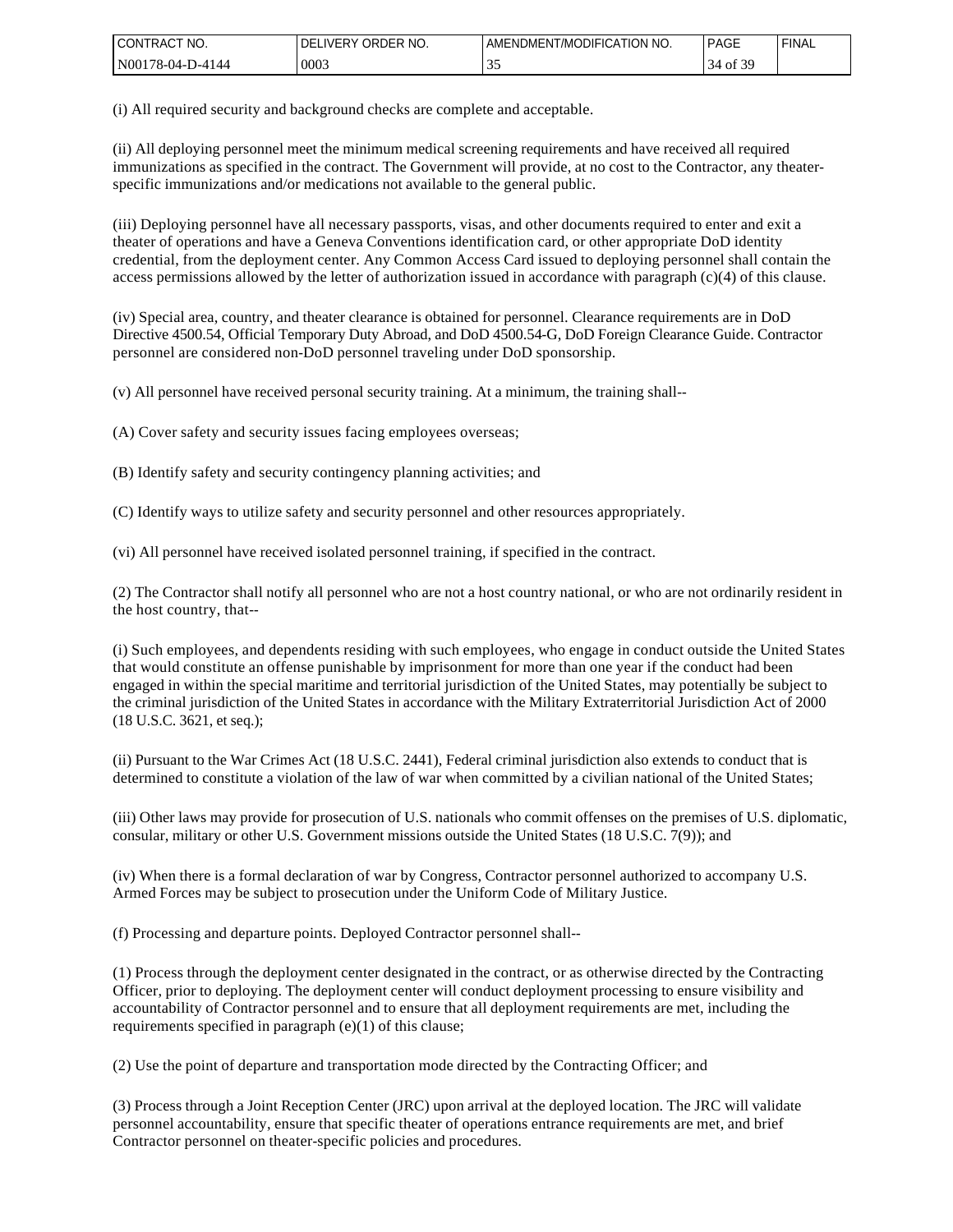| NO.<br>l CON<br>TRACT                    | ORDER<br>`NO<br>DF<br>.√FR⊻. | NO.<br><b>TION</b><br>ODIFICA<br>AMENDMENT<br>7MC | <b>PAGE</b>                     | <b>FINAL</b> |
|------------------------------------------|------------------------------|---------------------------------------------------|---------------------------------|--------------|
| $'N001$ .<br>7-4144<br>74<br>$\sim$<br>. | 0003                         | --                                                | $\sim$<br>0Ī<br>ັ<br><u>. ب</u> |              |

(g) Personnel data list.

(1) In accordance with DoD Instruction 3020.41, Contractor Personnel Authorized to Accompany the U.S. Armed Forces, the Contractor shall establish and maintain with the designated Government official a current list of all Contractor personnel that deploy with or otherwise provide support in the theater of operations to U.S. Armed Forces as specified in paragraph  $(b)(1)$  of this clause. The list shall include each individual's general location in the theater of operations. The Contracting Officer will inform the Contractor of the Government official designated to receive this data and the appropriate automated system(s) to use for this effort.

(2) The Contractor shall ensure that all employees on the list have a current DD Form 93, Record of Emergency Data Card, on file with both the Contractor and the designated Government official.

(h) Contractor personnel. (1) The Contracting Officer may direct the Contractor, at its own expense, to remove and replace any Contractor personnel who jeopardize or interfere with mission accomplishment or who fail to comply with or violate applicable requirements of this clause. Such action may be taken at the Government's discretion without prejudice to its rights under any other provision of this contract, including the Termination for Default clause.

(2) The Contractor shall have a plan on file showing how the Contractor would replace employees who are unavailable for deployment or who need to be replaced during deployment. The Contractor shall keep this plan current and shall provide a copy to the Contracting Officer upon request. The plan shall--

(i) Identify all personnel who are subject to military mobilization;

(ii) Detail how the position would be filled if the individual were mobilized; and

(iii) Identify all personnel who occupy a position that the Contracting Officer has designated as mission essential.

(i) Military clothing and protective equipment.

(1) Contractor personnel are prohibited from wearing military clothing unless specifically authorized in writing by the Combatant Commander. If authorized to wear military clothing, Contractor personnel must--

(i) Wear distinctive patches, arm bands, nametags, or headgear, in order to be distinguishable from military personnel, consistent with force protection measures; and

(ii) Carry the written authorization with them at all times.

(2) Contractor personnel may wear military-unique organizational clothing and individual equipment (OCIE) required for safety and security, such as ballistic, nuclear, biological, or chemical protective equipment.

(3) The deployment center, or the Combatant Commander, shall issue OCIE and shall provide training, if necessary, to ensure the safety and security of Contractor personnel.

(4) The Contractor shall ensure that all issued OCIE is returned to the point of issue, unless otherwise directed by the Contracting Officer.

(j) Weapons. (1) If the Contractor requests that its personnel performing in the theater of operations be authorized to carry weapons, the request shall be made through the Contracting Officer to the Combatant Commander, in accordance with DoD Instruction 3020.41, paragraph 6.3.4.1 or, if the contract is for security services, paragraph 6.3.5.3. The Combatant Commander will determine whether to authorize in-theater Contractor personnel to carry weapons and what weapons and ammunition will be allowed.

(2) If the Contracting Officer, subject to the approval of the Combatant Commander, authorizes the carrying of weapons--

(i) The Contracting Officer may authorize the Contractor to issue Contractor-owned weapons and ammunition to specified employees; or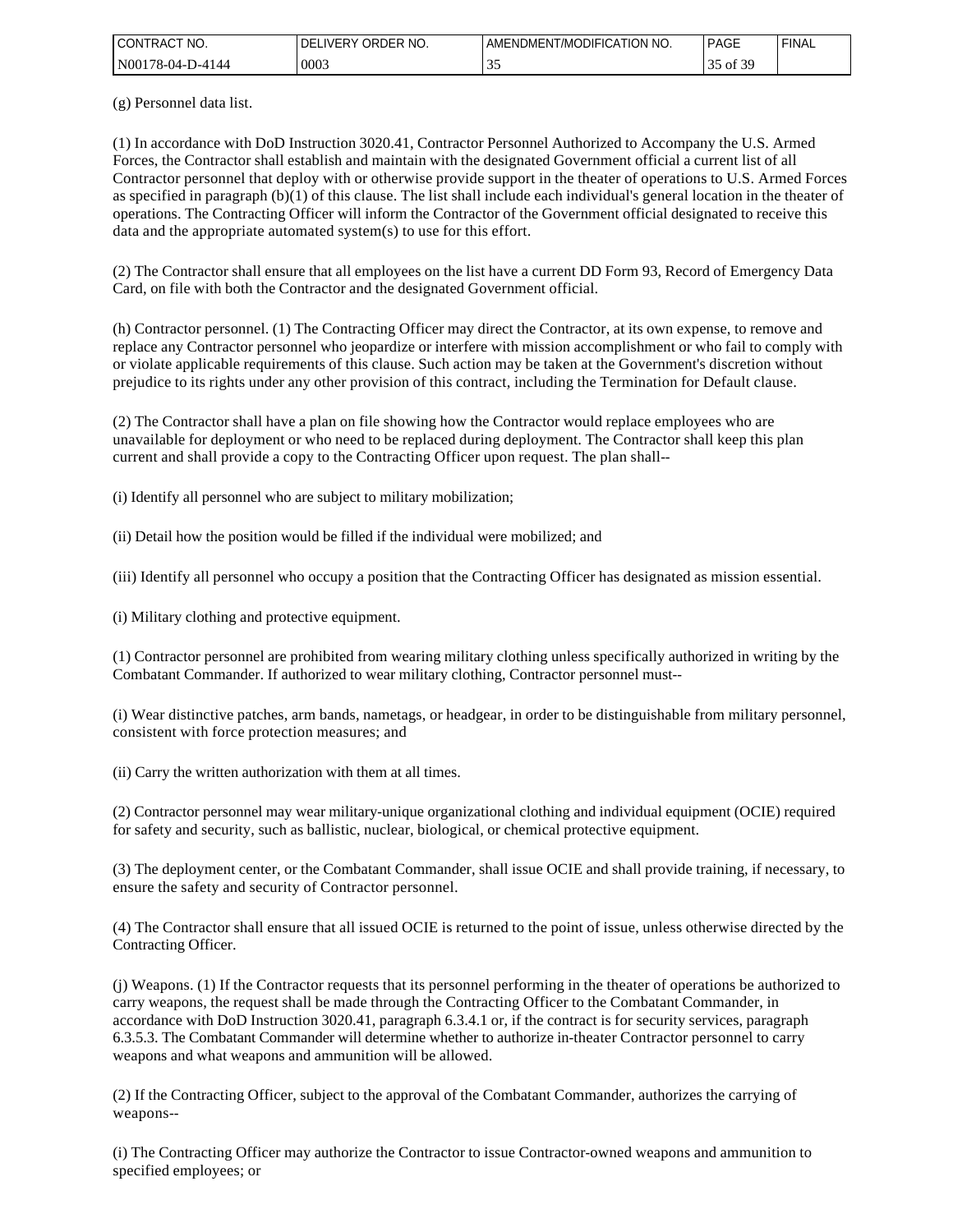| l CONTRACT<br>TNO.         | ORDER NO.<br>IVERY.<br>DFI | AMENDMENT/MODIFICATION NO. | <b>PAGE</b>        | <b>FINAL</b> |
|----------------------------|----------------------------|----------------------------|--------------------|--------------|
| l N00<br>78-04-.<br>1-4144 | 0003                       | ັ້                         | r oc<br>- of<br>30 |              |

(ii) The (Contracting Officer to specify the appropriate individual, e.g., Contracting Officer's Representative, Regional Security Officer) may issue Government-furnished weapons and ammunition to the Contractor for issuance to specified Contractor employees.

(3) The Contractor shall ensure that its personnel who are authorized to carry weapons--

(i) Are adequately trained to carry and use them--

(A) Safely;

(B) With full understanding of, and adherence to, the rules of the use of force issued by the Combatant Commander; and

(C) In compliance with applicable agency policies, agreements, rules, regulations, and other applicable law;

(ii) Are not barred from possession of a firearm by 18 U.S.C. 922; and

(iii) Adhere to all guidance and orders issued by the Combatant Commander regarding possession, use, safety, and accountability of weapons and ammunition.

(4) Whether or not weapons are Government-furnished, all liability for the use of any weapon by Contractor personnel rests solely with the Contractor and the Contractor employee using such weapon.

(5) Upon redeployment or revocation by the Combatant Commander of the Contractor's authorization to issue firearms, the Contractor shall ensure that all Government-issued weapons and unexpended mmunition are returned as directed by the Contracting Officer.

(k) Vehicle or equipment licenses. Contractor personnel shall possess the required licenses to operate all vehicles or equipment necessary to perform the contract in the theater of operations.

(l) Purchase of scarce goods and services. If the Combatant Commander has established an organization for the theater of operations whose function is to determine that certain items are scarce goods or services, the Contractor shall coordinate with that organization local purchases of goods and services designated as scarce, in accordance with instructions provided by the Contracting Officer.

(m) Evacuation. (1) If the Combatant Commander orders a mandatory evacuation of some or all personnel, the Government will provide assistance, to the extent available, to United States and third country national Contractor personnel.

(2) In the event of a non-mandatory evacuation order, unless authorized in writing by the Contracting Officer, the Contractor shall maintain personnel on location sufficient to meet obligations under this contract.

(n) Next of kin notification and personnel recovery.

(1) The Contractor shall be responsible for notification of the employee-designated next of kin in the event an employee dies, requires evacuation due to an injury, or is isolated, missing, detained, captured, or abducted.

(2) In the case of isolated, missing, detained, captured, or abducted Contractor personnel, the Government will assist in personnel recovery actions in accordance with DoD Directive 2310.2, Personnel Recovery.

(o) Mortuary affairs. Mortuary affairs for Contractor personnel who die while accompanying the U.S. Armed Forces will be handled in accordance with DoD Directive 1300.22, Mortuary Affairs Policy.

(p) Changes. In addition to the changes otherwise authorized by the Changes clause of this contract, the Contracting Officer may, at any time, by written order identified as a change order, make changes in the place of performance or Government-furnished facilities, equipment, material, services, or site. Any change order issued in accordance with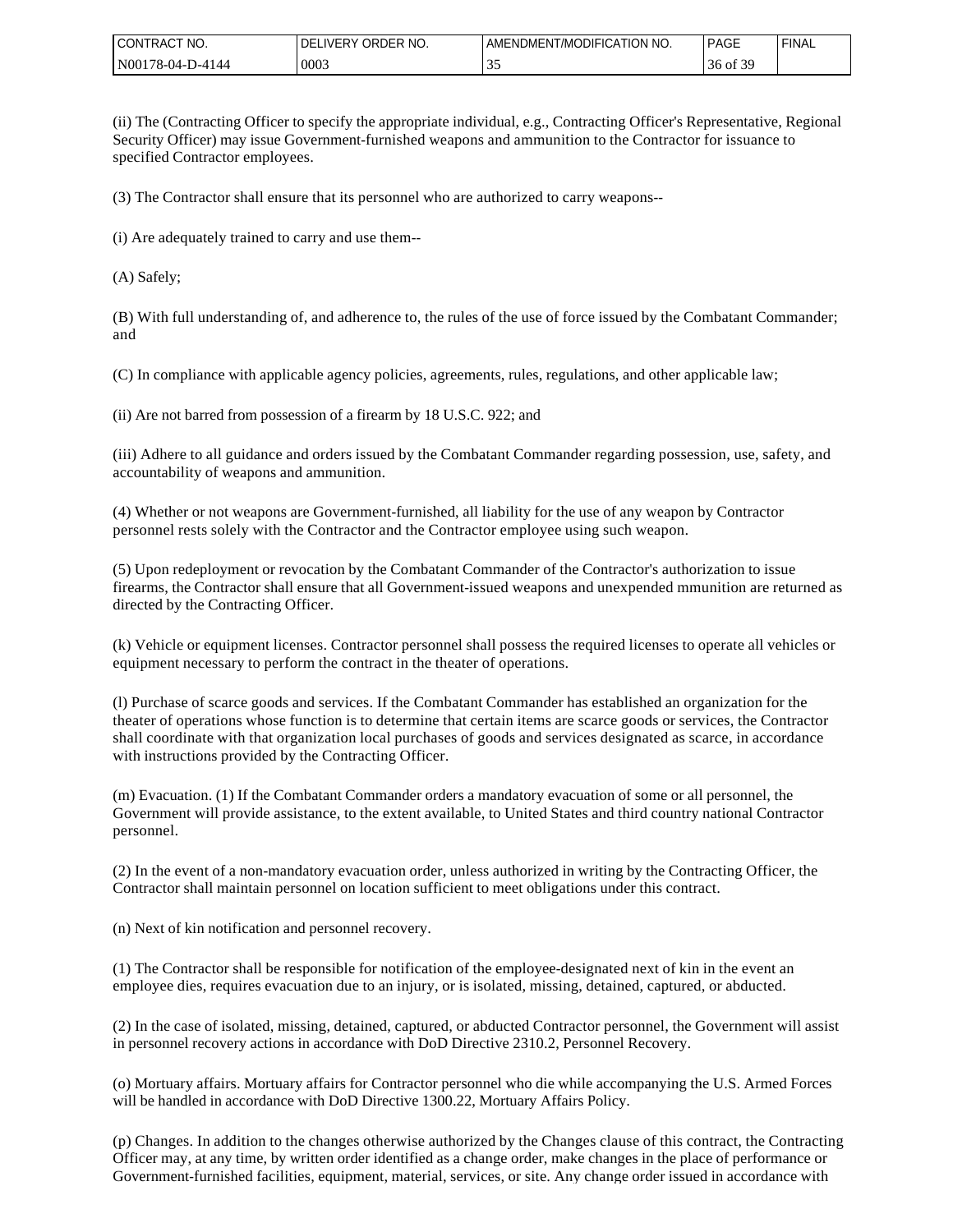| l CON<br>NO.<br>TRACT | ORDER NO.<br><b>FRY</b><br>DЕ | 'T/MODIFICATION NO.<br>DMEN⊺<br>.√IHNI∶ | <b>PAGE</b>            | <b>FINAL</b> |
|-----------------------|-------------------------------|-----------------------------------------|------------------------|--------------|
| N001<br>78-04-D-4144  | 0003                          | <u>. .</u>                              | c 20<br>ΟĪ<br>J .<br>◡ |              |

this paragraph (p) shall be subject to the provisions of the Changes clause of this contract.

(q) Subcontracts. The Contractor shall incorporate the substance of this clause, including this paragraph (q), in all subcontracts when subcontractor personnel are authorized to accompany U.S. Armed Forces deployed outside the United States in--

- (1) Contingency operations;
- (2) Humanitarian or peacekeeping operations;
- (3) Other military operations; or
- (4) Military exercises designated by the Combatant Commander.

#### 252.228-7003 CAPTURE AND DETENTION (DEC 1991)

(a) As used in this clause --

(1) Captured person means any employee of the Contractor who is --

(i) Assigned to duty outside the United States for the performance of this contract; and

(ii) Found to be missing from his or her place of employment under circumstances that make it appear probable that the absence is due to the action of the force of any power not allied with the United States in a common military effort; or

(iii) Known to have been taken prisoner, hostage, or otherwise detained by the force of such power, whether or not actually engaged in employment at the time of capture; provided, that at the time of capture or detention, the person was either --

(A) Engaged in activity directly arising out of and in the course of employment under this contract; or

(B) Captured in an area where required to be only in order to perform this contract.

(2) A period of detention begins with the day of capture and continues until the captured person is returned to the place of employment, the United States, or is able to be returned to the jurisdiction of the United States, or until the person's death is established or legally presumed to have occurred by evidence satisfactory to the Contracting Officer, whichever occurs first.

(3) United States comprises geographically the 50 states and the District of Columbia.

(4) War Hazards Compensation Act refers to the statute compiled in chapter 12 of title 42, U.S. Code (sections 1701- 1717), as amended.

(b) If pursuant to an agreement entered into prior to capture, the Contractor is obligated to pay and has paid detention benefits to a captured person, or the person's dependents, the Government will reimburse the Contractor up to an amount equal to the lesser of --

(1) Total wage or salary being paid at the time of capture due from the Contractor to the captured person for the period of detention; or

(2) That amount which would have been payable if the detention had occurred under circumstances covered by the War Hazards Compensation Act.

(c) The period of detention shall not be considered as time spent in contract performance, and the Government shall not be obligated to make payment for that time except as provided in this clause.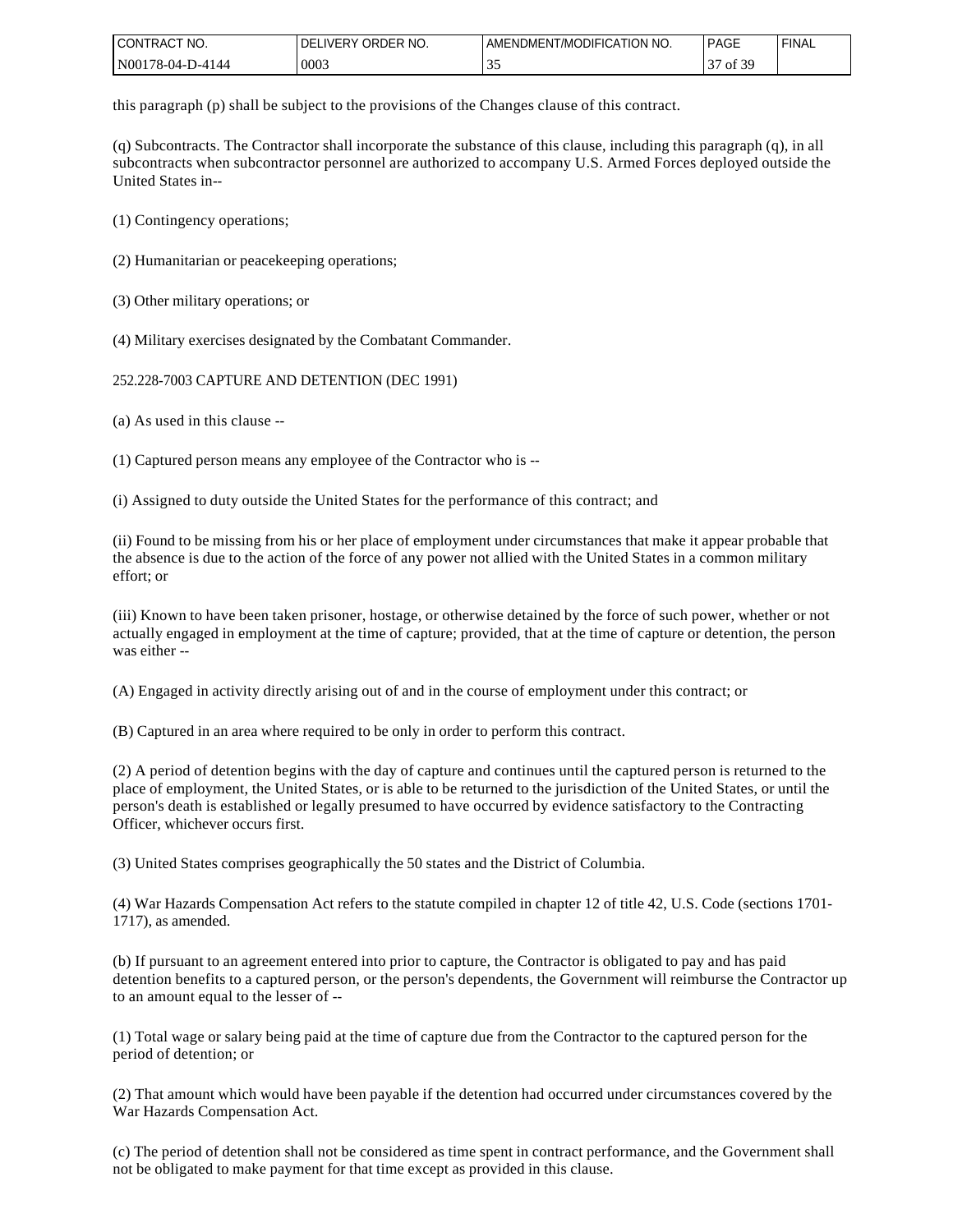| l CONTRACT<br>NO.          | ORDER NO.<br><b>IVERY</b><br>DFI | T/MODIFICATION NO.<br>∪MEN'<br>AMENE | <b>PAGE</b>                                                | <b>FINAL</b> |
|----------------------------|----------------------------------|--------------------------------------|------------------------------------------------------------|--------------|
| l N00<br>78-04-L<br>1-4144 | 0003                             | --                                   | e oc<br><u>ာ ဂ</u><br>ΟĪ<br>38<br>$\overline{\phantom{a}}$ |              |

(d) The obligation of the Government shall apply to the entire period of detention, except that it is subject to the availability of funds from which payment can be made. The rights and obligations of the parties under this clause shall survive prior expiration, completion, or termination of this contract.

(e) The Contractor shall not be reimbursed under this clause for payments made if the employees were entitled to compensation for capture and detention under the War Hazards Compensation Act, as amended.